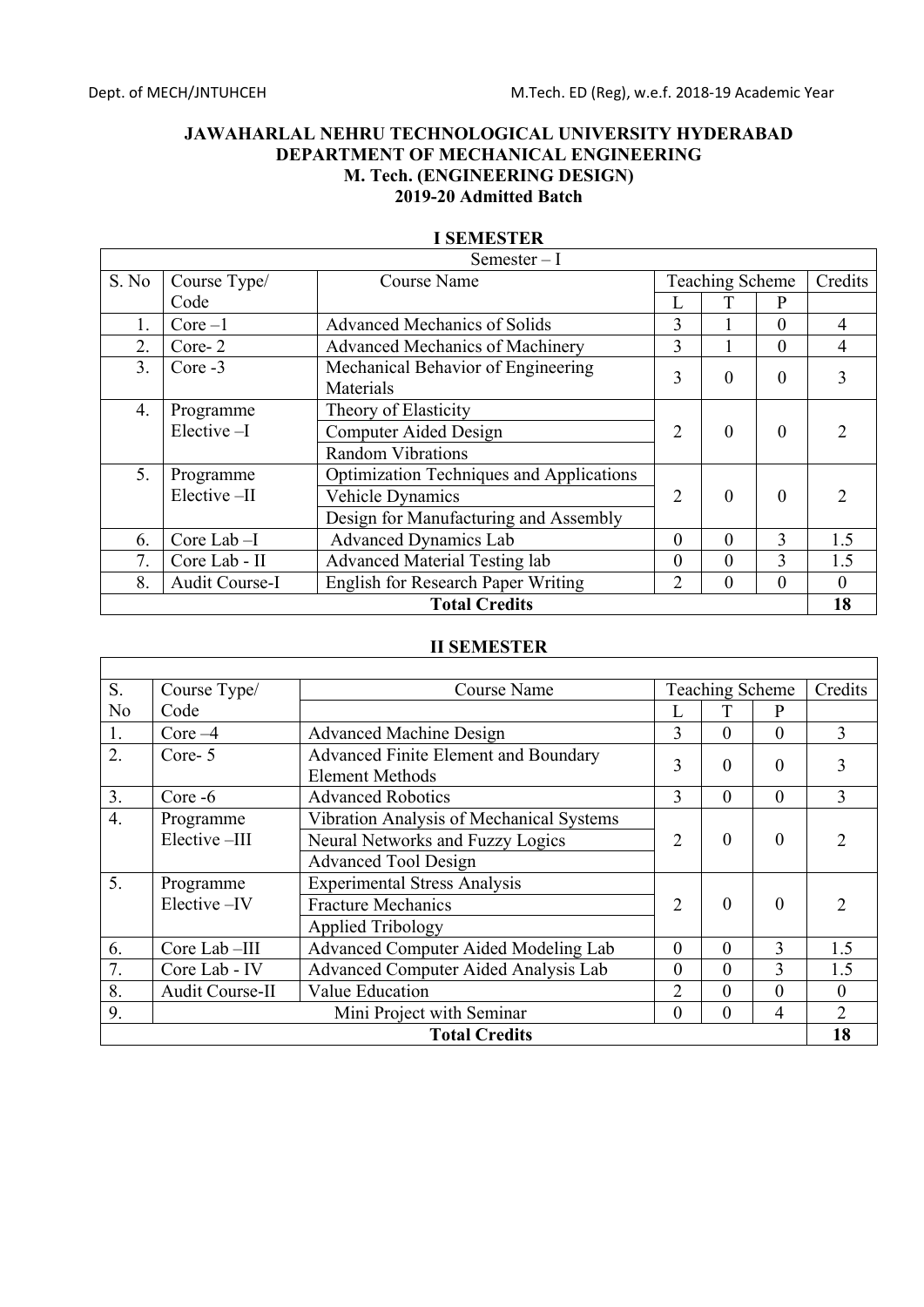$\overline{\Gamma}$ 

┑

| S. No                | Course Type/  | Course Name                                |  | Teaching Scheme   |    | Credits |
|----------------------|---------------|--------------------------------------------|--|-------------------|----|---------|
|                      | Code          |                                            |  |                   |    |         |
| 1.                   | Programme     | Geometric Modeling                         |  |                   |    |         |
|                      | $Electric-V$  | <b>Concurrent Engineering</b>              |  | 0                 |    |         |
|                      |               | Design for Process and Product Development |  |                   |    |         |
| 2.                   | Open Elective | <b>Composite Materials</b>                 |  | $\theta$          |    |         |
|                      |               | Waste to Energy                            |  |                   |    |         |
|                      | Dissertation  | Dissertation Phase - I                     |  | $\mathbf{\Omega}$ | 20 | 10      |
| <b>Total Credits</b> |               |                                            |  |                   |    | l 6     |

### **III SEMESTER**

| Semester – IV        |                  |                         |  |                 |  |         |
|----------------------|------------------|-------------------------|--|-----------------|--|---------|
| S.                   | Course Type/Code | Course Name             |  | Teaching Scheme |  | Credits |
| No                   |                  |                         |  | Ē               |  |         |
|                      | Dissertation     | Dissertation Phase - II |  |                 |  |         |
| <b>Total Credits</b> |                  |                         |  |                 |  |         |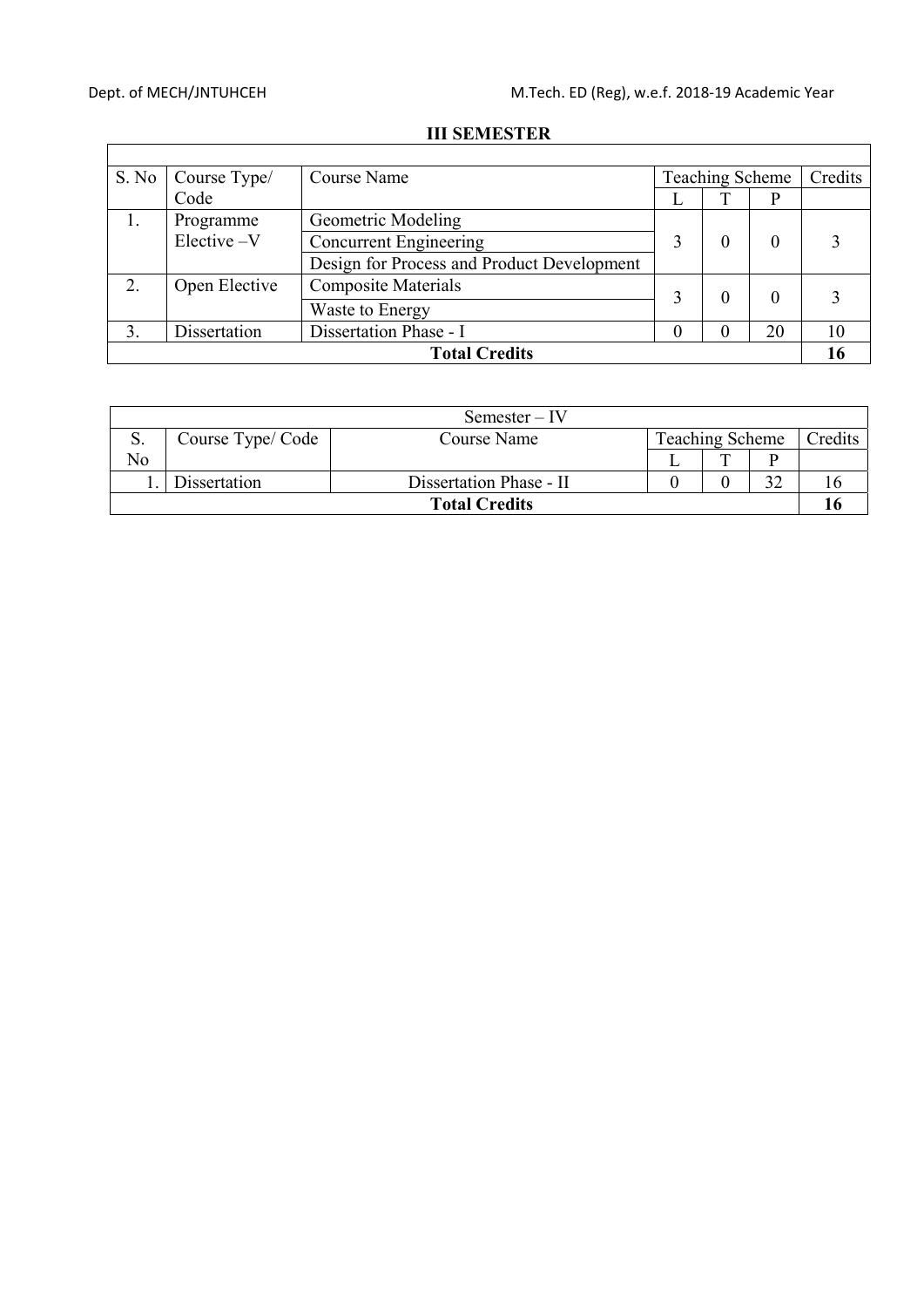### **Advanced Mechanics of Solids**

 $(Core-1)$ 

| n | р | ı. |
|---|---|----|
|   | U | ч  |

**Prerequisite**: Applied Mechanics, Mechanics of solids

**Course Objectives**: This course is concerned with the development of analytical methods for solving problems in mechanics of materials that are generally considered beyond the scope of basic course in the discipline.

**Course outcomes**: After completing this course, the student should be able to

- Determined the point of location of applied load to avoid twisting in thin sections used in aerospace applications.
- Understand the concept of distinguish between neutral and centroidal axes in curved beams.
- Understanding the analogy models developed for analyzing the non circular bars subjected to torsion, and also analyzing the stresses developed between rolling bodies and stress in three dimensional bodies.

### **UNIT–I:**

**Shear center:** Bending axis and shear center-shear center for axi-symmetric and unsymmetrical sections.

**Unsymmetrical bending:** Bending stresses in Beams subjected to Nonsymmetrical bending, Deflection of straight beams due to nonsymmetrical bending.

### **UNIT–II:**

**Curved beam theory:** Winkler Bach formula for circumferential stress – Limitations – Correction factors –Radial stress in curved beams – closed ring subjected to concentrated and uniform loadsstresses in chain links.

## **UNIT–III:**

**Torsion:** Linear elastic solution Prandtl elastic membrane (Soap-Film) Analogy; Narrow rectangular cross Section, Hollow thin wall torsion members, Multiply connected Cross Section.

### **UNIT–IV:**

**Contact stresses:** Introduction, problem of determining contact stresses, Assumptions on which a solution for contact stresses is based; Expressions for principal stresses; Method of computing contact stresses, Deflection of bodies in point contact; Stresses for two bodies in contact over narrow rectangular area (Line contact) Loads normal to area, Stresses for two bodies in line contact, loads normal and Tangent to contact area.

### **UNIT–V:**

**Introduction to Three Dimensional Problems:** Uniform stress stretching of a prismatic bar by its own weight twist of circular shafts of constant cross section, pure bending of plates.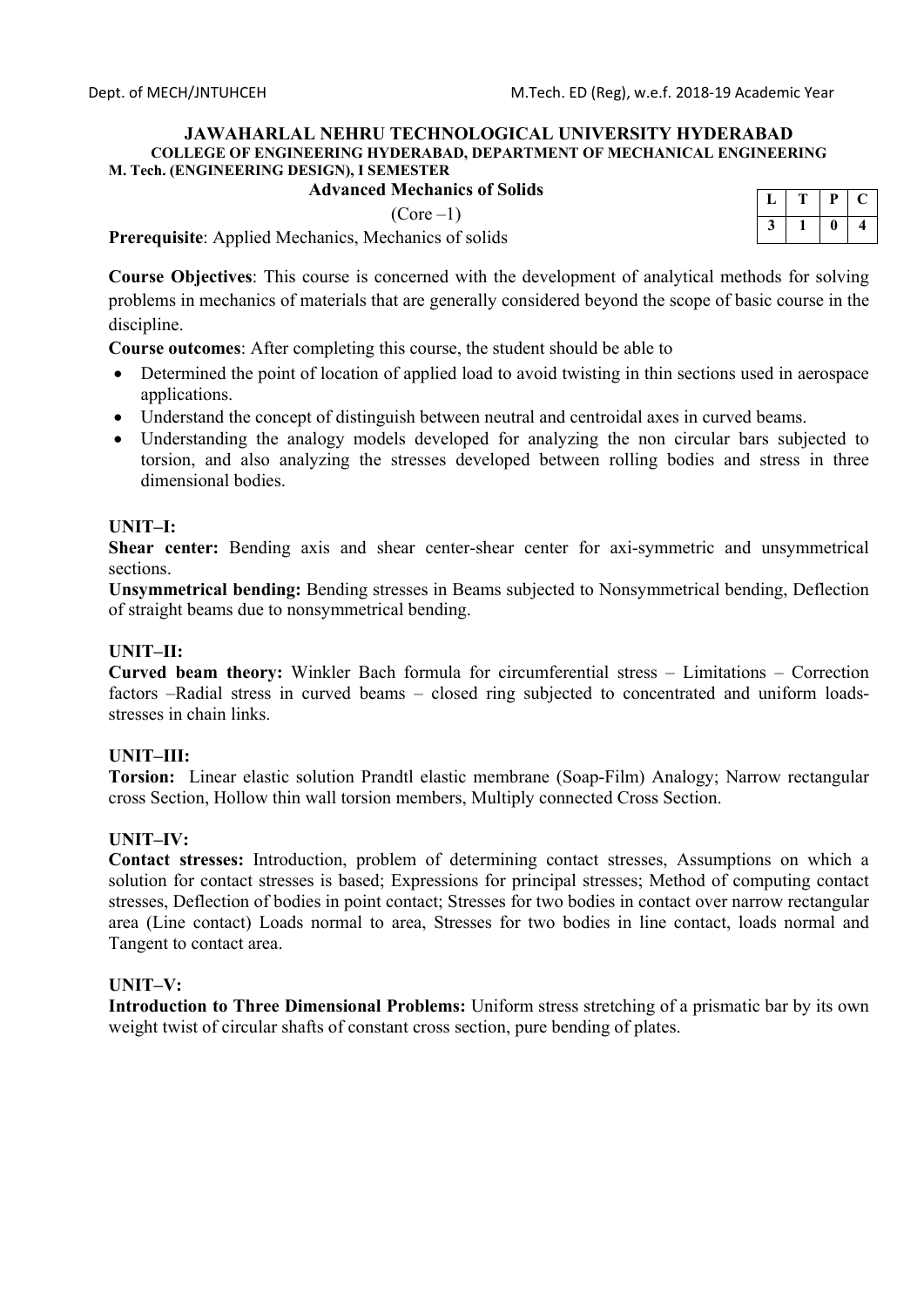### **Text Books:**

- 1. Advanced Mechanics of materials by Boresi & Side Bottom, Wiely International.
- 2. Theory of elasticity by Timoschenko S.P. and Goodier J.N. McGraw, Hill Publishers 3<sup>rd</sup> Edition

- 1. Advanced strength of materials by Den Hortog J.P.
- 2. Theory of plates by Timoshenko.
- 3. Strength of materials & Theory of structures by B.C Punmia (Vol I & II)
- 4. Strength of materials by Sadhu singh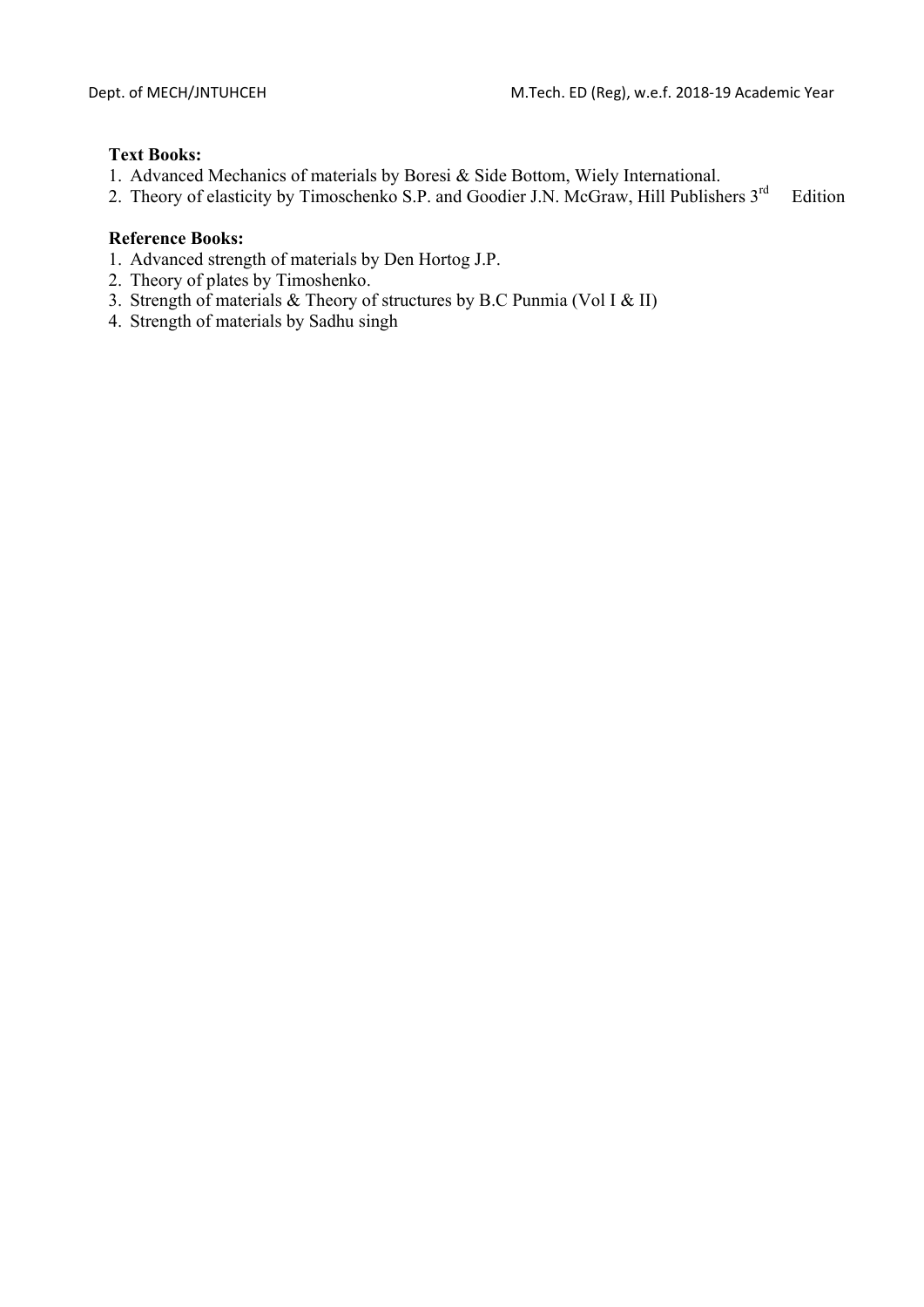### **Advanced Mechanics of Machinery**

 $(Core-2)$ 

|  | р |   |
|--|---|---|
|  |   | ш |

**Prerequisite:** Kinematics of machinery

**Course Objectives:** The overall objective of this course is to learn how to analyze the motions of mechanisms, design mechanisms to have given motions, and analyze forces in machines. To find radius of curvature of polodes

**Course outcomes:** After completing this course, the student should be able to

- Understand the kinematic analysis of rolling bodies based on graphical, geometrical and analytical methods.
- Design of mechanisms by using graphically and analytically by involving function generator, rigid body guidance and path generation(Coupler curve) methods

### **UNIT–I:**

**Advanced Kinematics of plane motion- I:** Introduction to plane motion. Euler – Savary Equation, the Inflection circle, Analytical and graphical determination of d<sub>i</sub>, Bobillier's Construction, Collineation axis, Hartmann's Construction, Inflection circle for the relative motion of two moving planes, Application of the Inflection circle to kinematic analysis.

## **UNIT–II:**

**Advanced Kinematics of plane motion - II:** Polode curvature, Hall's Equation, Polode curvature in the four bar mechanism, coupler motion, relative motion of the output and input links, Freudenstein's Collineation – axis theorem, Carter –Hall circle.

## **UNIT–III:**

**Introduction to Synthesis-Graphical Methods - I:** The Four bar linkage, Guiding a body through Two distinct positions, Guiding a body through Three distinct positions, The Roto center triangle, Guiding a body through Four distinct positions: Burmester's curve.

## **UNIT–IV:**

**Introduction to Synthesis-Graphical Methods - II:** Function generation- General discussion, Function generation: Overlay's method, Function generation- Velocity – pole method, Path generation: Hrones's and Nelson's motion Atlas, Roberts's theorem.

## **UNIT–V:**

 **Introduction to Synthesis - Analytical Methods:** Function Generation: Freudenstien's equation, Precision point approximation. Path Generation: Synthesis of Four-bar Mechanisms for specified instantaneous condition, Method of components, Synthesis of Four-bar Mechanisms for prescribed extreme values of the angular velocity of driven link, Method of components.

## **Text Books:**

- 1. Kinematics and Dynamics of plane mechanisms by Jeremy Hirschhorn, McGraw-Hill, 1962.
- 2. Theory of Mechanisms and Machines by Amitabh Ghosh and Ashok Kumar Mallik, E.W.P. Publishers.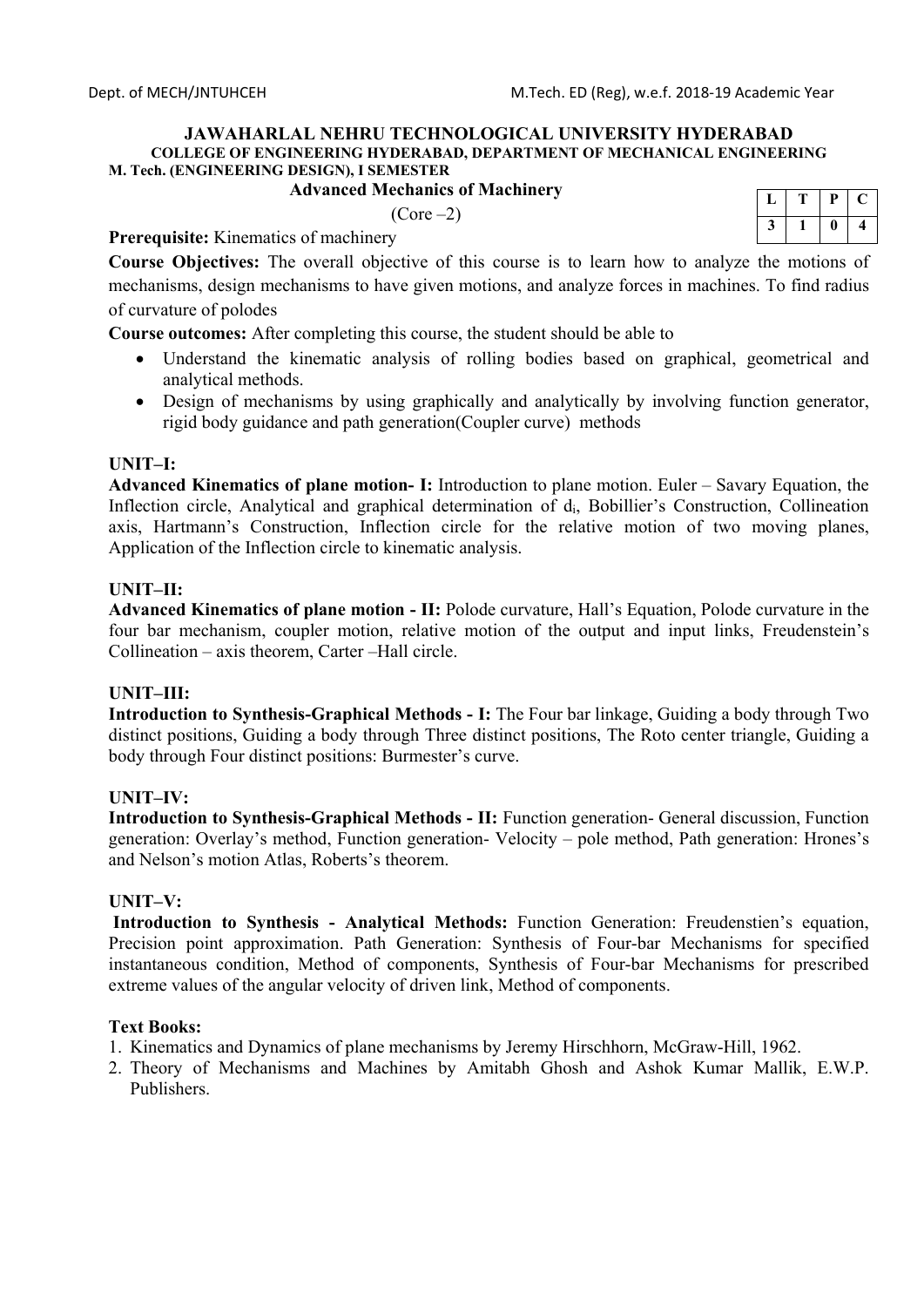- 1. Kinematics and Linkage Design by Allen S.Hall Jr., PHI, 1964.
- 2. Theory of Machines and Mechanisms by J.E Shigley and J.J. Uicker Jr., McGraw-Hill, 1995.
- 3. A Robot Engineering Text book by Mohsen Shahinpoor, Harper & Row Publishers, New York, 1987.
- 4. Analysis of mechanisms and Robot manipulators by Joseph Duffy, Edward Arnold, 1980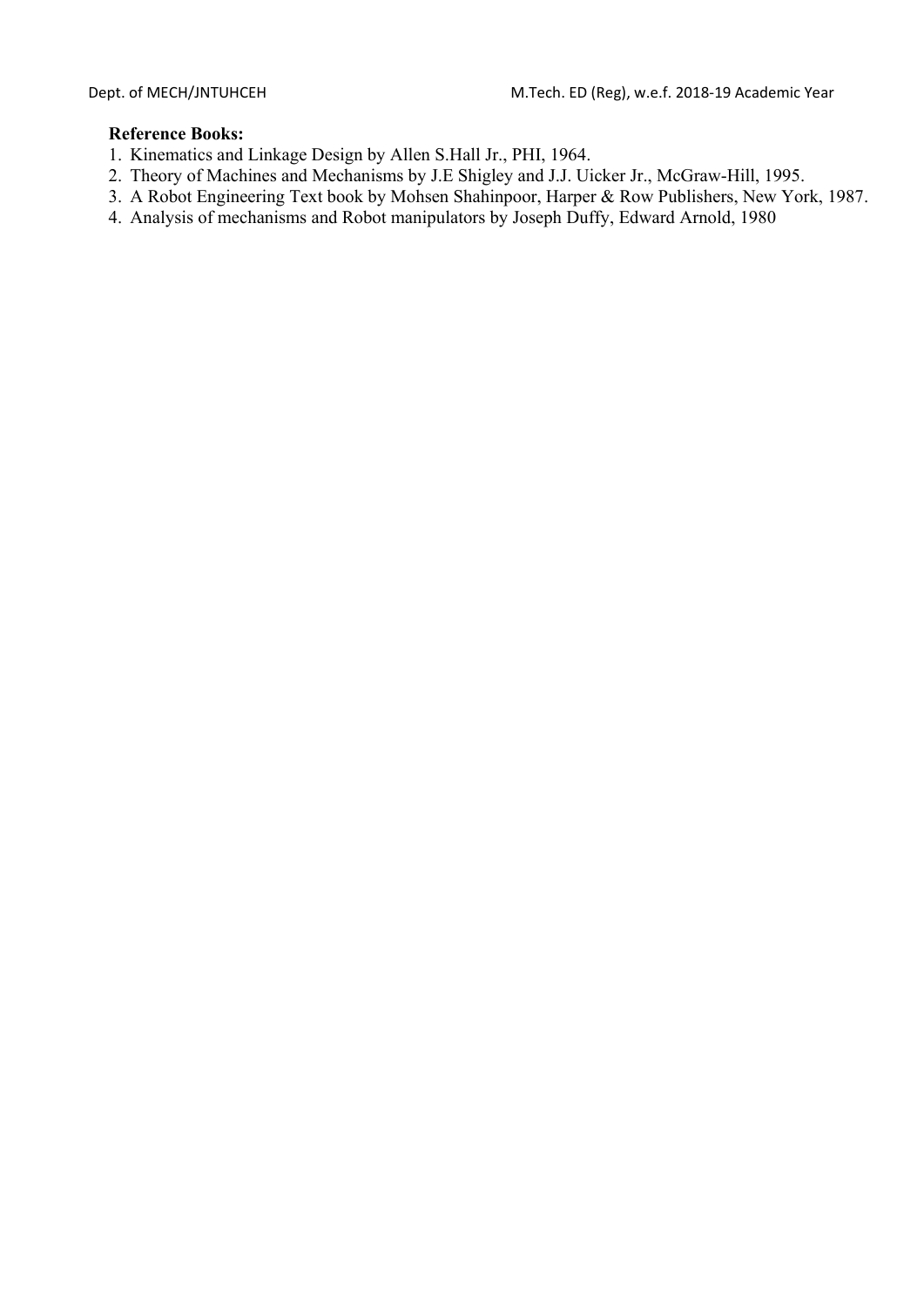### **Mechanical Behavior of Engineering Materials**

 $(Core -3)$ 

|  | μ | ŗ. |
|--|---|----|
|  |   | 2  |

# **Prerequisite:** Physical Metallurgy

**Course Objectives**: The main objectives are to provide students with basic understanding of phase transformation by heat treating and stress-induced hardening, linear and nonlinear elastic behavior, deformation under multi-axial loading, plastic deformation and yield criteria, dislocation plasticity and strengthening mechanisms, creep, stress concentration effects, brittle versus ductile fracture, fracture mechanisms at different scales, fatigue, contact deformation, and wear

**Course outcomes**: After completing this course, the student should be able to

 Understand the different modes of failures like fracture, fatigue and creep of ductile and brittle materials

## **UNIT-I:**

**Fracture:** Introduction, Types of Fracture in Metals, Griffith Theory of Brittle Fracture, Fracture of Single Crystals, Ductile Fracture, Concept of the Fracture Curve.

## **UNIT-II:**

**Fracture Mechanics:** Strain Energy Release rate, Fracture Toughness and Design, Crack Opening Displacement, J-Integral, R Curve.

## **UNIT-III:**

**Fatigue-I:** Introduction, Stress Cycles, S-N Curve, Effect of Mean Stress on Fatigue, Cyclic Stress strain curve, Low Cycle Fatigue, Strain Life Equation, Structural Features of Fatigue, Fatigue Crack Propagation, Effect of Metallurgical Variables on Fatigue.

## **UNIT-IV:**

**Fatigue-II:** Effect of stress concentration on Fatigue, Size Effect, Surface effects on Fatigue, Fatigue under Combined stresses, Design for Fatigue, Machine Design approach-Infinite life design, Local strain approach, Corrosion Fatigue, Effect of Temperature on fatigue.

## **UNIT-V:**

**Creep deformation:** The evolution of creep damage, primary, secondary and tertiary creep, Micro mechanisms of creep in materials and the role of diffusion, Ashby creep deformation maps. Stress dependence of creep – power law dependence. Comparison of creep performance under different conditions – extrapolation and the use of Larson-Miller parameters, Creep-fatigue interactions, Examples.

## **Text Books**

1. Mechanical Metallurgy by G. E. Dieter, McGraw Hill, (1988)

2. Thin Film Materials L.B. Freund and S. Suresh, Cambridge University Press (2003).

- 1. Fracture Mechanics Fundamentals and Applications by T.L. Anderson,  $2<sup>nd</sup>$  Ed. CRC press, (1995)
- 2. Fracture of Brittle Solids by B. Lawn, Cambridge Solid State Science Series 2<sup>nd</sup> ed1993.
- 3. Fundamentals of Fracture Mechanics by J.F. Knott, Butter worths (1973)
- 4. Worked examples in Fracture Mechanics by J.F. Knott, P Withey, Institute of Materials.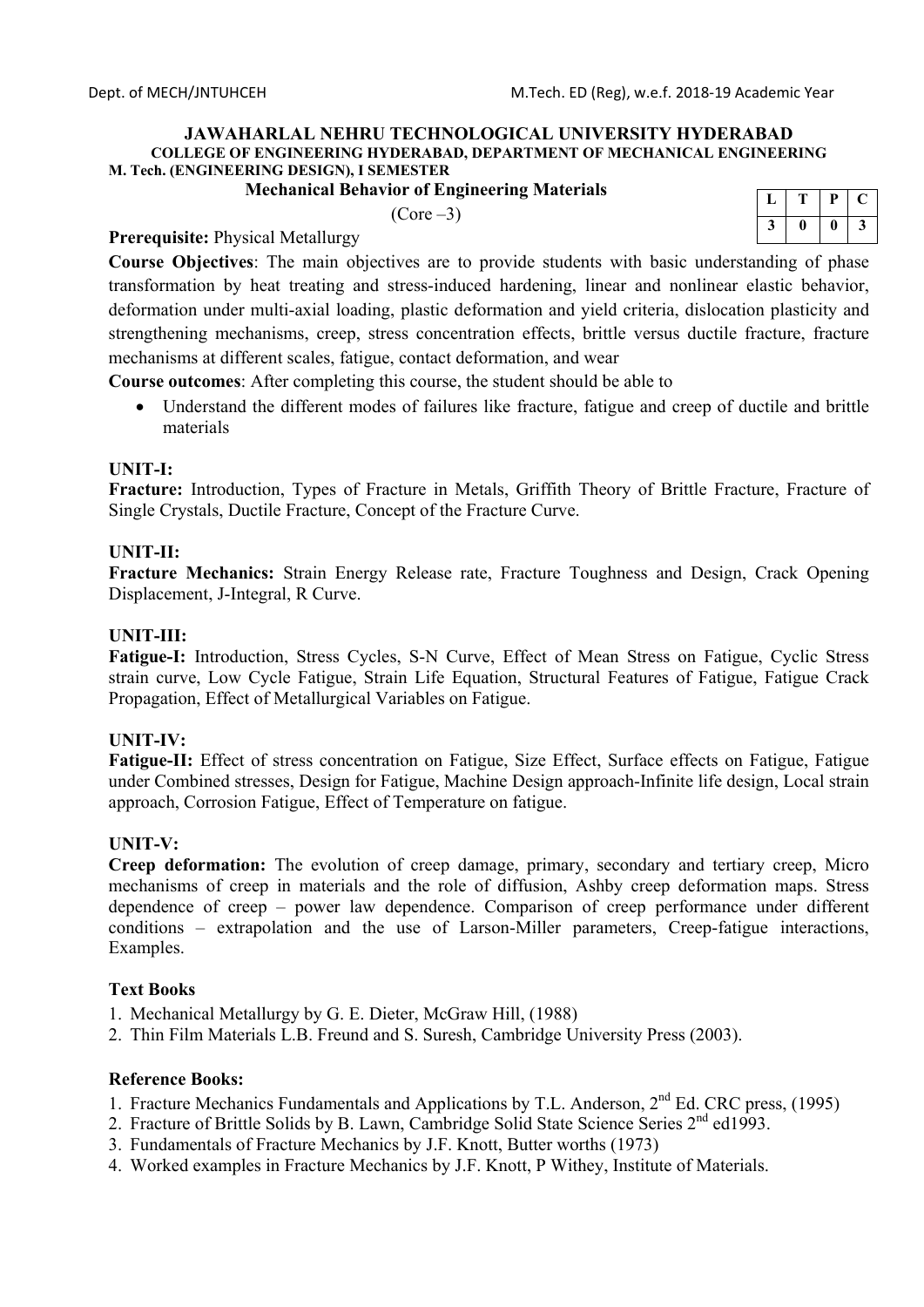- 5. Fracture Mechanics by H.L.Ewald and R.J.H. Wanhill, Edward Arnold, (1984).
- 6. Fatigue of Materials by S. Suresh, Cambridge University Press, (1998)
- 7. Inelastic Deformation of Metals by D.C. Stouffer and L.T. Dame, Wiley (1996)
- 8. The Physics of Creep by F.R.N. Nabarro, H.L. de Villiers, Taylor and Francis, (1995)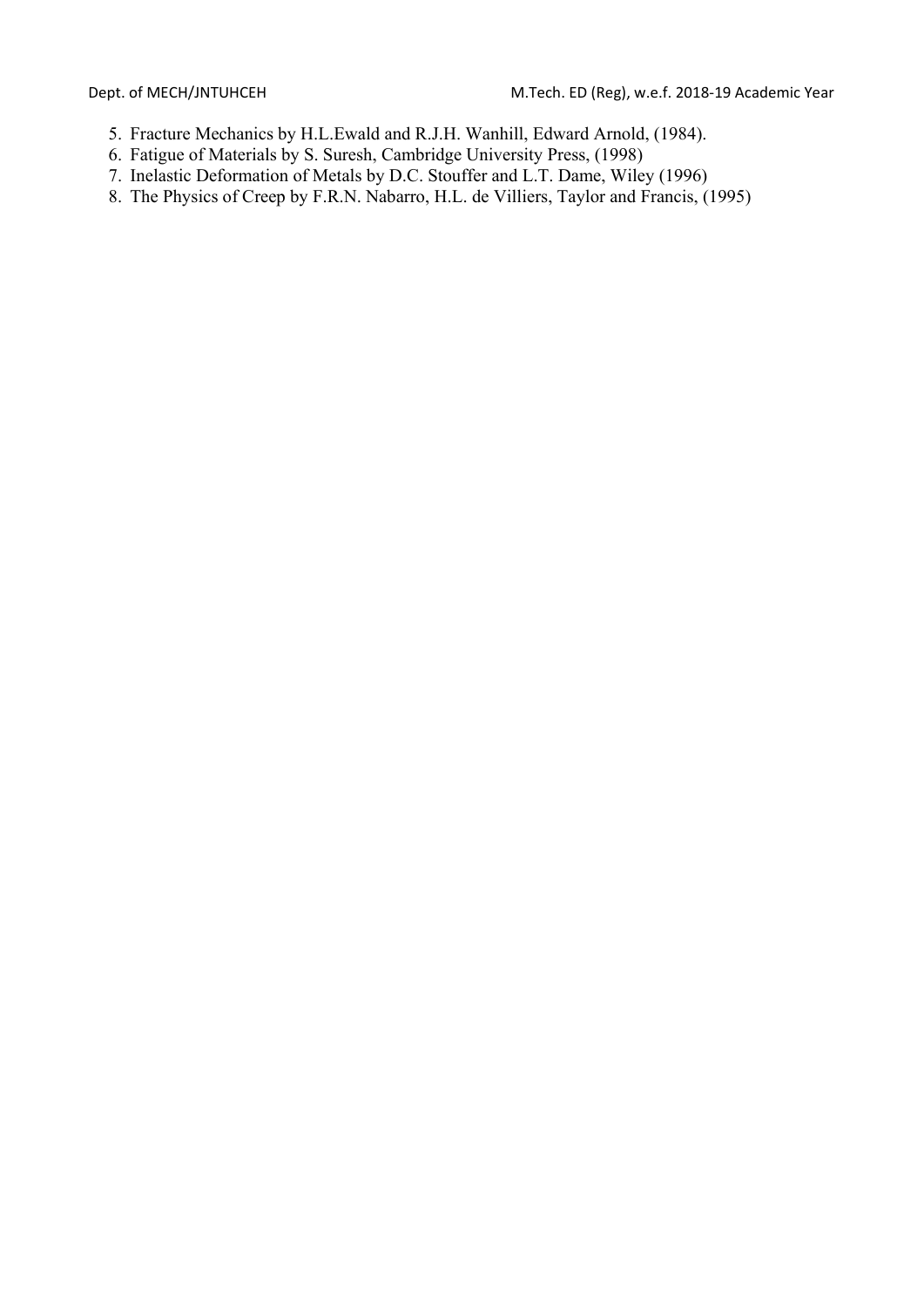**Theory of Elasticity** 

(Programme Elective –I)

|  | P |   |
|--|---|---|
|  | 0 | י |

### **Prerequisite:** Mechanics of solids

### **Course objectives:**

The objectives of this course are to introduce graduate and senor undergraduate's students to advanced topics in linear elasticity. Students will build on the knowledge gained through all mechanical related courses of the undergraduate curriculum (statics, mechanics of materials etc)

**Course outcomes:** After completing this course, the student should be able to

- Deriving the governing equations for 2D and 3D elastic problems.
- Solve these problems with various solution methodologies.

### **UNIT-I:**

**Introduction:** Elasticity – notation for forces and stress components of stresses - components of strain - Hooks law. Plane Stress and plain strain analysis - plane stress - plane strain- differential equations of equilibrium - boundary conditions – compatibility equations –stress function - boundary condition.

### **UNIT-II:**

Two dimensional problems in rectangular co-ordinates-solution by polynomials - Saint-vanant's principle-determination of displacements-bending of simple beams-application of Fourier series for two dimensional problems-gravity loading.

### **UNIT-III:**

Two dimensional problems in polar coordinates - stress distribution symmetrical about an axis - pure bending of curved bars - strain components in polar coordinates – displacements - displacement for symmetrical stress distribution - simple symmetric and asymmetric problems - general solution of twodimensional problem in polar coordinates - application of general solution in polar coordinates.

### **UNIT-IV:**

Analysis of stress and strain in three dimensions - principal stress - stress ellipsoid - director surface determination of principal stresses - max shear stresses - homogeneous deformation - principal axes of strain rotation. General Theorems. Differential equations of equilibrium - conditions of compatibility determination of displacement - equations of equilibrium in terms of displacements - principle of super position - uniqueness of solutions - the reciprocal theorem.

### **UNIT- V:**

Torsion of Prismatic Bars - torsion of prismatic bars - bars with elliptical cross sections - other elementary solution - membrane analogy - torsion of rectangular bars-solution of torsional problems by energy method - use of soap films in solving torsion problem - hydro dynamical analogies - torsion of shafts, tubes, bars etc.

### **Text Books:**

1. Theory of Elasticity by Timeshanko, Mc Grawhill Publications

- 1. Theory of Elasticity by Y.C. Fung.
- 2. Theory of Elasticity by Sadhu Singh. Dhanpat Rai sons Private Limited, New Delhi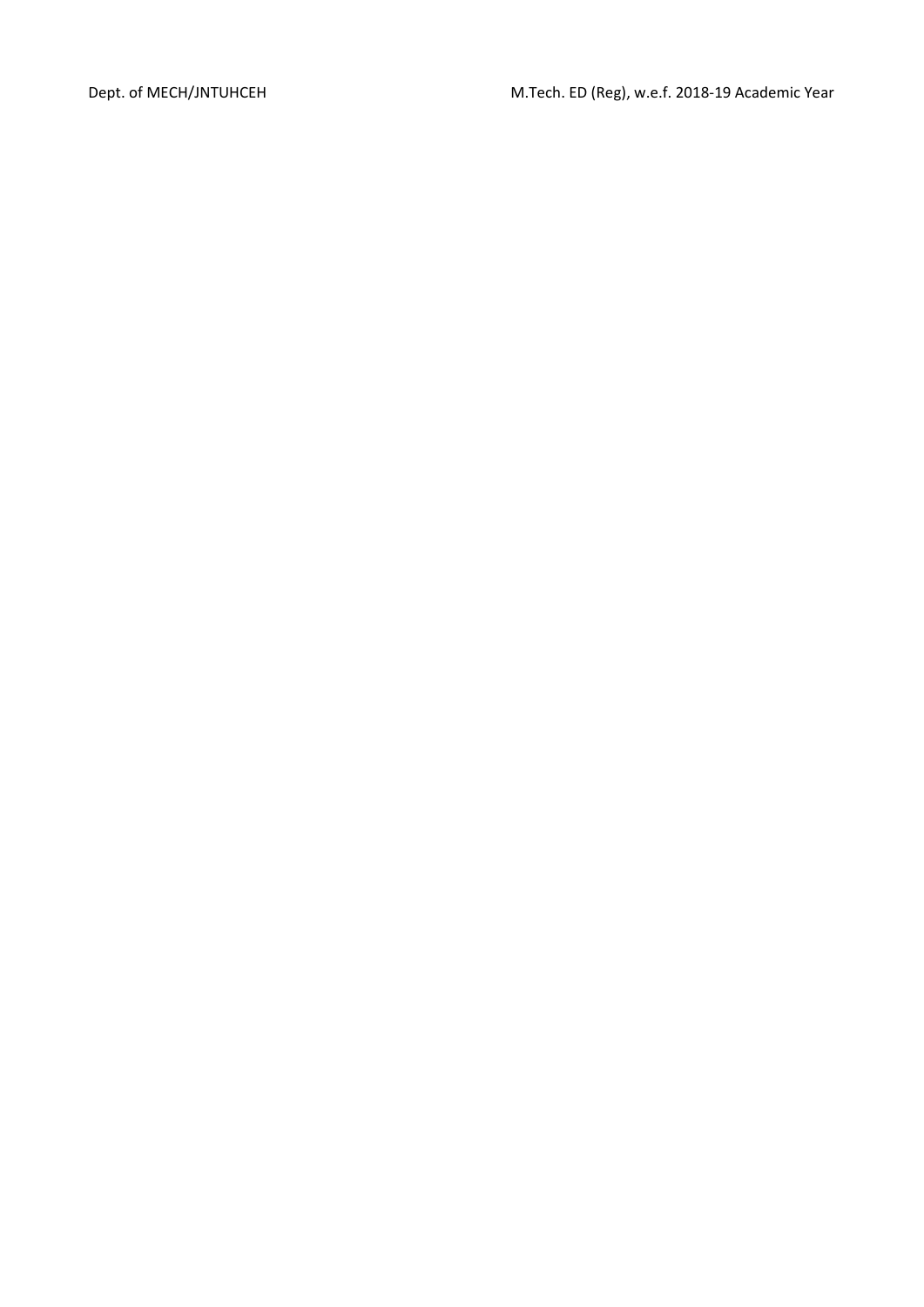# **Computer Aided Design**

(Programme Elective –I)

| т  | μ  |  |
|----|----|--|
| 11 | 11 |  |

**Pre-requisites:** Basic computer skills, drafting and blueprint reading, elementary machine shop, Engineering technical mathematics

### **Course objectives:**

To provide an overview of how computers are being used in design, development of manufacturing plans and manufacture. To understand the need for integration of CAD.

### **Course Outcomes:**

Understand geometric transformation techniques in CAD. Develop mathematical models to represent curves and surfaces .Model engineering components using solid modeling techniques. Develop programs for CNC to manufacture industrial components .To understand the application of computers in various aspects of Manufacturing viz., Design, Proper planning, Manufacturing cost, Layout & Material Handling system.

### **UNIT–I:**

Fundamentals of CAD, Automation , Design process, Application of computers for design, Benefits of CAD, Computer configuration for CAD applications, Computer peripherals for CAD ,Design workstation, Graphic terminal, CAD software- definition of system software and application software ,CAD database and structure.

**Geometric Modeling:** 3-D wire frame modeling, wire frame entities and their definitions, Interpolation and approximation of curves, Concept of parametric and non-parametric representation of curves, Curve fitting techniques, and definitions of cubic spline, Bezier, and B-spline.

## **UNIT-II:**

**Surface modeling:** Algebraic and geometric form, Parametric space of surface, Blending functions, parameterization of surface patch, Subdividing, Cylindrical surface, Ruled surface, Surface of revolution Spherical surface, Composite surface, Bezier surface. B-spline surface, Regenerative surface and pathological conditions.

**Solid Modelling:** Definition of cell composition and spatial occupancy enumeration, Sweep representation, Constructive solid geometry, Boundary representations.

### **UNIT–III:**

**NC Control Production Systems:** Numerical control, Elements of NC system, NC part programming: Methods of NC part programming, manual part programming, Computer assisted part programming, Post Processor, Computerized part program, SPPL (A Simple Programming Language). CNC, DNC and Adaptive Control Systems.

## **UNIT–IV:**

**Group Technology:** Part families, Parts classification and coding. Production flow analysis, Machine cell design.

**Computer aided process planning:** Difficulties in traditional process planning, Computer aided process planning: retrieval type and generative type, Machinability data systems.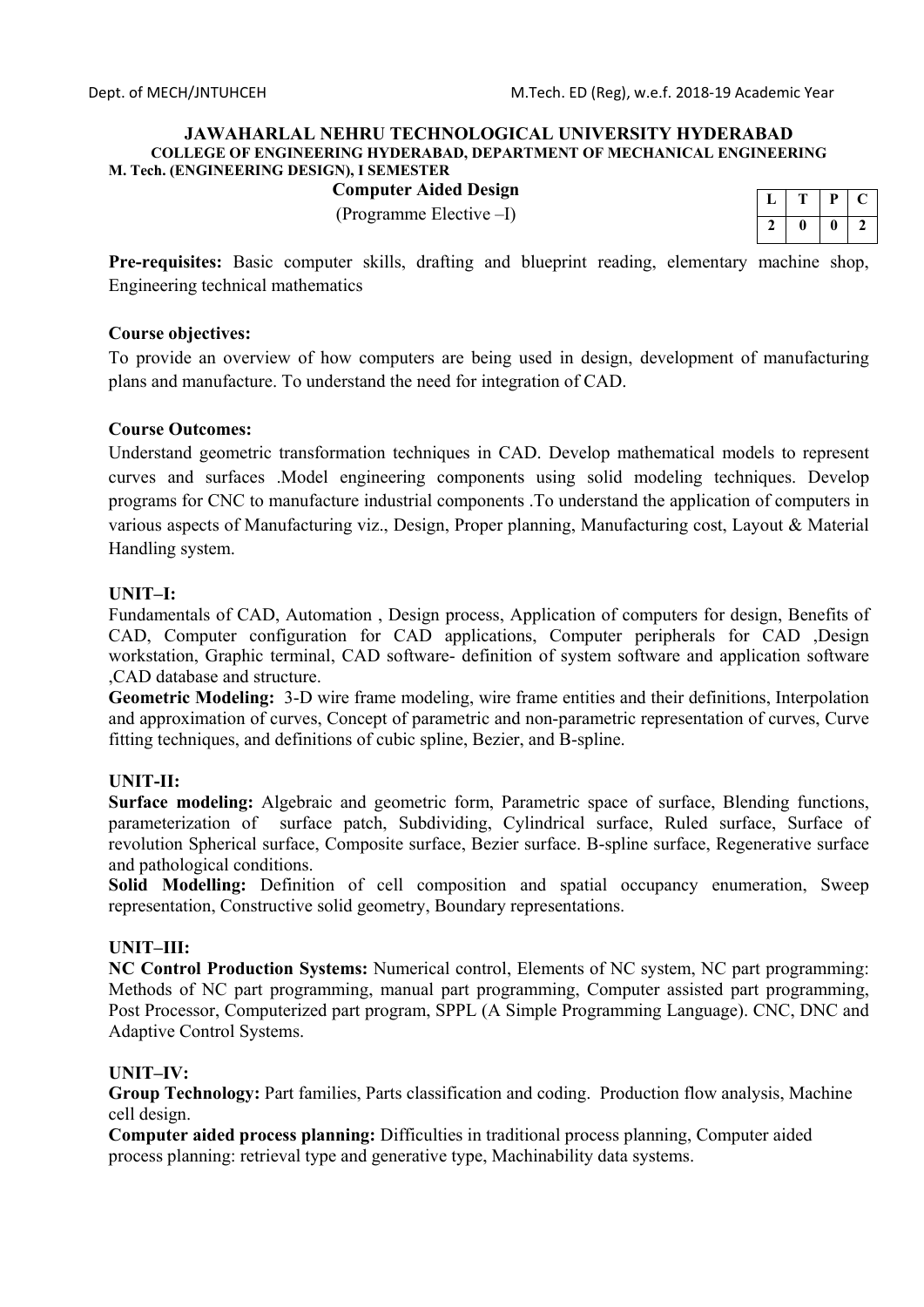## **UNIT–V:**

**Flexible manufacturing system**: F.M.S equipment, FMS layouts, Analysis methods for FMS benefits of FMS.

**Computer aided quality control**: Automated inspection- Off-line, On-line, contact, Non-contact; Coordinate measuring machines, Machine vision.

### **Text Books:**

- 1. CAD/CAM Principles and Applications by P.N.Rao, TMH
- 2. CAD/CAM Concepts and Applications by Alavala, PHI

- 1. CAD/CAM by Groover M.P., Pearson education
- 2. CAD/CAM Theory and Practice, by Ibrahim Zeid, TMH
- 3. CAD/CAM/CIM by Radhakrishnan and Subramanian, New Age
- 4. Principles of Computer Aided Design and Manufacturing by Farid Amirouche, Pearson
- 5. Computer Numerical Control Concepts and programming by Warren S Shames, Thomson.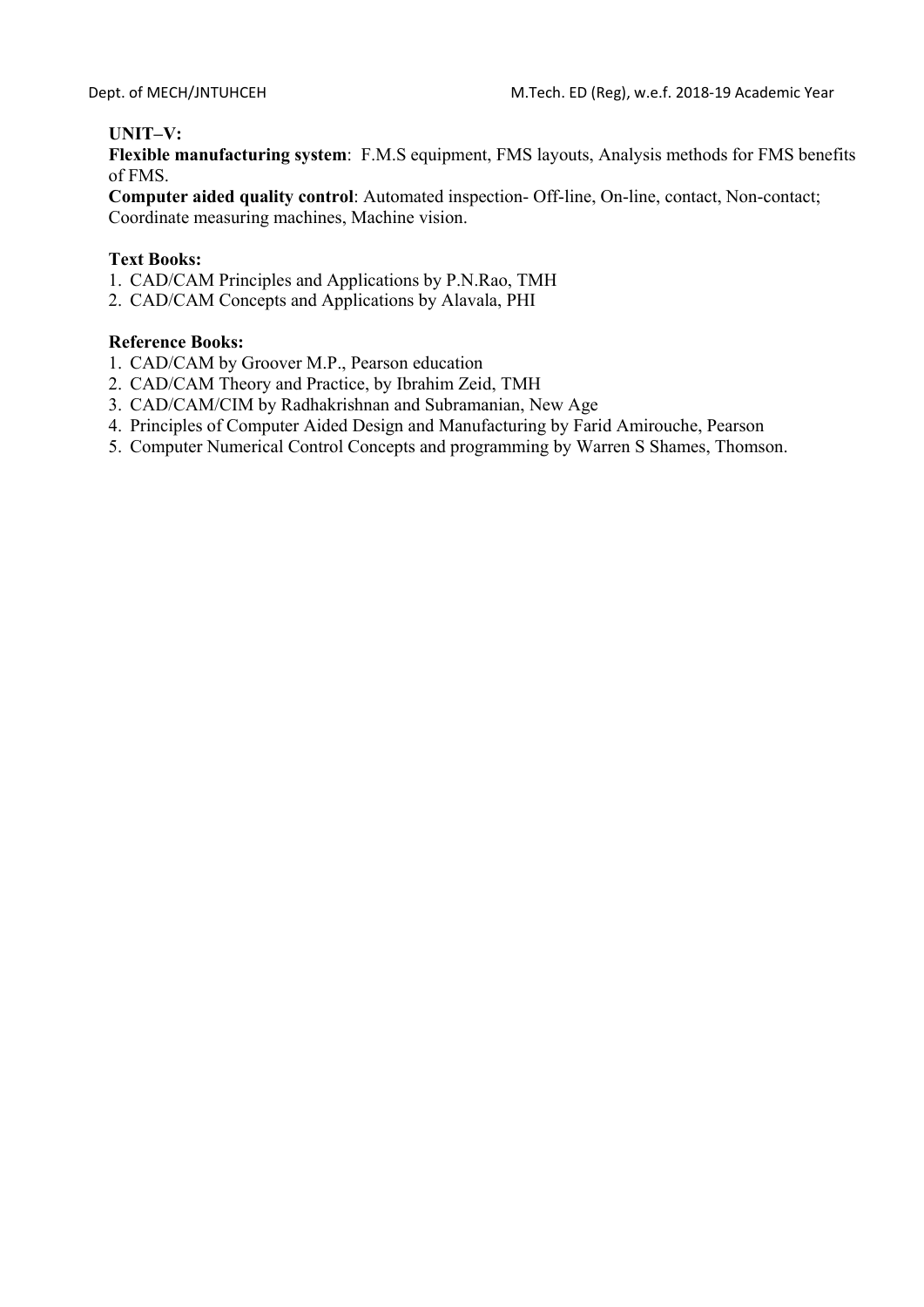## **Random Vibrations**

(Programme Elective –I)

|   | Р | L |
|---|---|---|
| n |   | 7 |

Prerequisites: Probability & Statistics, Kinematic of machinery and Dynamics of machinery.

**Course Objectives** : The main objective of course is to present fundamentals to a modern treatment of vibrations, placing the emphasis on analytical developments and computational solutions. This course will provide the detail knowledge about nonlinear and random vibration with fault diagnosis of machinery using vibration signature analysis.

**Course outcomes:** After completing this course, students should be able to

- Apply tools from probabilistic modeling to analyze dynamic systems while accounting for variability and uncertainties that are inevitably present in real engineered systems.
- Classify random excitations as stationary or non-stationary
- Discuss important properties of random processes
- Define and compute power spectral density functions
- Compute auto-and cross-correlation functions, and relate them to power spectral
- Density functions Describe the dynamic response of a multi‐degree‐of‐freedom system to a stochastic excitation
- Ouantify the distributions of peak loads and peak responses from a system subject to stochastic excitation

### **UNIT-I:**

**PROBABILITY THEORY:** Random Vibrations - Probability distribution and density functions - Excreted values - Conditional probability - Characteristic and log characteristic functions - Chebyshev inequality - Functions of random variables.

## **UNIT–II:**

**RANDOM PROCESSES - I:** Concept of stationary and ergodicity - Evolutionary nono stationary process - Auto and cross correlation and covariance Functions - Mean square limit, differentiability and inerrability - Spectral decomposition.

## **UNIT-III:**

**RANDOM PROCESSES - II:** Power spectral and cross spectral density Factions - Wiener - Khintchine relations - Properties of Gaussian. Poisson and Markov processes –Fokker - Planck Equation - Broad band and narrow band random processes - white noise.

## **UNIT-IV:**

**RANDOM VIBRATIONS - I:** Response of linear single and multi - degree of freedom systems to stationary excitation - Response of continuous systems - Normal mode method.

### **UNIT-V:**

**RANDOM VIBRATIONS - II:** Level crossing, peak and envelop statistics - First excursion and fatigue.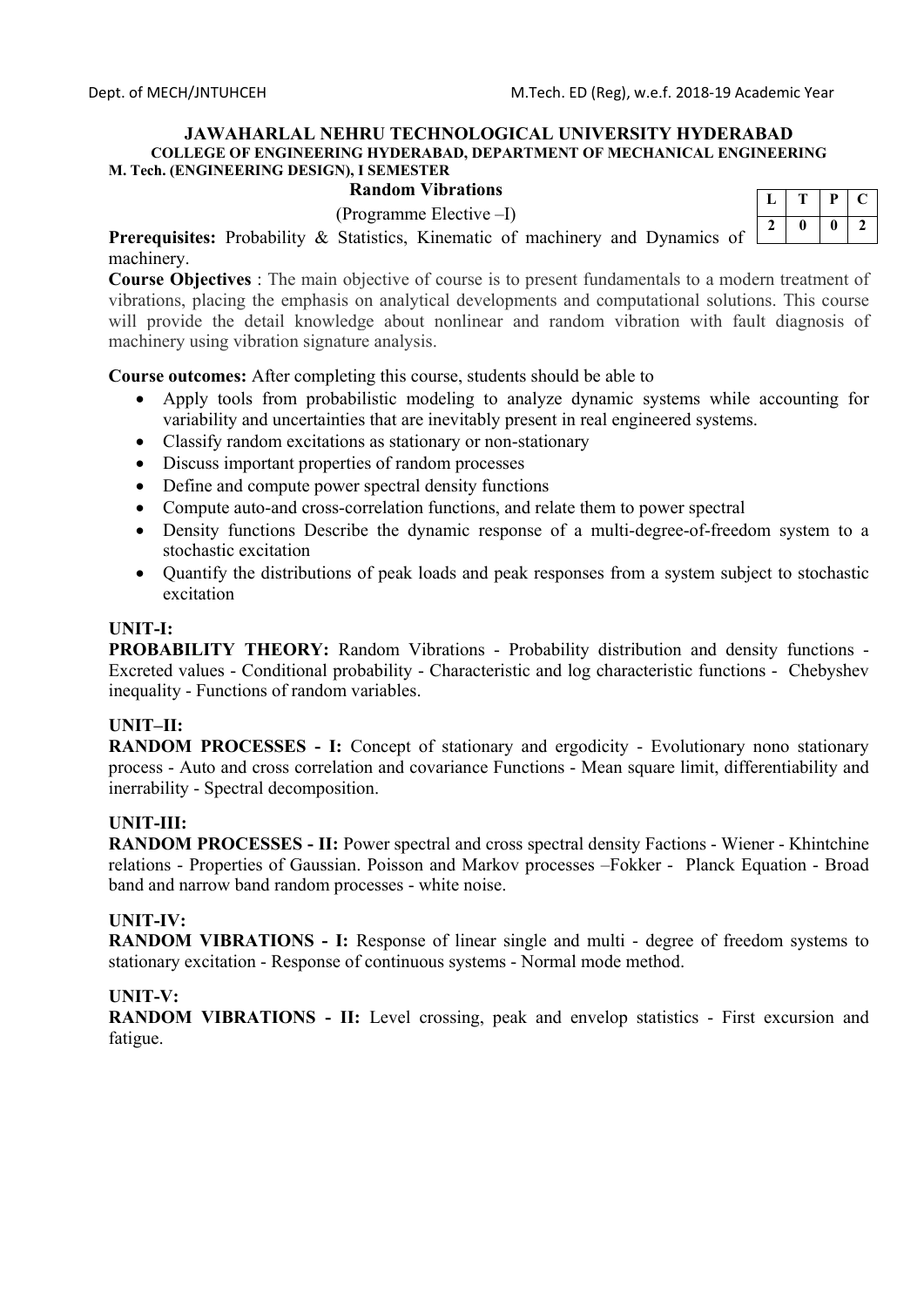## **Text Books:**

- 1. Probabilistic Methods in the Theory of Structures by Lishakoff, I John Wiley, New York, 1983.
- 2. An Introduction to Random Vibrations and Spectral Analysis by Newland and D.E Longman Inc., New York, Second Edition, 1984.

- 1. Introduction to Random Vibrations by Nigam, N.C., MIT Press, Cambridge, Massachusettes, 1983.
- 2. Applications of Random Vibrations by Nigam, N.C. and Narayanan, S., Narosa Publications, 1995.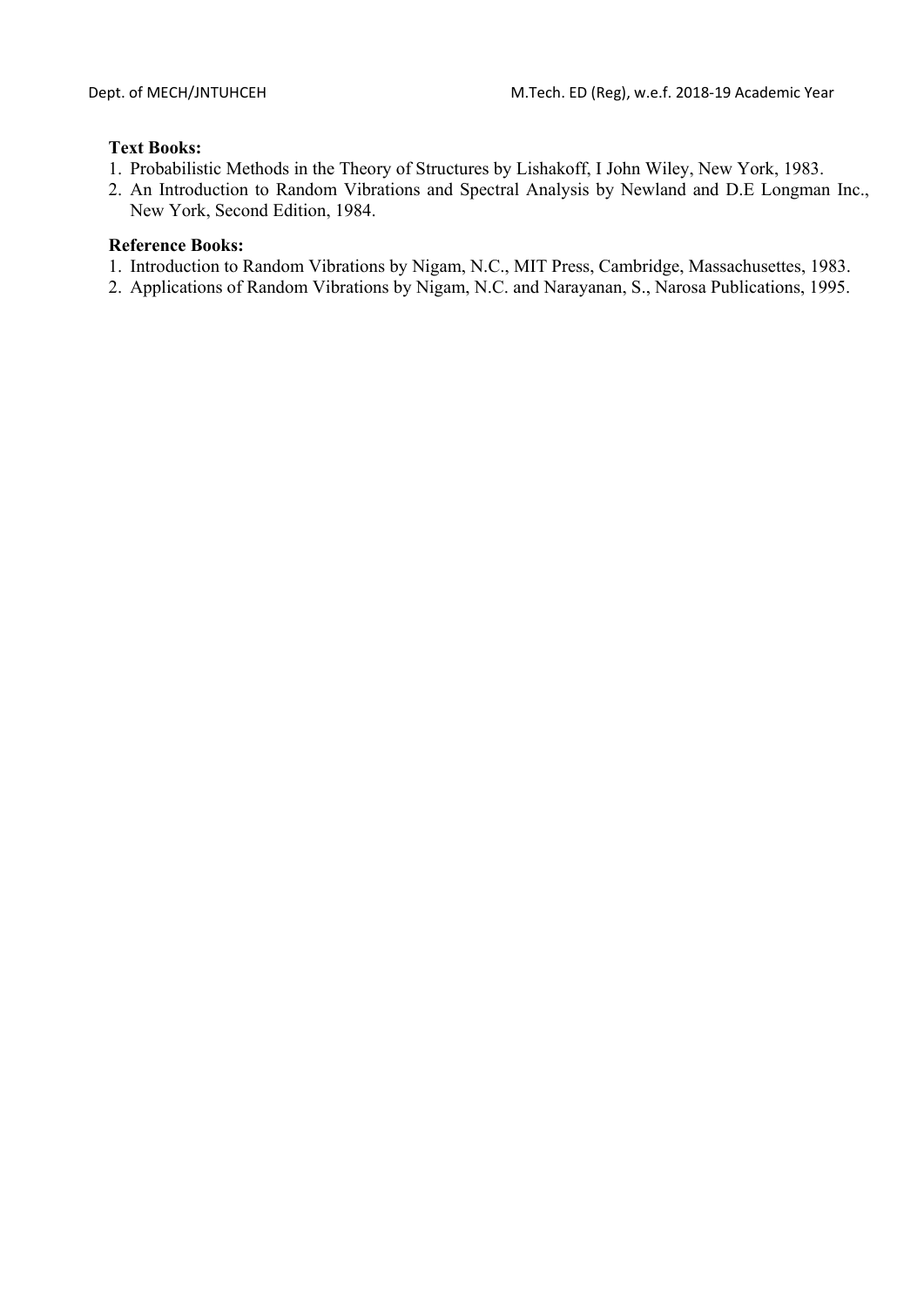## **Optimization Techniques and Applications**

(Programme Elective –II)

| ш | υ |  |
|---|---|--|
|   |   |  |

**Prerequisites:** Operations Research

**Course Objectives:** The main objectives of the course are:

- Numerical optimization techniques for single variable and multi variable non- linear optimization problems.
- Sensitivity analysis on LPP queuing
- Simulation of annexing problem & inventory problem.
- Geometry cutting plane method & branch bound method for linear IPP.
- Meaning of stochastic programming problem simple problems for finding mean variance of random variables chance constrained algorithm.
- Formulation of GP model and solving it using arithmetic geometric inequality theorem.
- State of art nontraditional optimization technique, namely genetic algorithm simulated annealing & particle swarm optimization.

**Course Outcomes:** At the end of the course, the student is able to apply appropriate optimization techniques and solve.

- Based on the type of optimization problem like single variable or multivariable,
- Make sensitivity analysis to study effect of changes in parameters of LPP on the optimal solution without reworking.
- Simulate the system to estimate specified performance measures.
- Solve integer programming problem by either geometry cutting plane algorithm or branch band method.
- Apply chance constrained algorithm and solve stochastic linear programme.
- Formulate GP model and solve it.
- Solve given optimization problem by genetic algorithm or simulated annealing or PSO.

## **UNIT-I:**

**Single Variable Non-Linear Unconstrained Optimization:** Elimination methods: Uni-Model function-its importance, Fibonacci method & Golden section method. Interpolation methods: Quadratic & Cubic interpolation methods.

## **UNIT-II:**

**Multi variable non-linear unconstrained optimization:** Direct search methods – Univariant method, Pattern search methods – Powell's, Hook -Jeeves, Rosenbrock search methods. Gradient methods: Gradient of function& its importance, Steepest descent method, Conjugate direction methods: Fletcher-Reeves method & variable metric method.

## **UNIT-III:**

**Linear Programming** – Formulation, Simplex method & Artificial variable optimization techniques: Big M & Two phase methods. Sensitivity analysis: Changes in the objective coefficients, constants & coefficients of the constraints. Addition of variables, constraints. Simulation – Introduction – Typessteps – applications: inventory  $\&$  queuing – Advantages and disadvantages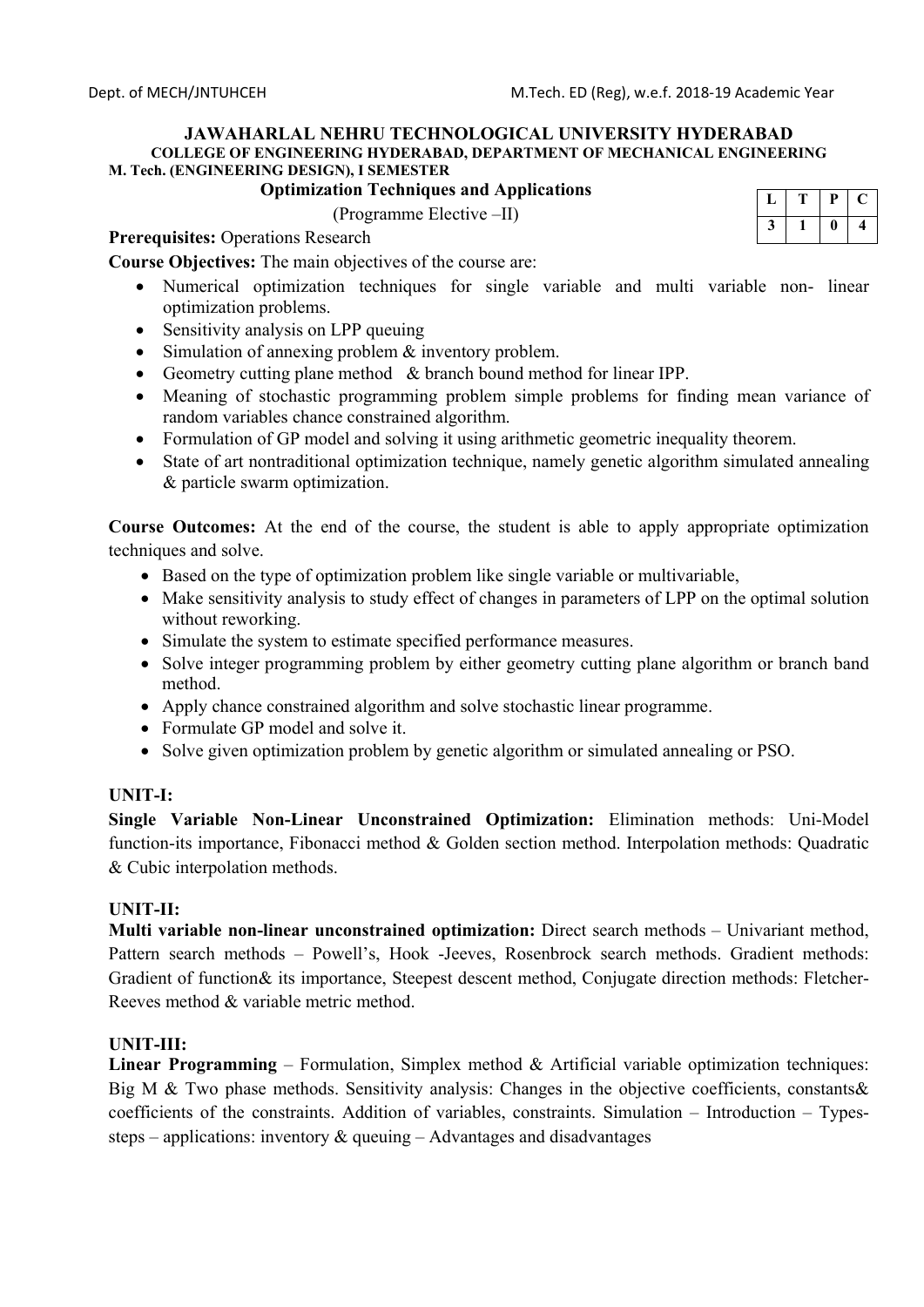## **UNIT-IV:**

**Integer Programming**- Introduction – formulation – Geometry cutting plane algorithm – Zero or one algorithm, branch and bound method

**Stochastic Programming**: Basic concepts of probability theory, random variables- distributions-mean, variance, correlation, co variance, joint probability distribution. Stochastic linear programming: Chance constrained algorithm.

## **UNIT-V:**

**Geometric Programming:** Posynomials – Arithmetic - Geometric inequality – unconstrained G.Pconstrained G.P ( $\leq$  type only)

**Non Traditional Optimization Algorithms:** Genetics Algorithm-Working Principles, Similarities and Differences between Genetic Algorithm & Traditional Methods. Simulated Annealing- Working Principle-Simple Problems. Introduction to Particle Swarm Optimization (PSO) (very brief)

## **Text Books:**

- 1. Optimization theory & Applications by S.S.Rao, New Age International.
- 2. Optimization for Engineering Design by Kalyanmoy Deb, PHI

- 1. Operations Research by S.D.Sharma
- 2. Operation Research by H.A.Taha, TMH
- 3. Optimization in operations research by R. LRardin
- 4. Optimization Techniques by Belugundu & Chandraputla, Pearson Asia.
- 5. Optimization Techniques theory and practice by M.C. Joshi, K.M.Moudgalya, Narosa Publications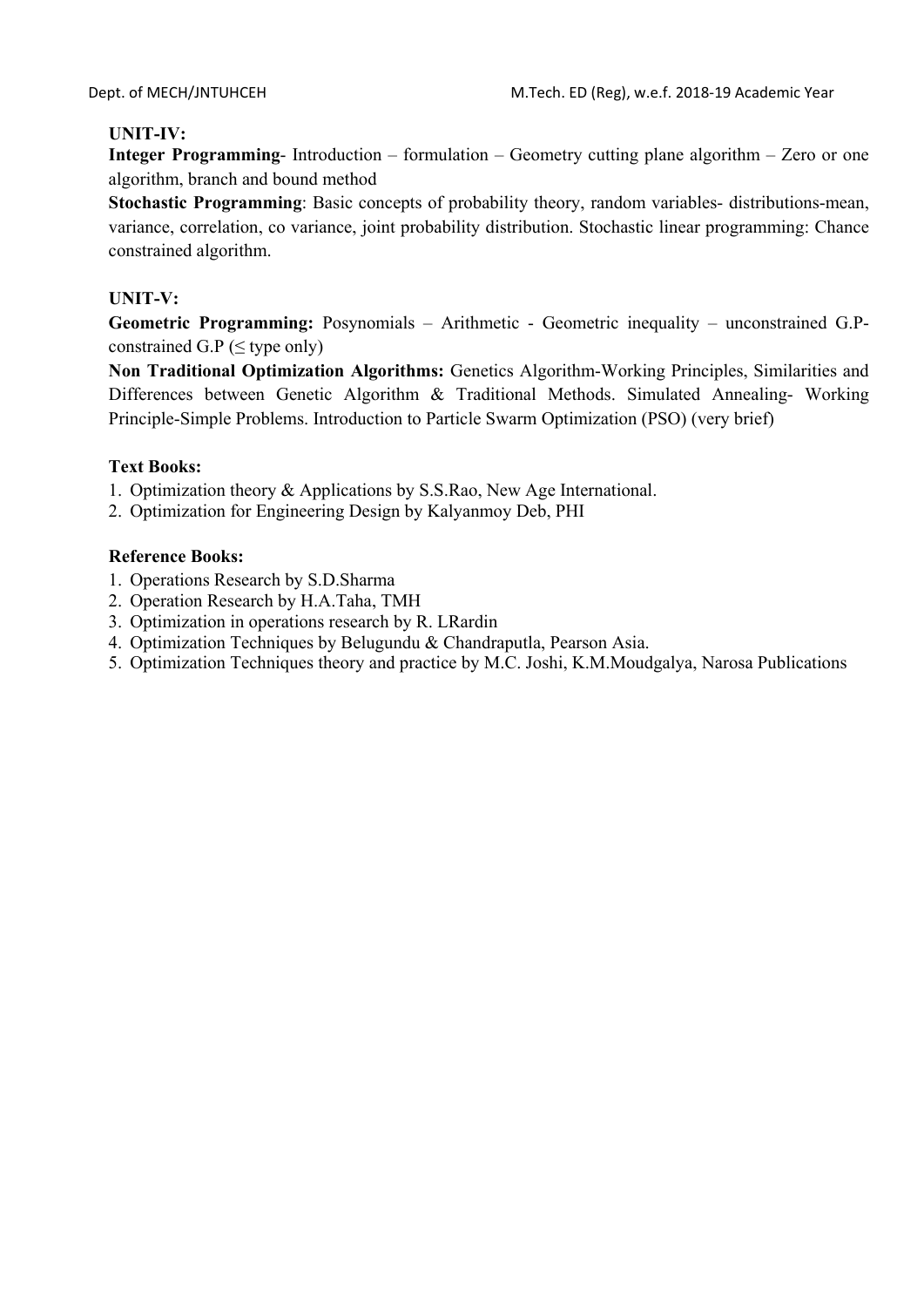**Vehicle Dynamics** 

(Programme Elective –II)

| n |  |
|---|--|
|   |  |

**Prerequisite:** Automobile Engineering

### **Course Objectives:**

- The students should be able to understand multi-body system approach to vehicle dynamics.
- The student should be able to use 2-D computational software to solve vehicle dynamics problems

**Course Outcomes:** At the end of the course the students will be able to

• The focus of Automotive System Dynamics is to introduce the fundamentals of vehicle dynamics and the performance indices and evaluation criteria of vehicles, to analyze the influence of vehicle configuration and design parameters on vehicle performance.

### **UNIT-I:**

**Introduction**: Fundamental Principles, Vehicle tires performance, cornering characteristics, Mechanics of Vehicle Terrain interaction. Vehicle Kinematics, Fundamental principles of velocity, acceleration. Two dimensional mechanisms, Forward Vehicle Dynamics.

## **UNIT-II:**

Three dimensional Mechanisms, Multi-Body Systems Design, Introduction to 3D vehicle design.

### **UNIT-III:**

**Suspension Design:** Computer models using Bond Graph Technology, Drive train dynamics, vehicle performance

### **UNIT-IV:**

**Steering Mechanisms**: Two and three dimensional analysis, Mechanics of Vehicle Terrain interaction. Vehicle Collations, Fundamental laws of motion, energy and momentum, Forces and Moments 2D and 3D. The Dynamics of vehicle rollovers.

### **UNIT-V:**

Wheeled Vehicle Handling – Handling control loop, vehicle transfer function, Kinematic behavior of vehicles with rigid wheels and with complaint tyres: Neutral steer point, static margin, over and understeer. Solution with two degree of freedom in the steady state: Stability factor, characteristic and critical speeds. Tracked Vehicle Handling – Analysis of sprocket torques and speeds, required to skid steer a tracked vehicle. Extension of theory to include three degrees of freedom.

### **Text Books:**

- 1. Vehicle Dynamics Theory and Application by Reza Jazar, Springer 2008
- 2. Theory of Ground Vehicles by J.Y.Wong, John Wiley.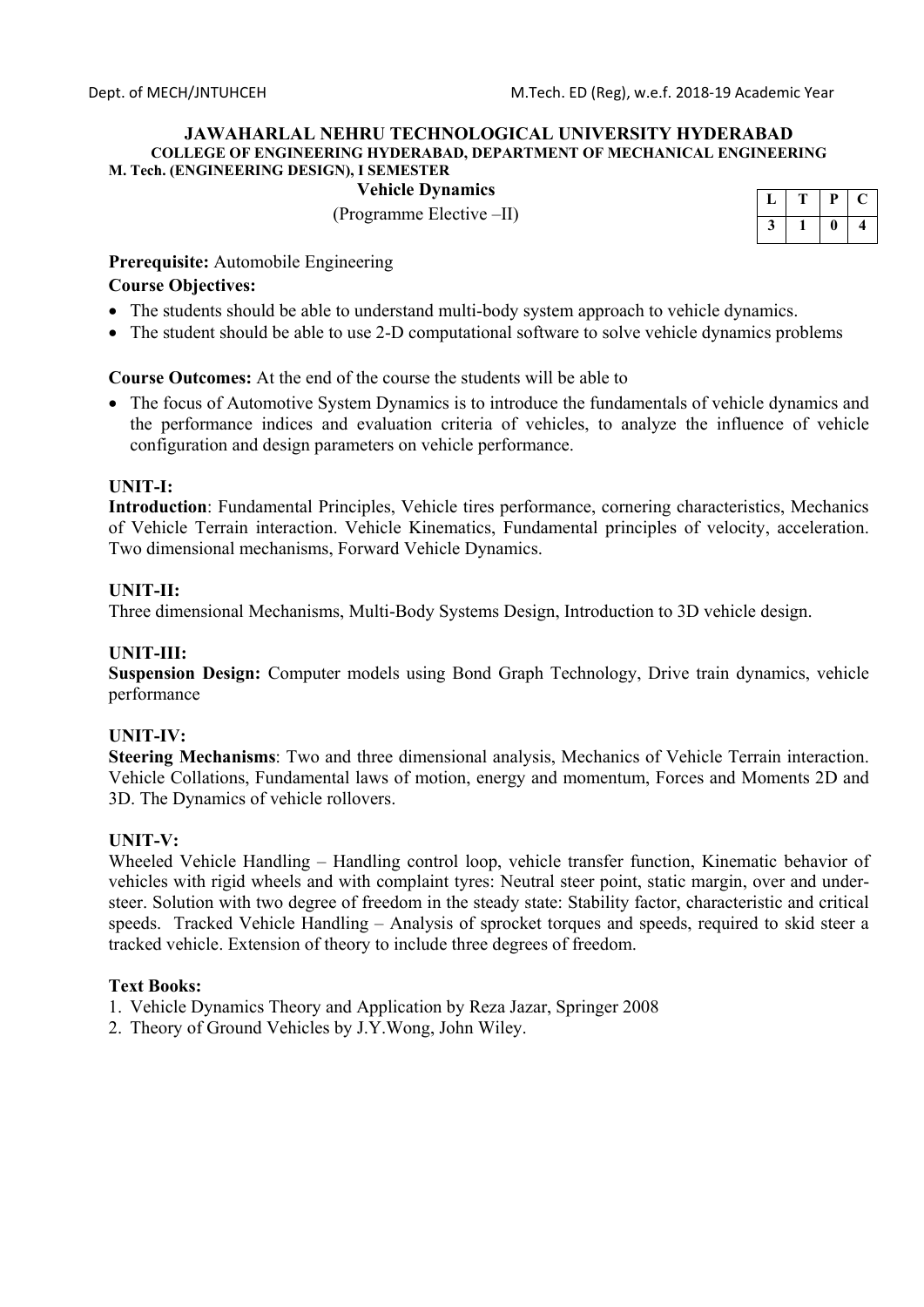- 1. Vehicle stability by Dean Karnopp, Dekker Mechanical Engineering
- 2. Modeling & Simulation of Mechatronics Systems by Karnoop Margolis, Rosenberg, Wiley 2007.
- 3. Suspension and Tyres by Giles J.G. Steering, Illiffe Books Ltd., London.
- 4. Fundamental of Vehicle Dynamics by Gillespie T.D, SAE USA.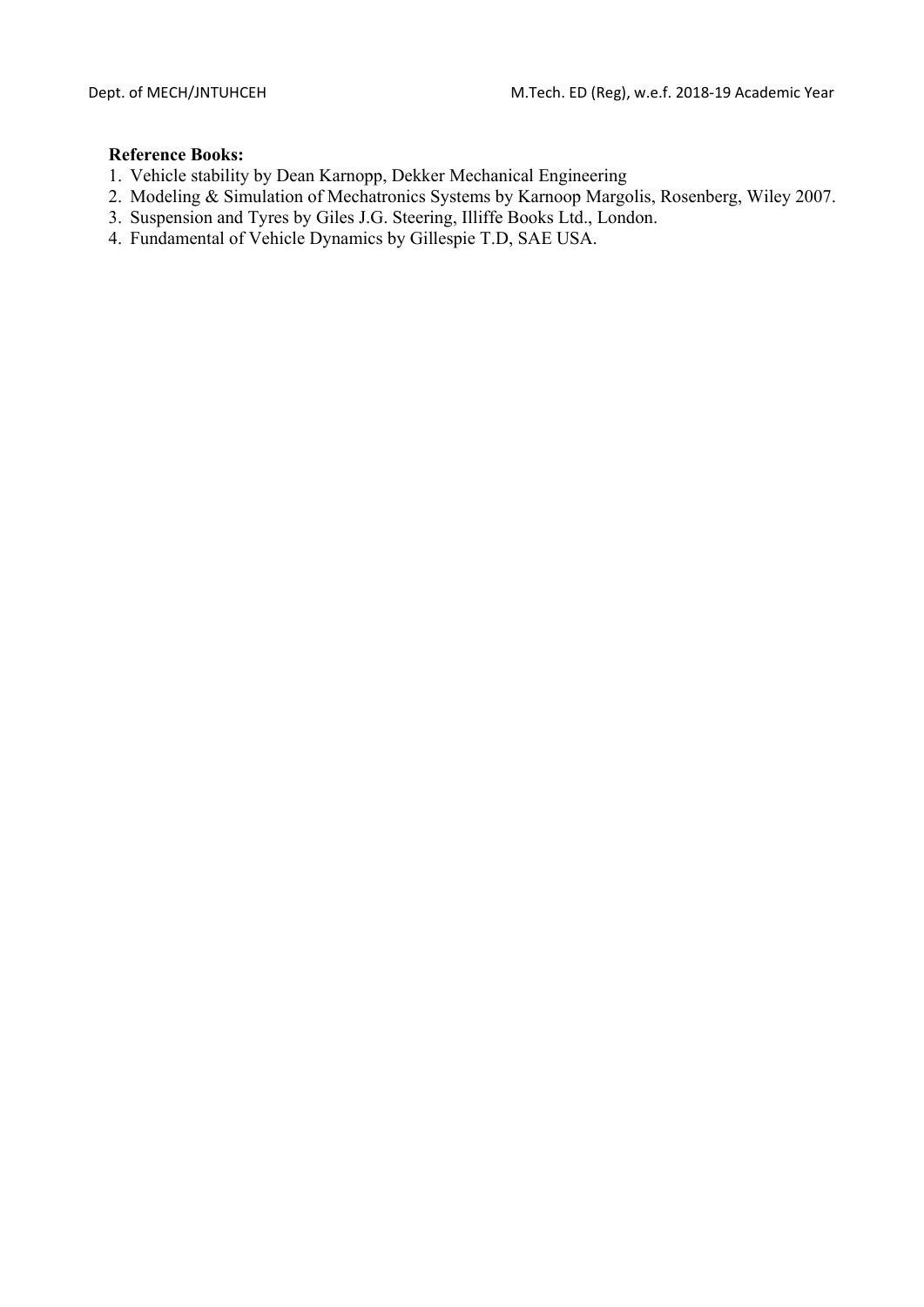## **Design for Manufacturing and Assembly**

(Programme Elective –II)

| г |  |
|---|--|
|   |  |

**Prerequisites:** Manufacturing Processes, Engineering Materials

**Course Objectives**: The objective of course is identify the manufacturing constraints that influence the design of parts and part systems. Students will be introduced to the Design for Manufacturability (DFM) methodology, and will be motivated to understand infeasible or impractical designs.

**Course Outcomes:** At the end of the course, the student will be able to:

- Understand the quality aspects of design for manufacture and assembly
- Apply Boothroyd method of DFM for product design and assembly
- Apply the concept of DFM for casting, welding, forming and assembly
- Identify the design factors and processes as per customer specifications
- Apply the DFM method for a given product

### **UNIT-I:**

**Introduction:** Design philosophy – Steps in Design process – General Design rules for Manufacturability – Basic principles of designing for economical production – Creativity in design.

Materials: Selection of Materials for design – Developments in Material Technology – Criteria for material selection – Material selection interrelationship with process selection – process selection charts.

### **UNIT-II:**

**MACHINING PROCESS:** Overview of various machining processes – general design rules for machining - Dimensional tolerance and surface roughness – Design for Machining ease – Redesigning of components for machining ease with suitable examples, General design recommendations for machined parts.

METAL CASTING: Appraisal of various casting processes, Selection of casting process, General design considerations for casting – casting tolerances – Use of Solidification Simulation in casting design – Product design rules for sand casting.

### **UNIT-III:**

**METAL JOINING:** Appraisal of various welding processes, Factors in design of weldments – General design guidelines – pre and post treatment of welds – Effects of thermal stresses in weld joints – Design of brazed joints.

**FORGING** – Design factors for Forging – Closed die forging design – parting lines of dies – Drop forging die design – General design recommendations

### **UNIT-IV:**

**EXTRUSION, SHEET METAL WORK & PLASTICS:** Design guidelines for Extruded sections - Design principles for Punching, Blanking, Bending, Deep Drawing – Keeler Goodman Forming Limit Diagram – Component Design for Blanking.

**PLASTICS:** Viscoelastic and Creep behavior in plastics – Design guidelines for Plastic components – Design considerations for Injection Moulding.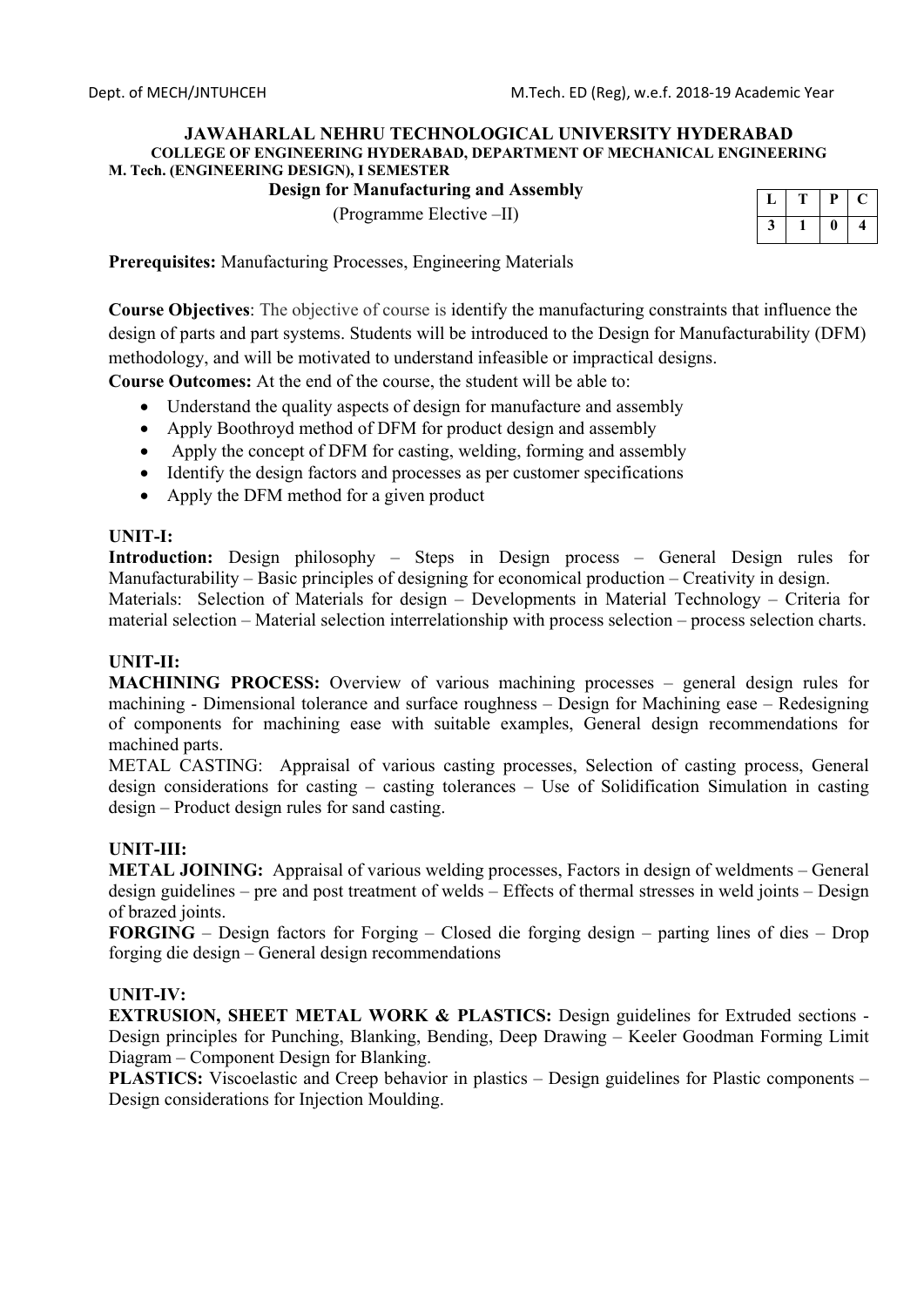# **UNIT-V:**

**DESIGN FOR ASSEMBLY :** General design guidelines for Manual Assembly - Development of Systematic DFA Methodology - Assembly Efficiency - Classification System for Manual handling-Classification System for Manual Insertion and Fastening - Effect of part symmetry on handling time - Effect of part thickness and size on handling time - Effect of weight on handling time - Effect of symmetry , Further design guidelines.

## **Text Books:**

- 1. Engineering design-Material & Processing Approach by George E. Dieter, Mc. Graw Hill Intl. 2<sup>nd</sup> Ed.2000.
- 2. Product design for Manufacture and Assembly by Geoffrey Boothroyd, Marcel Dekker Inc. NY, 1994.

- 1. Product design and Manufacturing by A.K Chitale and R.C Gupta, Prentice, Hall of India, New Delhi, 2003.
- 2. Design and Manufacturing by Surender Kumar & Goutham Sutradhar, Oxford & IBH Publishing Co. Pvt .Ltd., New Delhi, 1998.
- 3. Hand Book of Product Design by Geoffrey Boothroyd Marcel Dekken Inc. NY, 1990.
- 4. Product Design by Kevin Otto and Kristin Wood, Pearson Education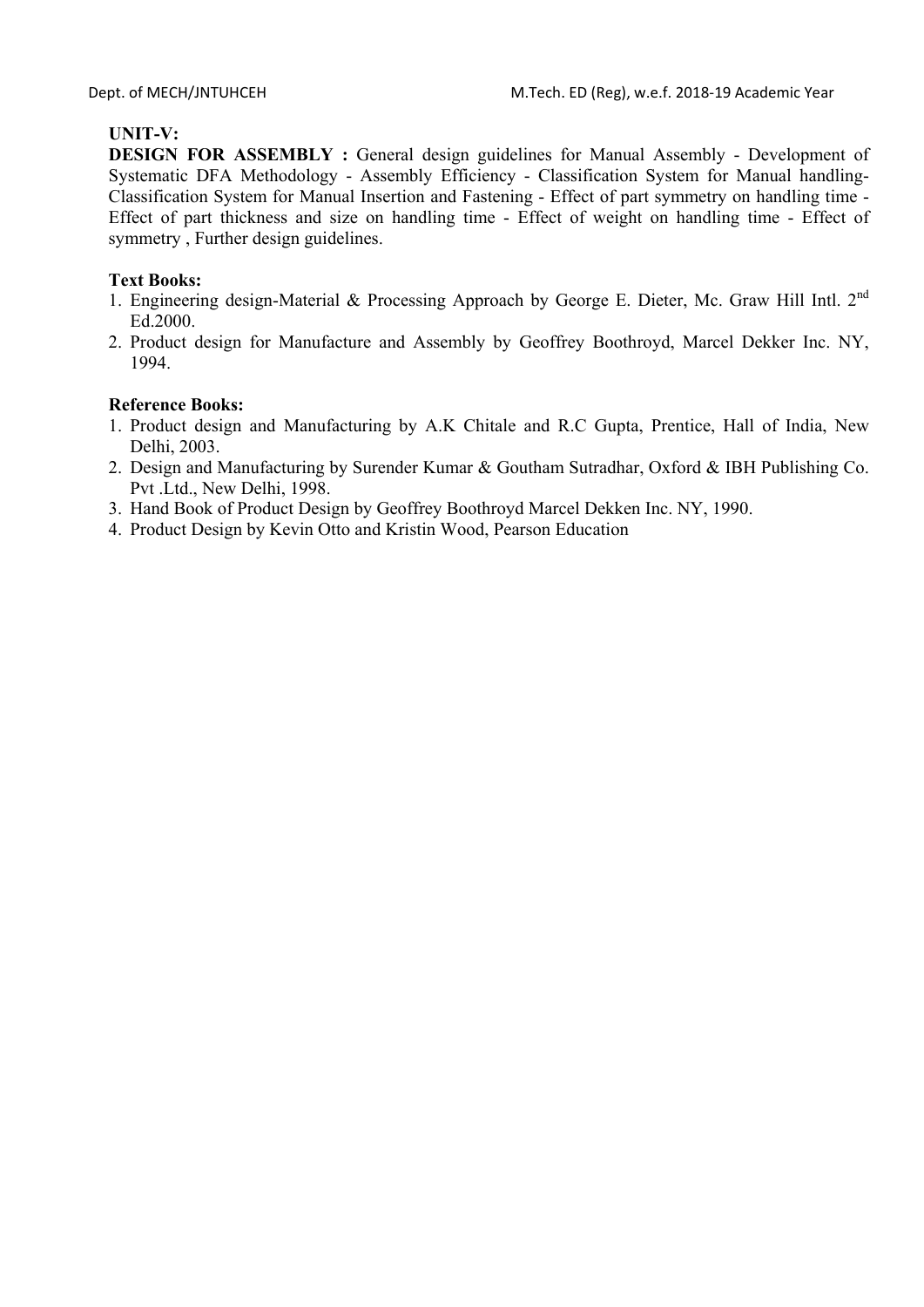# **Advanced Dynamics Lab**

(Core Lab –I)

| п<br>r |     |
|--------|-----|
|        | 1.5 |

- 1. Determination of damped natural frequency of vibration of the vibrating system with different viscous oils.
- 2. Determination of steady state amplitude of a forced vibratory system.
- 3. Static balancing using steel balls.
- 4. Determination of the magnitude and orientation of the balancing mass in dynamic balancing.
- 5. Field balancing of the thin rotors using vibration pickups.
- 6. Determination of the magnitude of gyroscopic couple, angular velocity of precession and representation of vectors.
- 7. Determination of natural frequency of given structure using FFT analyzer.
- 8. Diagnosis of a machine using FFT analyzer.
- 9. Direct Kinematic analysis of a robot.
- 10. Inverse Kinematic analysis of a robot.
- 11. Trajectory planning of a robot in joint space scheme.
- 12. Palletizing operation using Robot programming.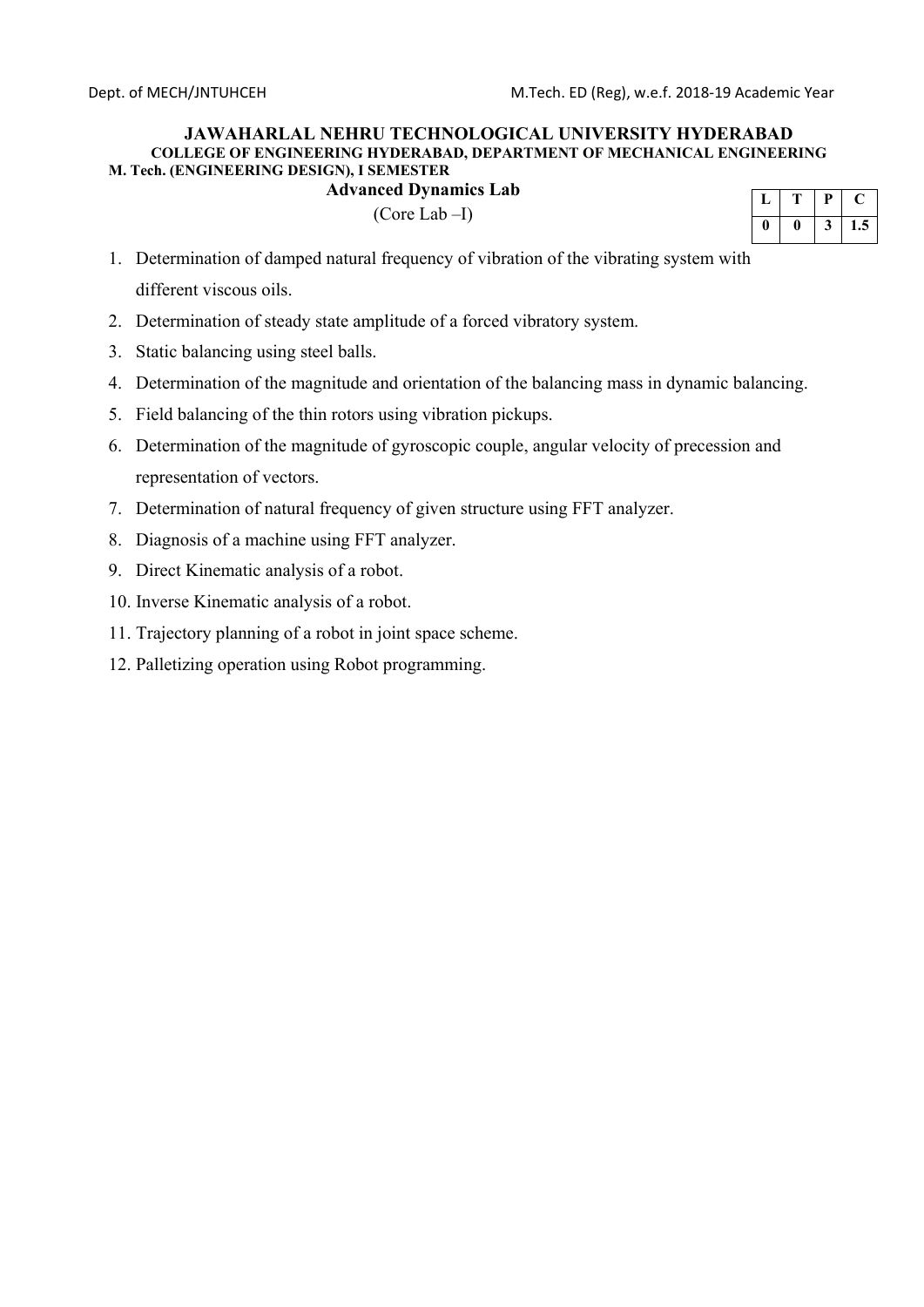**Advanced Material Testing lab** 

(Core Lab –II)

|  | D |     |
|--|---|-----|
|  | ບ | 1.5 |

- 1. Determination of tensile strength of PMC / MMC
- 2. Determination of flexural strength of PMC/MMC
- 3. Determination of wear characteristics of PMC / MMC
- 4. Determination of fracture toughness of MMC using fatigue test
- 5. Study of fracture surface of different materials tested under UTM, fatigue test
- 6. Determination of Hardness of PMC/MMC using micro hardness testing machine
- 7. Determination of thermal conductivity of PMC / MMC
- 8. Determination of water absorption in PMC.
- 9. Synthesis of a polymer composite
- 10. Synthesis of a semiconductor nano-particles by chemical method
- 11. Preparation of metal oxide semiconductor thin film
- 12. Determination of optical absorption characteristics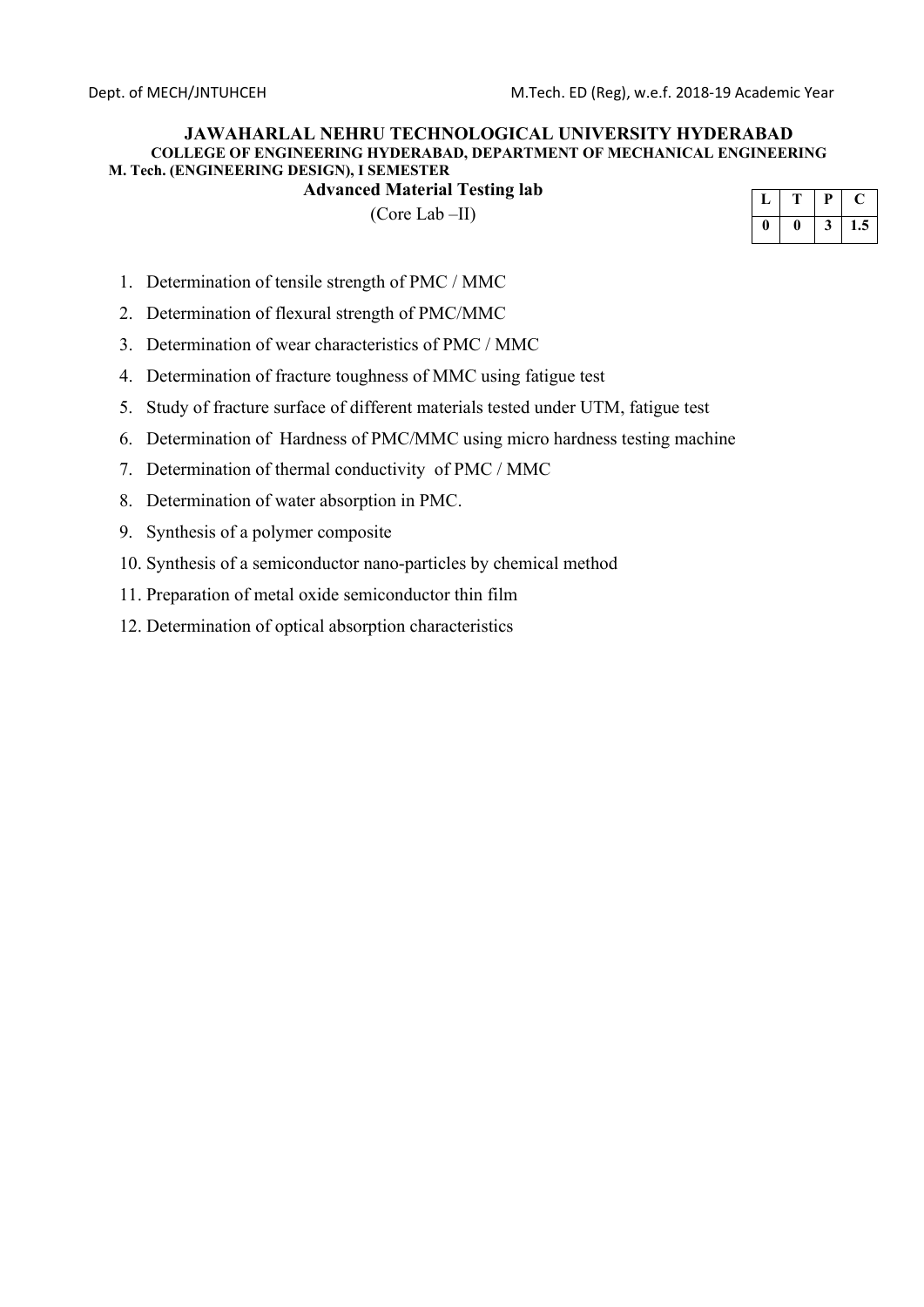## **English for Research Paper Writing**

(Audit Course-I)

|   | Р |    |
|---|---|----|
| o | 0 | II |

### **Course objectives:**

Students will be able to:

- 1. Understand that how to improve your writing skills and level of readability
- 2. Learn about what to write in each section
- 3. Understand the skills needed when writing a Title

Ensure the good quality of paper at very first-time submission

|              | <b>Syllabus</b>                                                                                                                       |              |
|--------------|---------------------------------------------------------------------------------------------------------------------------------------|--------------|
| <b>Units</b> | <b>CONTENTS</b>                                                                                                                       | <b>Hours</b> |
| 1.           | Planning and Preparation, Word Order, Breaking up long sentences,<br>Structuring Paragraphs and Sentences, Being Concise and Removing |              |
|              | Redundancy, Avoiding Ambiguity and Vagueness                                                                                          | 4            |
|              | Clarifying Who Did What, Highlighting Your Findings, Hedging and                                                                      |              |
| 2.           | Criticising, Paraphrasing and Plagiarism, Sections of a Paper, Abstracts.                                                             |              |
|              | Introduction.                                                                                                                         |              |
| 3.           | Review of the Literature, Methods, Results, Discussion, Conclusions, The                                                              |              |
|              | Final Check.                                                                                                                          |              |
|              | Key skills are needed when writing a Title, key skills are needed when writing                                                        |              |
| 4.           | an Abstract, key skills are needed when writing an Introduction, skills needed                                                        |              |
|              | when writing a Review of the Literature,                                                                                              |              |
|              | Skills are needed when writing the Methods, Skills needed when writing the                                                            |              |
| 5.           | Results, Skills are needed when writing the Discussion, Skills are needed when                                                        | 4            |
|              | writing the Conclusions                                                                                                               |              |
| 6.           | Useful phrases, how to ensure paper is as good as it could possibly be the first                                                      |              |
|              | $-$ time submission                                                                                                                   |              |

### **Suggested Studies:**

- 1. Goldbort R(2006) Writing for Science, Yale University Press (available on Google Books)
- 2. Day R (2006) How to Write and Publish a Scientific Paper, Cambridge University Press
- 3. Highman N (1998), Handbook of Writing for the Mathematical Sciences SIAM. Highman's book.
- 4. Adrian Wallwork, English for Writing Research Papers, Springer New York Dordrecht Heidelberg London, 2011
- 5. Highman M (1998P), Handbook of Writing for the Mathematical Seiences, SIAM. Highman's Book
- 6. Adrian Wallwork, English for Writing Research Papers, Springer New York Dordrecht Heidelberg London, 2011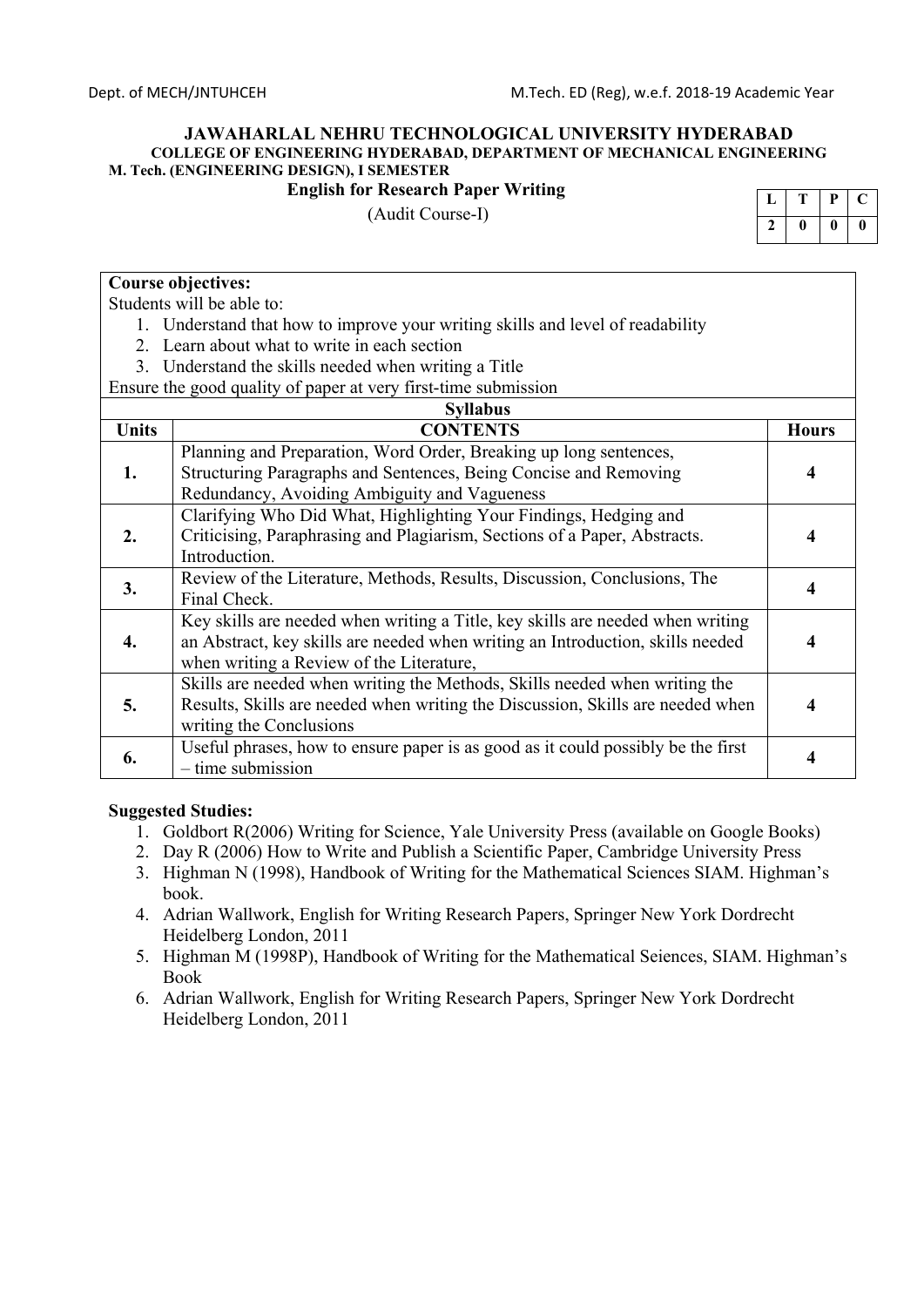## **Advanced Machine Design**

 $(Core-4)$ 

|  | P |  |
|--|---|--|
|  | 0 |  |

### **Prerequisite:** Design of Machine Elements

### **Course Objectives:**

- To study design concepts in order to enhance the basic design.
- To study behaviour of mechanical components under fatigue and creep.
- To study statistical techniques and its applications in mechanical design.

**Course outcomes:** After completing this course, the student should be able to

- Ability to analyze behaviour of mechanical elements under different loads
- Understand the design of different transmission elements of automobile
- Ability to analyze mechanical elements critically.

### **UNIT-I:**

**Shafts and Axles:** Introduction, Causes of failure in Shafts and Axles and Stresses in Shafts, Materials for Shafts and Axles, Methods of Manufacturing of Shafts, Designing of Straight Shafts, Pure Torsional Load, Designing for Rigidity and Stiffness, Design of Axles, Flexible Shafts.

### **UNIT-II:**

**Rope drive:** Fibre ropes, rope drives for power transmission, fibrous Ropes used in Hoisting Tackle, Wire Ropes, Materials, Wire Rope Construction, Applications of Ropes, properties of various types of Ropes, Approximate wire Diameters and Effective Cross- section of Ropes: Fiber cores for steel wire ropes, Working loads, Friction and Efficiency wire rope, sheaves and Drum, rope fasteners, Selection of wire rope, design procedure.

## **UNIT-III:**

**Chain drives:** Types of Chain drives, construction of Chains, Roller Chains, Silent Chains, selection of a chain, Design of the chain Drive, Good design practice.

## **UNIT-IV:**

Gear drives: Design calculations for helical gears, Definitions, double helical, Gear tooth proportions, Design calculations, forces acting in a Bevel gear, Worm gear drives, worm wheel, designation of a worm gear drive, Materials, efficiency of Drive, Heat Dissipation, Design of worm Gearing, Forces on worm gears, advantages and disadvantages of worm gear drives.

### **UNIT-V:**

Power screws: Friction, Types of Power screws, Multiple threads, Comparison of square and trapezoidal threads, Power screw drive, Efficiency of screws, square threads, Trapezoidal Threads, stresses in screws design calculations, design procedure, other types of screws, differential and compounds screws, ball baring screws.

### **Text Books:**

- 1. Machine Design by Dr. P.C. Sharma, S.K.Kataria & sons
- 2. Machine Design by Maleev and Hartman, C.B.S Publishers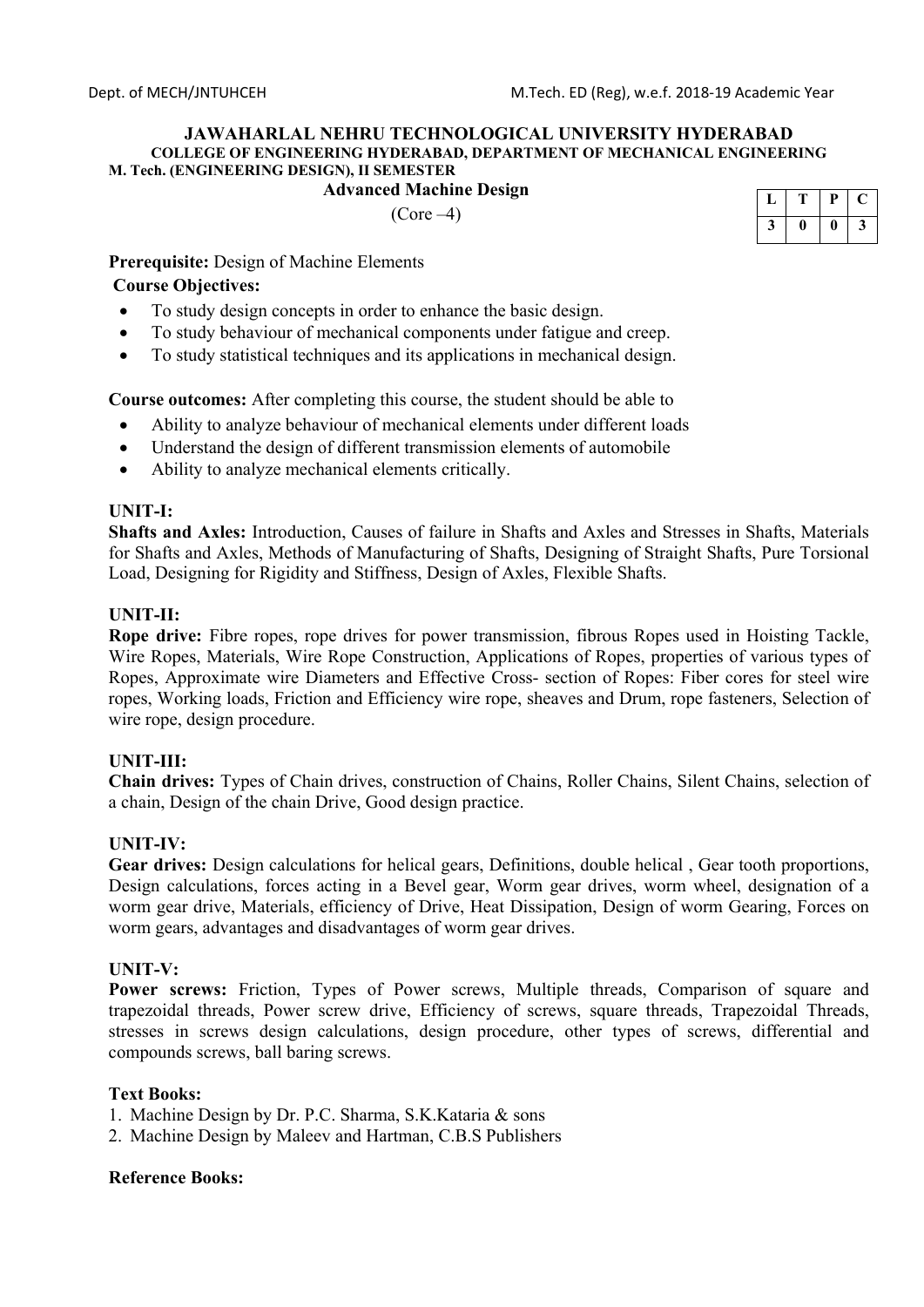- 1. Machine Design by Schaum series
- 2. Mechanical Engineering design by J.E. Shigley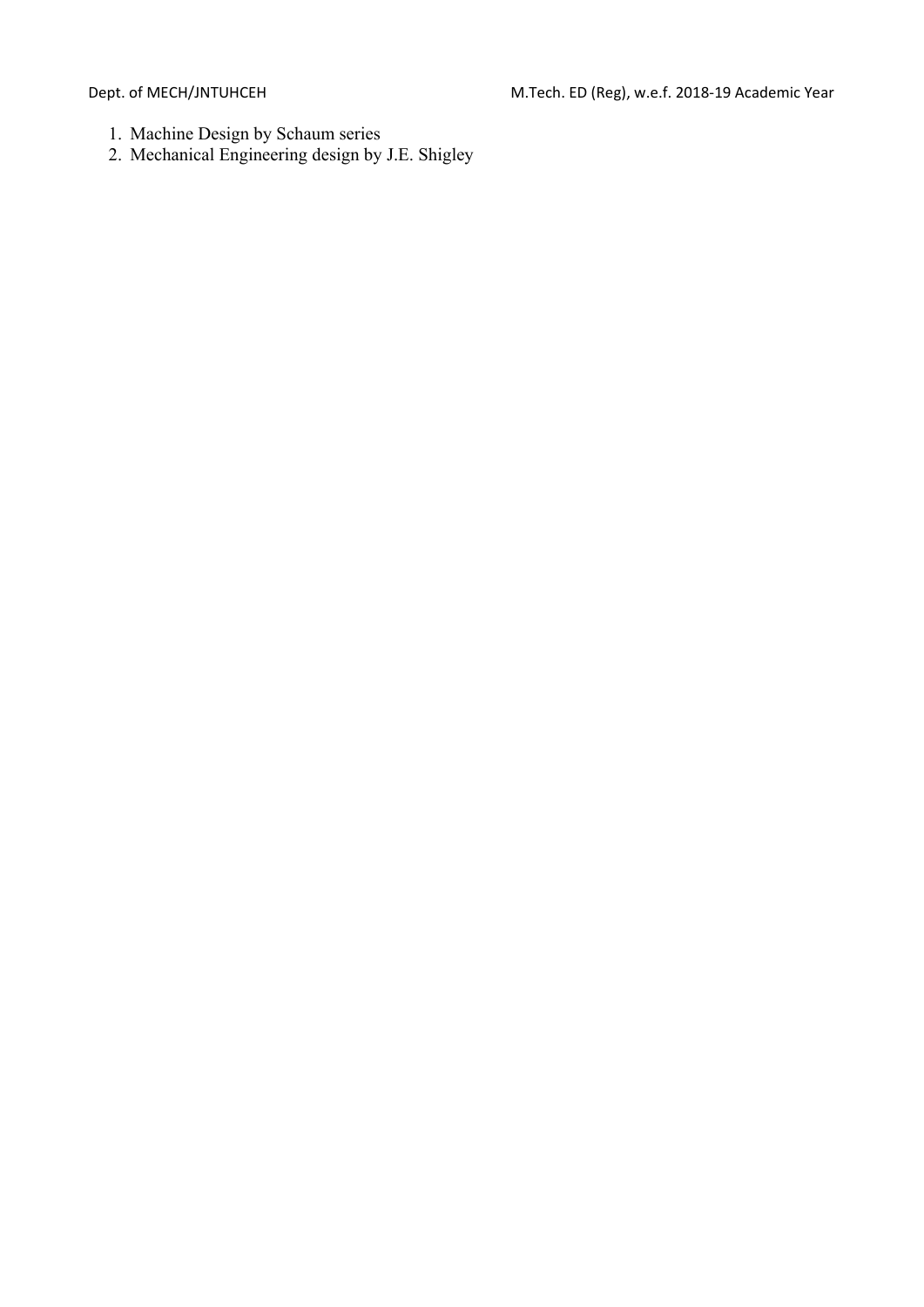**Advanced Finite Element and Boundary Element Methods** 

 $(Core - 5)$ 

|  | 7<br>J |
|--|--------|

**Prerequisite:** Strength of Materials, Mathematics, Heat Transfer and Vibrations.

# **Course Objectives**:

- To Introduce the basic concepts of the finite element method, the boundary element method
- To discuss the advantages and limitations of each method
- To Demonstrate the capabilities of each method on a variety of problems

**Course outcomes**: After completing this course, the student should be able to

- Understand the background of mathematical equations used for development of modeling software modules to develop the various structural related applications
- Identify mathematical model for solution of common engineering problems.
- Solve structural, thermal, fluid flow problems.
- Use professional-level finite element software to solve engineering problems in Solid mechanics, fluid mechanics and heat transfer.

## **UNIT–I:**

**One Dimensional Problems**: Formulation of Stiffness Matrix for a Bar Element by the Principle of Minimum Potential Energy, Properties of Stiffness Matrix, Characteristics of Shape Functions, Quadratic shape functions.

**Analysis of Trusses:** Derivation of Stiffness Matrix for Trusses, Stress and strain Calculations, Calculation of reaction forces and displacements.

**Analysis of Beams:** Derivation of Stiffness matrix for two noded, two degrees of freedom per node beam element, Load Vector, Deflection, Stresses, Shear force and Bending moment, Problems on uniform and stepped beams for different types of loads applied on beams.

## **UNIT–II:**

**Finite element – formulation of 2D Problems:** Derivation of Element stiffness matrix for two dimensional CST Element, Derivation of shape functions for CST Element, Elasticity Equations, constitutive matrix formulation, Formulation of Gradient matrix. Two dimensional Isoparametric Elements and Numerical integration.

**Finite element – formulation of 3D problems:** Derivation of Element stiffness matrix for

Tetrahedron Element, Properties of Shape functions for 3D Tetrahedral Element, Stress-Strain Analysis for 3D Element, Strain Displacement for Relationship Formulation.

## **UNIT–III:**

**Steady state heat transfer analysis**: One Dimensional Finite Element analysis of fin and composite slabs. **Two dimensional steady state heat transfer problems:** Derivation of Thermal Stiffness matrix for 2D heat transfer problems-CST, Derivation of thermal force vector for 2D heat transfer problems.

**Dynamic Analysis**: Formulation of mass matrices for uniform bar and beam Elements using lumped and consistent mass methods, Evaluation of Eigen values and Eigen vectors for a stepped bar and beam Problems.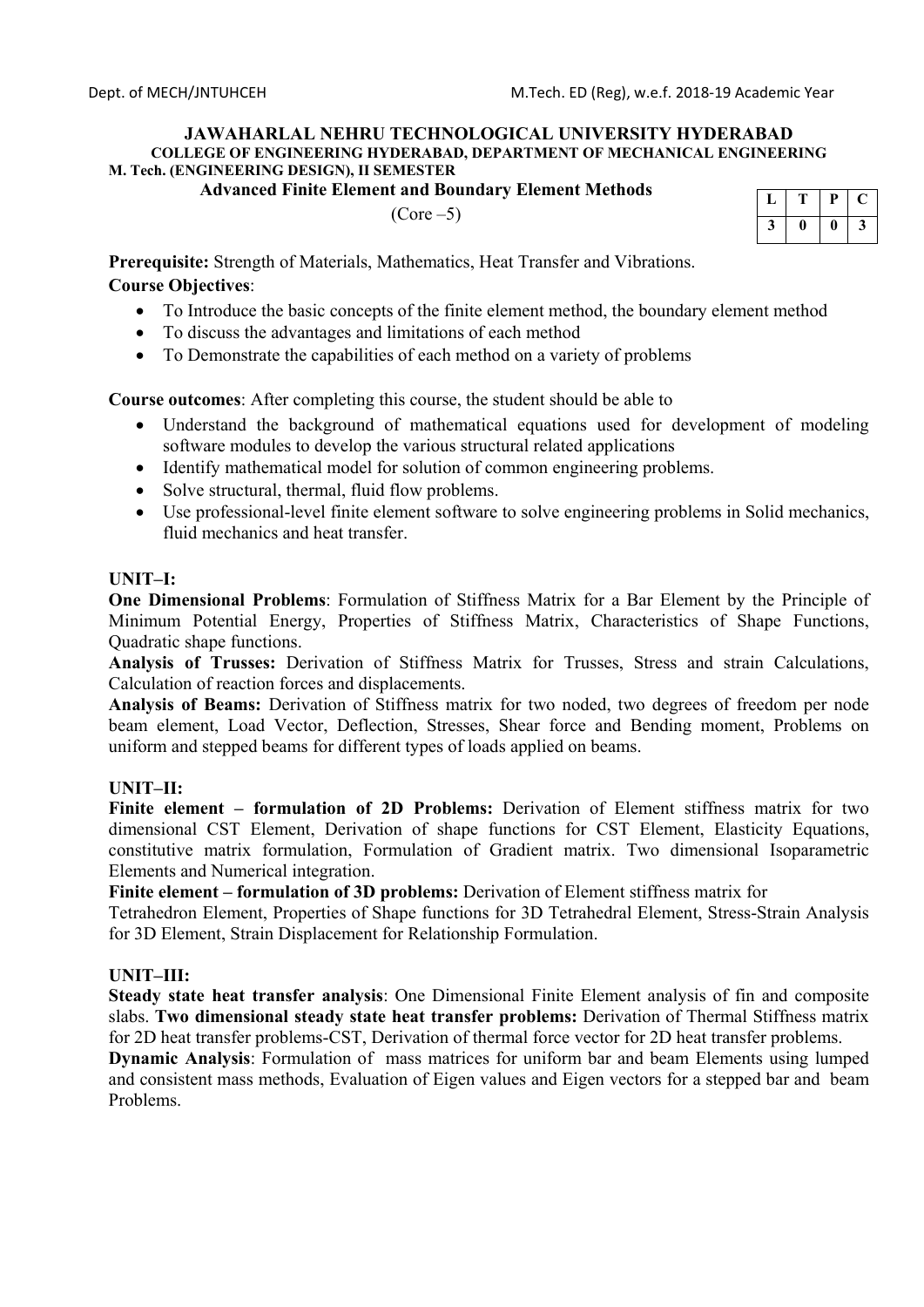# **UNIT–IV:**

**Plate Bending**: Introduction – Plate behavior –  $C^1$  (Kirchoff) Plate elements –  $C^0$  (Mindlin) Plate elements – Mindlin beam – More devices for  $C^0$  Plate elements – Boundary conditions - Analytical problems.

**Nonlinear finite element of solids**: Material Nonlinearities, objective rates, nonlinear elasticity, Plasticity, viscoplasticity, viscoelasticity

## **UNIT–V:**

**Boundary Element Method: Potential Problems:** Introduction, boundary Element Approach-Fundamental solution. Numerical Implementation - Determination of Ci, Final Relation, Threedimensional analysis, tackling kernel singularity.

**Boundary Element Formulation for Electrostatic Problems:** Introduction, Basic Relation- Boundary condition, other relations. Discretization and Matrix Formulation – Determination of term  $C(p)_{m}$ .

## **Text Books**:

- 1. Finite and Boundary Element Methods in Engineering by O.P.Gupta, Oxford & IBH Publishing Co. Pvt. Ltd
- 2. The finite element methods in Engineering by S.S. Rao, Elsevier,  $4<sup>th</sup>$  edition

- 1. Finite Element Methods by Alavala, PHI.
- 2. Introduction to Finite Elements in Engineering by Tirupathi K. Chandrupatla and Ashok D. Belagundu.
- 3. An Introduction to Finite Element Methods by J. N. Reddy, Mc Grawhill
- 4. The Finite element method in engineering science by O.C. Zienkowitz, Mc Grawhill.
- 5. Concepts and Applications of Finite Element Analysis by Robert Cook, Wiley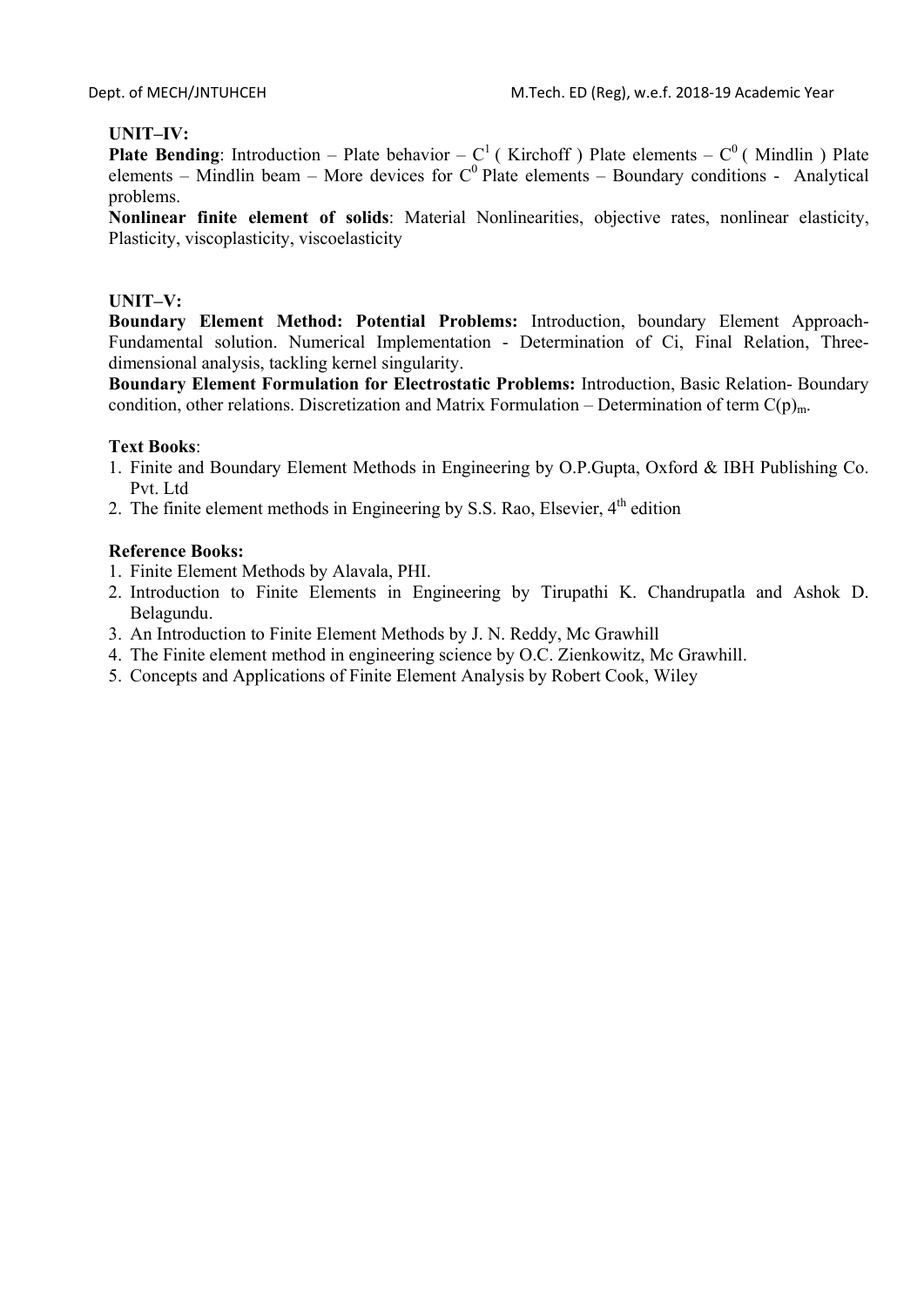### **Advanced Robotics**

 $(Core -6)$ 

| Ρ | Р | r. |
|---|---|----|
|   |   | J  |

**Prerequisites:** Kinematics of machinery

## **Course Objectives:**

- To Demonstrate knowledge of different types of actuators used in robotic systems.
- To Analyze the position and velocity kinematics of a robot arm, implement in 2D.
- To Analyze the dynamics of a robot arm, implement in 2D.
- To Analyze sensor signals to implement real-time control algorithms.
- To Demonstrate knowledge of error propagation in electrical, mechanical and computational systems.
- To Construct, program, and test the operation of a robotic system to perform a specified task.

**Course Outcomes:** After doing this course, the student should be able to,

- Understand the evolution, classification, structures and drives for robots.
- Teach the students about the kinematic arrangement of robots and its applications in the area of manufacturing sectors.
- Expose the students to build a robot for any type of application.

## **UNIT-I:**

Introduction: Automation and Robotics, Robot anatomy configuration, motions joint motion and notation, work volume, robot drive system, control system and dynamic performance, precision of movement.

**Control System and Components:** basic concept and modals controllers control system analysis, robot actuators and feedback components (sensors): Internal & External Sensors, Positions sensors, velocity sensors - Desirable features, tactile, proximity and range sensors, uses sensors in robotics, Power Transmission Systems.

## **UNIT-II:**

**Motion Analysis and Control:** Manipulator kinematics, position representation Homogeneous transformation, D-H Notation, D-H Transformation Matrix, Forward & Inverse transformations, problems on planar & spatial manipulators, Differential Kinematics, Jacobian Formulation, problems, manipulator path control: Slew, Joint Interpolated & Straight line motions, trajectory planning: Joint space scheme, Cartesian space scheme, Cubic Polynomial fit without and with via point, blending.

## **UNIT-III:**

**Robot Dynamics:** Lagrange – Euler & Newton - Euler formulations, problems on two link planar manipulators, configuration of robot controller.

**End Effectors**: Grippers-types, operation, mechanism, force analysis, tools as end effectors consideration in gripper selection and design.

**Machine Vision:** Functions, Sensing and Digitizing-imaging, Devices, Lighting techniques, Analog to digital single conversion, Image storage, Image processing and Analysis-image data reduction, Segmentation feature extraction. Object recognition, training the vision system, Robotics application.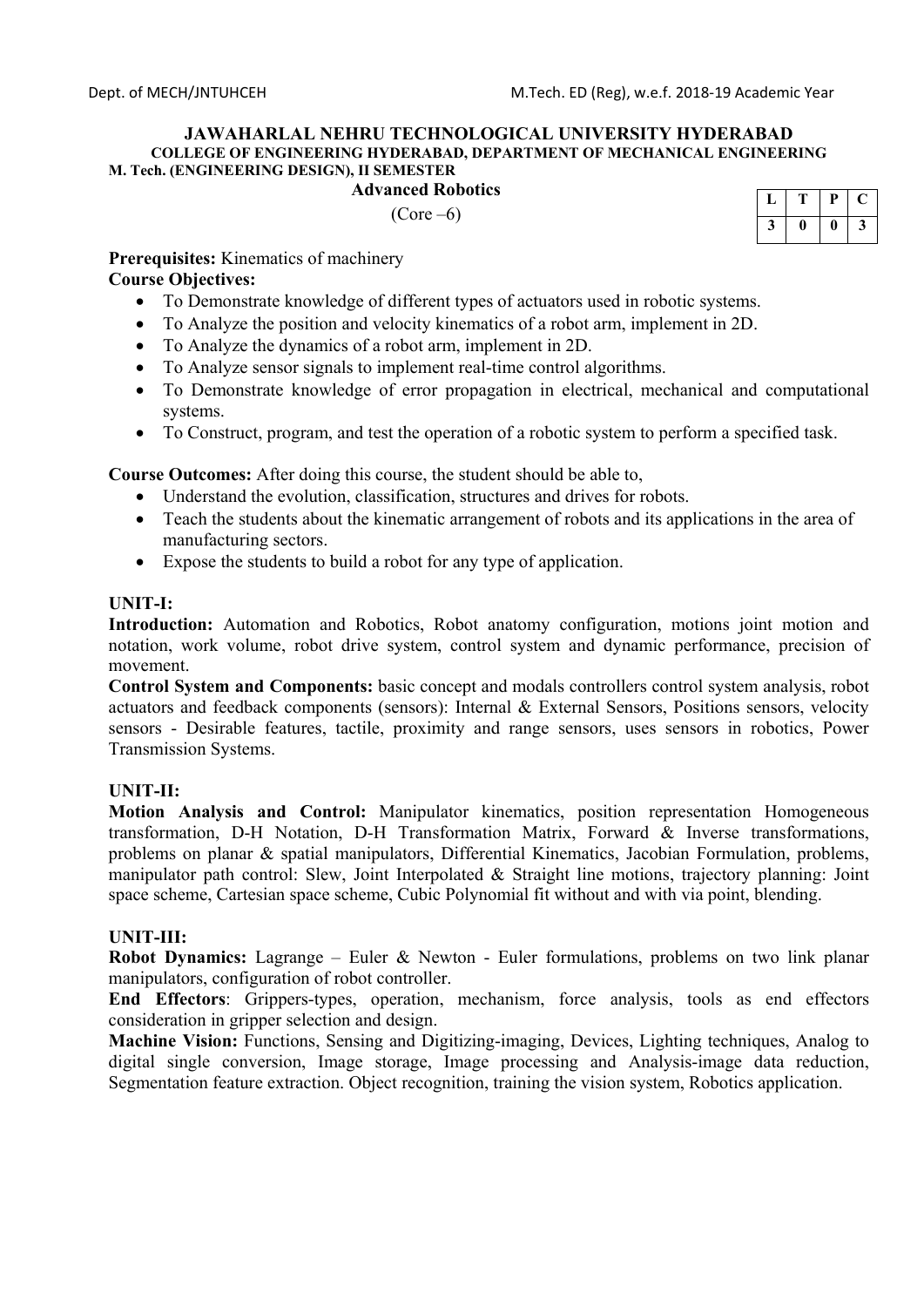## **UNIT-IV:**

**Robot Programming:** Lead through programming, Robot programming as a path in space, Motion interpolation, WAIT, SINGNAL AND DELAY commands, Branching capabilities and Limitations. **Robot Languages:** Textual robot languages, Generation, Robot language structures, Elements and functions.

## **UNIT-V:**

**Robot Cell Design and Control:** Robot cell layouts-Robot centered cell, In-line robot cell, Considerations in work cell design, Work cell control, Inter locks, Error detection, Work cell controller. **Robot Applications:** Material transfer, Machine loading/unloading. Processing operations, Assembly and Inspection, Future Applications.

### **Text Books:**

- 1. Introduction to Robotics Mechanics & Control by John J.Craig, Pearson
- 2. Industrial robotics by Mikell P.Groover, McGraw Hill.

- 1. Industrial robotics by Mikell P.Groover, McGraw Hill
- 2. Robotics by K.S.Fu, McGraw Hill.
- 3. Introduction to Robotics Mechanics & Control by John J.Craig, Pearson
- 4. Robot Analysis by Lung Wen Tsai, John Wiley & Sons
- 5. Robot Analysis and Control by Asada H. and J. E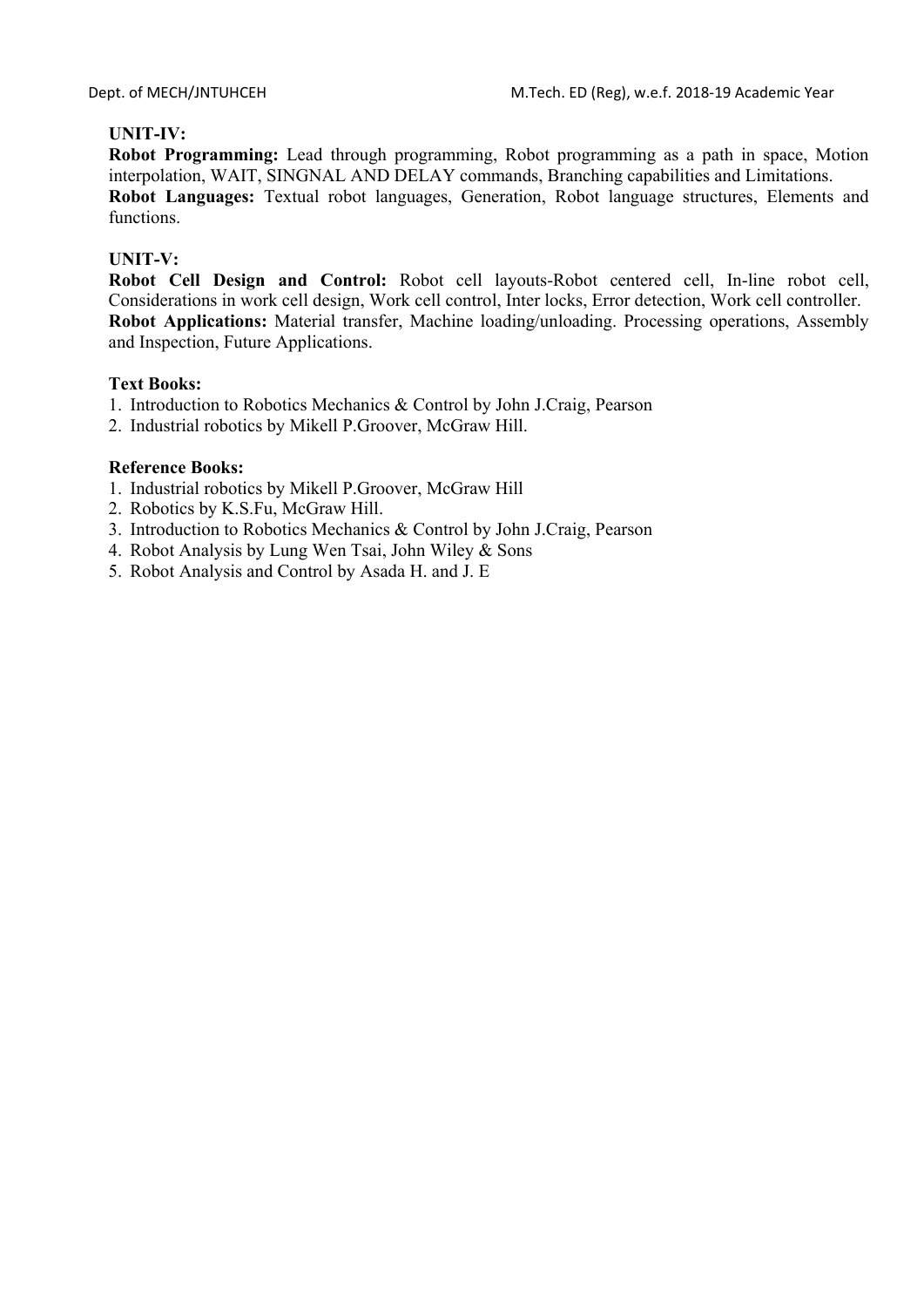**Vibration Analysis of Mechanical Systems** 

(Programme Elective –III)

| Ρ | υ |  |
|---|---|--|
|   |   |  |

**Prerequisite:** Basic concepts of Physics

## **Course Objectives:**

- To understand the fundamentals of Vibration Theory
- To be able to mathematically model real-world mechanical vibration problems

**Course Outcomes:** At the end of the course the students will be able to

- To study the vibrations in machine elements and how to control them.
- Ability to analyze the mathematical model of linear vibratory system to determine its response
- Obtain linear mathematical models of real life engineering systems
- Determine vibratory responses of single and multi degree of freedom systems to harmonic, periodic and non-periodic excitation

## **UNIT-I:**

**Free Vibration of Single Degree of Freedom Systems:** Introduction, Free Vibration of an Undamped Translational System, Equation of Motion using Newton's second law of motion, Equation of motion using other methods, Equation of motion of a spring, mass system in vertical position, solution, Harmonic Motion Free Vibration of an Undamped Torsional System- Equation of motion. Free Vibration with Viscous Damping- Equation of motion.

## **UNIT-II:**

**Forced Vibration of Single Degree of Freedom Systems:** Introduction, Response of an Undamped system under harmonic force, Total response, Beating Phenomenon. Response of a Damped System under Harmonic Force- Total Response, Quality Factor and Bandwidth, Response of a Damped system under the Harmonic Motion of the base, Fore Transmitted, Relative Motion.

## **UNIT- III:**

**Two Degree of Freedom Systems:** Introduction, Equations of Motion for forced Vibration, Free Vibration Analysis of and undamped system, Torsional system, Coordinate Coupling and Principal Coordinates, forded Vibration Analysis, Semi definite Systems, Self- Excitation and stability Analysis.

## **UNIT-IV:**

**Multi-degree of Freedom Systems:** Introduction Modeling of Continuous systems as Multi-degree of Freedom systems, Using Newton's second law to derive equations of motion, Influence Coefficients. Potential and kinetic energy expressions in matrix form, Generalized coordinates and generalized forces, Using Lagrange's equations to derive equations of motion, Equations of motion of undamped systems in matrix form, Eigen value problem, solution of the Eigen value problems – solution of the characteristic equation, orthogonality of normal modes, repeated Eigen values.

## **UNIT-V:**

**Determination of Natural Frequencies and Mode Shapes**: Introduction, Dunkerley's formula, Rayleigh's Method- Properties of Rayleigh's Quotient, Computation of the Fundamental Natural Frequency, Fundamental Frequency of Beams and Shafts. Holzer's Method-Torsional systems, Spring Mass Systems. Jacobi method, Standard Eigen value Problems.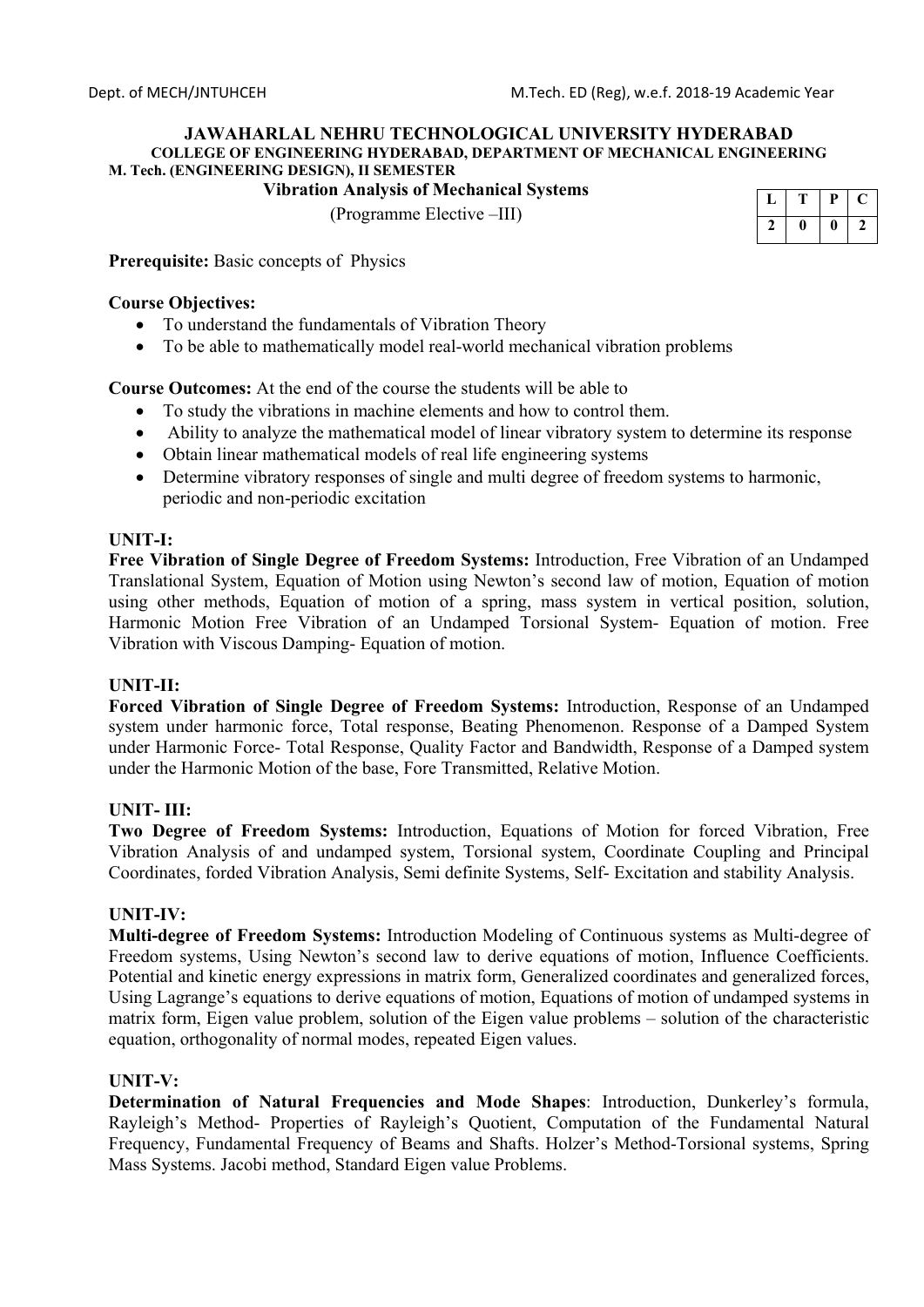## **Text Books:**

- 1. Mechanical Vibrations by S.S.Rao, 4<sup>th</sup> Edition, Pearson Publications.
- 2. Elements of Vibration Analysis by Meirovitch.

- 1. Mechanical Vibrations by G.K. Groover.
- 2. Vibrations by W.T. Thomson
- 3. Mechanical Vibrations by Schaum series.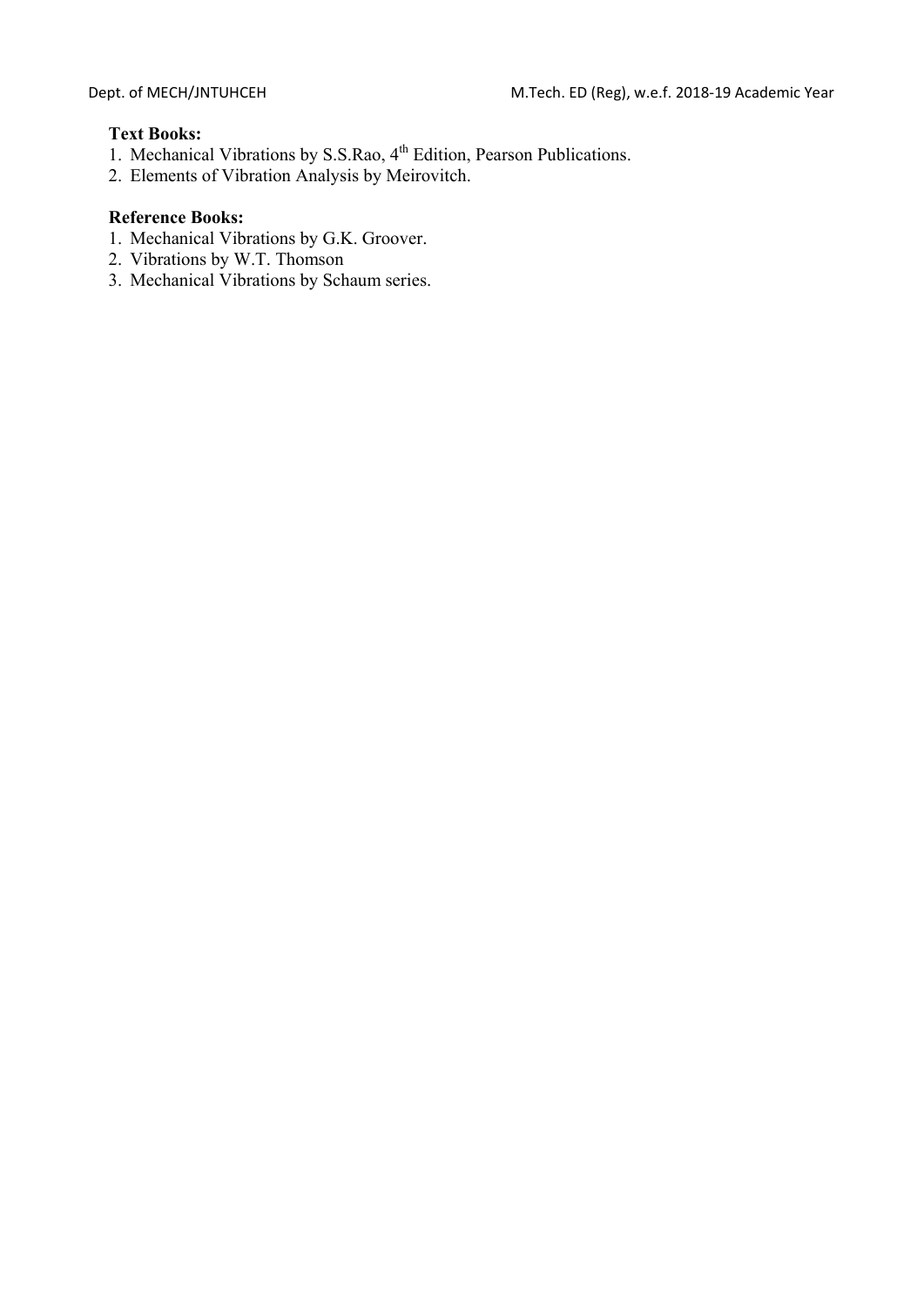## **Neural Networks and Fuzzy Logics**

(Programme Elective –III)

**Prerequisite:** Operations research, Optimization Techniques**,** Control Systems

| c | ρ |  |
|---|---|--|
|   |   |  |

**Course Objectives:** The goal of this course is to give a good basic understanding of Neural Networks and Fuzzy Logic. This course is mainly intended for engineers who desire to learn more about these techniques

**Course outcomes:** After completion of this course, the student should be able to

- Learn concepts of neural networks and fuzzy logics
- Understand the topology of multi-layer perceptron, recurrent neural networks and
- Fuzzification & Defuzzification.
- understand the basic structure and operation of Fuzzy logic control systems

### **UNIT-I:**

**Evolution of neural networks; Artificial Neural Network**: Basic model, Classification, Feed forward and Recurrent topologies, Activation functions; Learning algorithms: Supervised, Un-supervised and Reinforcement; Fundamentals of connectionist modeling: McCulloach – Pits model, Perceptron, Adaline, Madaline.

### **UNIT–II**:

Topology of Multi-layer perceptron, Back propagation learning algorithm, limitations of Multi-layer perceptron. Radial Basis Function networks: Topology, learning algorithm; Kohenen's self-organising network: Topology, learning algorithm; Bidirectional associative memory Topology, learning algorithm, Applications.

### **UNIT–III**:

Recurrent neural networks: Basic concepts, Dynamics, Architecture and training algorithms, Applications; Hopfield network: Topology, learning algorithm, Applications; Industrial and commercial applications of Neural networks: Semiconductor manufacturing processes, Communication, Process monitoring and optimal control, Robotics, Decision fusion and pattern recognition.

### **UNIT–IV**:

Classical and fuzzy sets: Introduction, Operations and Properties, Fuzzy Relations: Cardinality, Operations and Properties, Equivalence and tolerance relation, Value assignment: cosine amplitude and max-min method; Fuzzification: Membership value assignment- Inference, rank ordering, angular fuzzy sets. Defuzzification methods, Fuzzy measures, Fuzzy integrals, Fuzziness and fuzzy resolution; possibility theory and Fuzzy

arithmetic; composition and inference; Considerations of fuzzy decision-making.

## **UNIT-V:**

 Basic structure and operation of Fuzzy logic control systems; Design methodology and stability analysis of fuzzy control systems; Applications of Fuzzy controllers. Applications of fuzzy theory.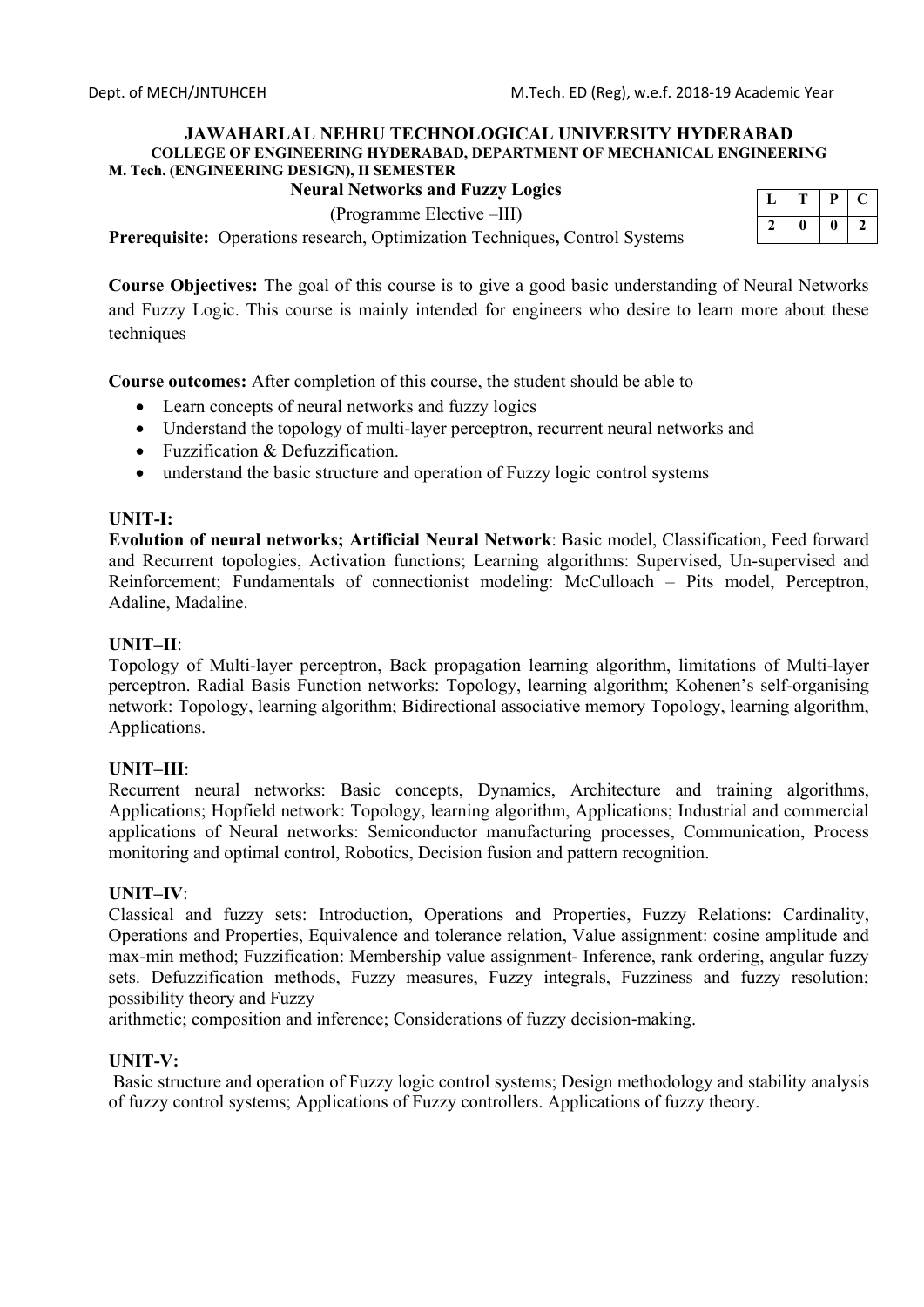# **Text Books:**

- 1. Neural Networks in Computer Intelligence by Limin Fu, McGraw Hill, 2003.
- 2. Soft Computing and Intelligent Systems Design, Theory, Tools and Applications by Fakhreddine O. Karray and Clarence De Silva., Pearson Education, India, 2009.

- 1. Fuzzy Logic with Engineering Applications by Timothy J. Ross, McGraw Hill, 1995.
- 2. Artificial Neural Networks by B.Yegnanarayana, PHI, India, 2006.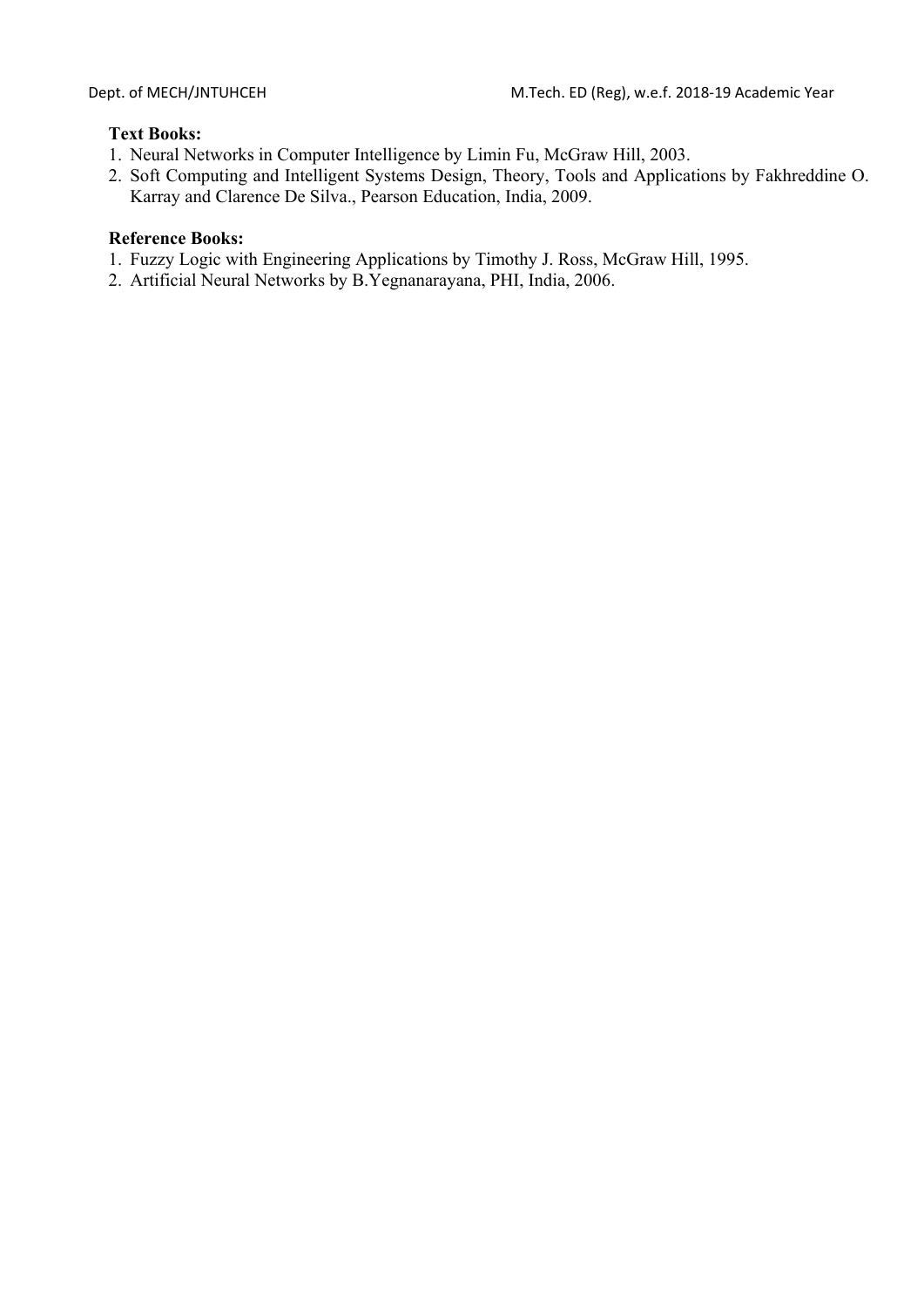**Advanced Tool Design** 

(Programme Elective –III)

| ., |   |
|----|---|
|    | 7 |

**Prerequisite:** Production technology

### **Course Objectives:**

- To reveal the essential properties, selection and recent progress in cutting tool materials.
- To select suitable single point cutting tool and multipoint cutting tool for machining process.
- To develop skill on design Jigs and Fixtures for holding tool and work price respective.
- To create expertise in press tool design and fixtures.

**Course Outcomes:** At the end of the course the students will be able to

- Develop the conceptual design, manufacturing framework and systematic analysis of design problems on the machine tools apply the design procedures for different types of design problems such as gear box design, guide way
- Design, shaft loading and its associated parts, rolling bearings, die design and jigs and fixtures and so on.

### **UNIT-I:**

**Tool Materials**: Properties of materials, Tool steels, Cast Iron, Mild or low carbon steels, Non-metallic and nonferrous materials, Heat treating.

**Design of Cutting Tools**: Single point cutting tools, Milling cutters, Drills, Selection of carbide steels.

### **UNIT-II:**

Determination of shank size for single point carbide tools, determining the insert thickness for carbide tools.

**Design of Jigs and Fixtures:** Basic principles of location and clamping; Locating methods and devices. Jigs – Definition, Types.

### **UNIT-III:**

General considerations in the design of Drill jigs, Drill bushing, Methods of Construction. Fixtures – Vice fixtures, Milling, Boring, Lathe Grinding fixtures.

**Design of Sheet Metal Blanking and Piercing Dies:** Fundamentals of Die cutting operations, Power press types, General press information, Material Handling equipment.

### **UNIT-IV:**

Cutting action in Punch and die operations. Die clearance, Types of Die construction. Die design fundamentals – Blanking and piercing die construction, pilots, stripper and pressure pads presswork material, Strip layout, Short run tooling for piercing.

### **UNIT-V:**

**Design of Sheet Metal Bending, Forming and Drawing Dies:** Bending dies, Drawing dies, Forming dies, Drawing operations, Variables that effect metal flow during drawing. Determination of blank size, Drawing force, single and double action draw dies.

### **Text Books:**

1. Tool Design by Donaldson, Tata Mc Graw Hill.

2. Mechanical Metallurgy by George E Dieter, Tata McGraw Hill

## **JAWAHARLAL NEHRU TECHNOLOGICAL UNIVERSITY HYDERABAD**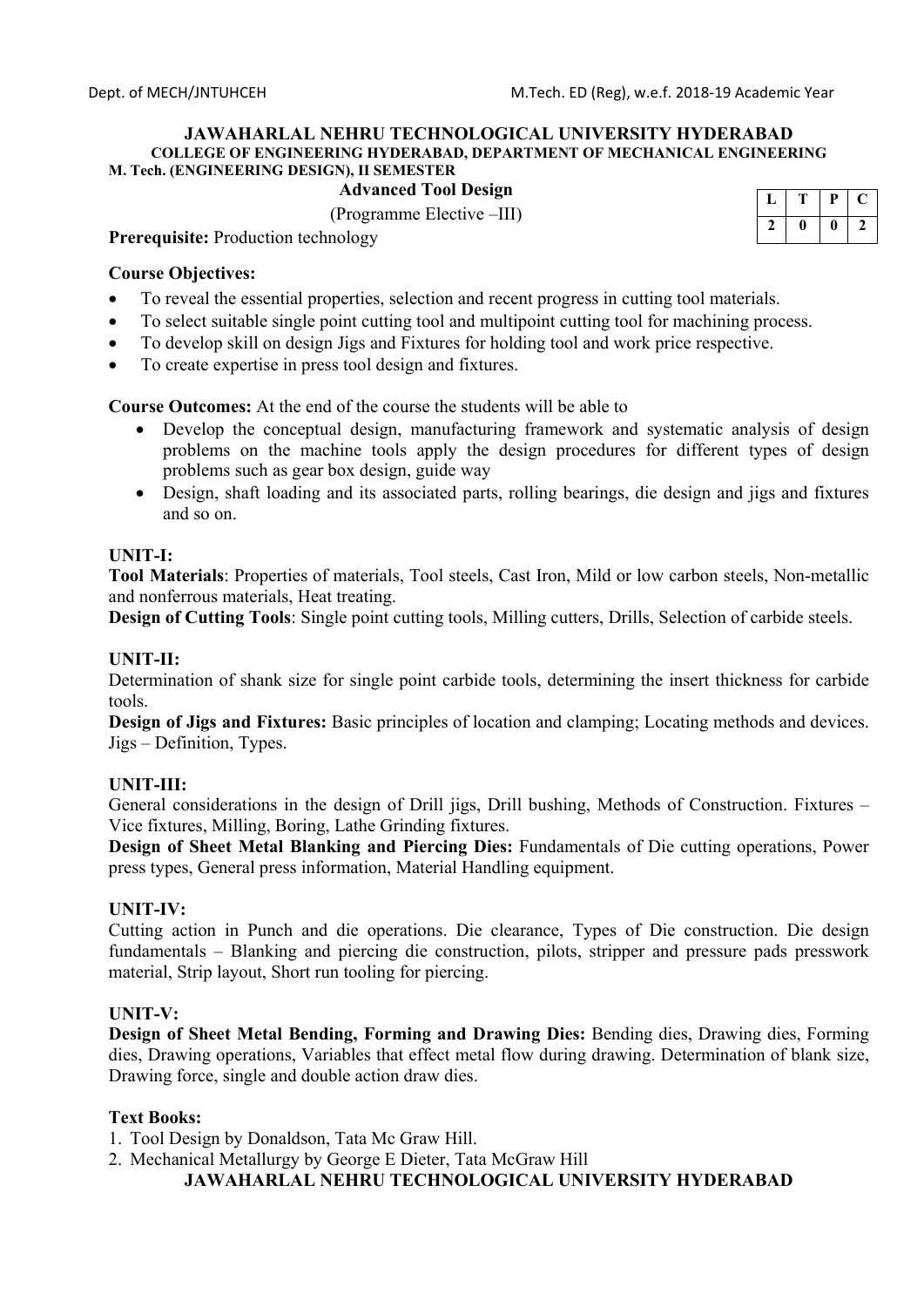# **COLLEGE OF ENGINEERING HYDERABAD, DEPARTMENT OF MECHANICAL ENGINEERING M. Tech. (ENGINEERING DESIGN), II SEMESTER**

**Experimental Stress Analysis** 

(Programme Elective –IV)

|  | Р |  |
|--|---|--|
|  |   |  |

**Prerequisite:** Strength of Materials, Theory of Elasticity desirable

# **Course objectives:**

To provide an introduction to the basic principles and methods of experimental stress analysis that includes enhancive treatment of the most versatile teaching like photo elasticity and strain gauges. It also provides the sin different experimental teaching such as more brittle coatings, thermo elastic stress analysis and NW time.

**Course Outcomes:** At the end of the course the students will be able to

- Know the working principle of strain gauges and do the model analysis using different theorems.
- Know the concepts of photo elasticity and its applications.
- Use the various Non-destructive testing methods.

## **UNIT-I:**

Strain Gauges - Mechanical and optical strain gauges – Description and operation –Electrical resistance-Inductance and capacitance gauges – Detailed treatment on Resistance gauges – Measurement of static and dynamic strains – Strain rosettes – Effect of transverse strains – Use of strain recorders and load cells.

## **UNIT-II**:

Model Analysis - Structural similitude – Use of models – Structural and dimensional analysis – Buckingham Pi Theorem – Muller Breslau's principle for indirect model analysis – Use of Begg's and Eney's deformeters – Moment indicators – Design of models for direct and indirect analysis.

# **UNIT-III**:

Two dimensional photo elasticity - Stress optic law – Introduction to polariscope – Plane and circular polariscope – Compensators and model materials – Material and model fringe value – Calibration of photo elastic materials – Isochromatic and isoclinic fringes – Time edge effects.

## **Unit-IV**:

Three dimensional photo elasticity - Introduction – Stress freezing techniques – Stress separation techniques – Scattered light photo elasticity – Reflection polariscope.

## **Unit-V**:

Miscellaneous Methods - Brittle coating method – Birefringence techniques – Moire fringe method – Non-destructive testing – Ultrasonic pulse velocity technique – Rebound hammer method – X-ray method – Gamma-ray method.

## **Text Books:**

1. Experimental stress analysis by Dally and Riley, Mc Graw-Hill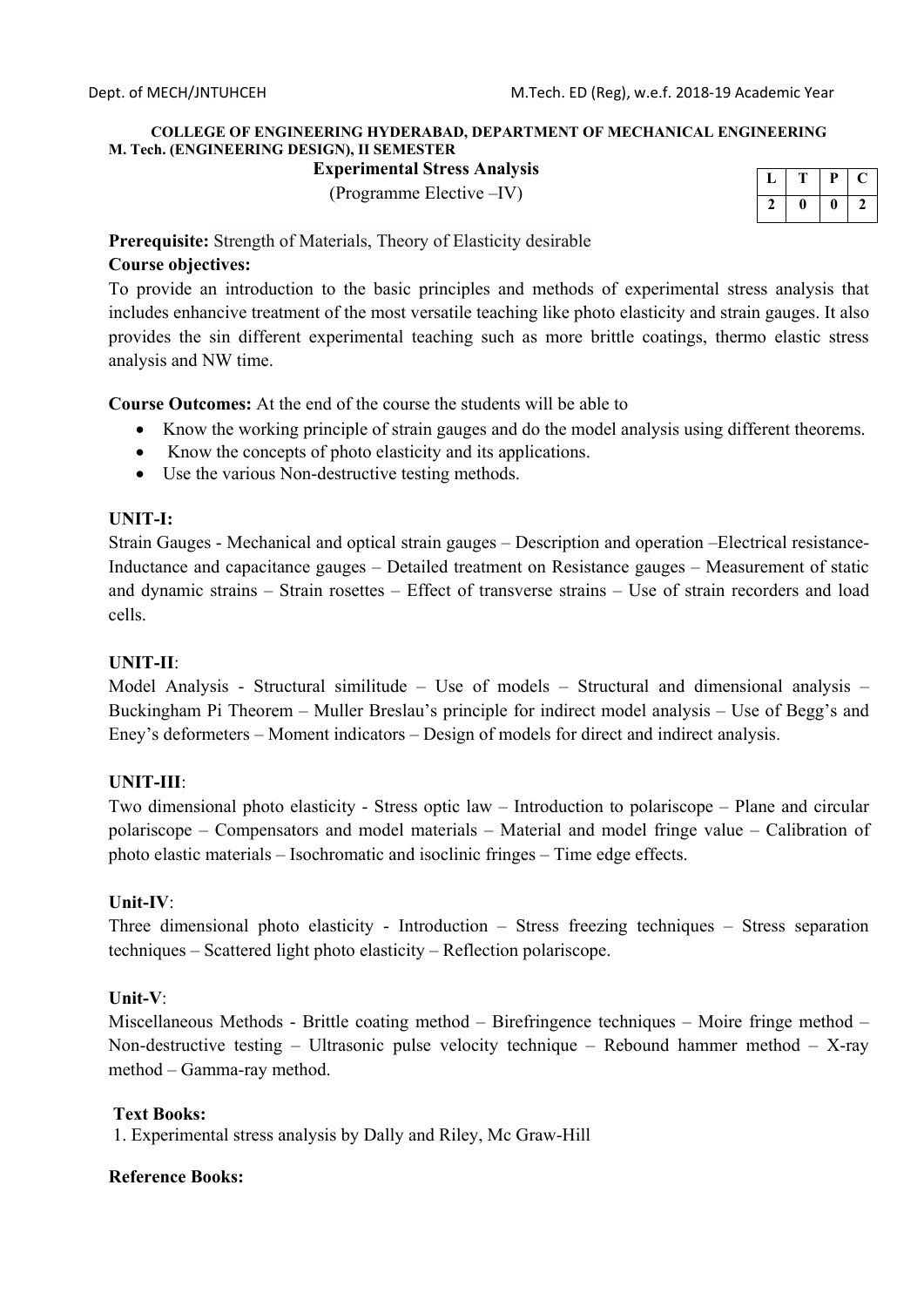- 1. Experimental stress analysis by Sadhu singh, Danapathi rai publications
- 2. Handbook of Experimental Stress Analysis by Heteny M, John Wiley and Sons, New York.
- 3. Photo elasticity by Frocht M.M., Vol. I & II, John Wiley and Sons, New York.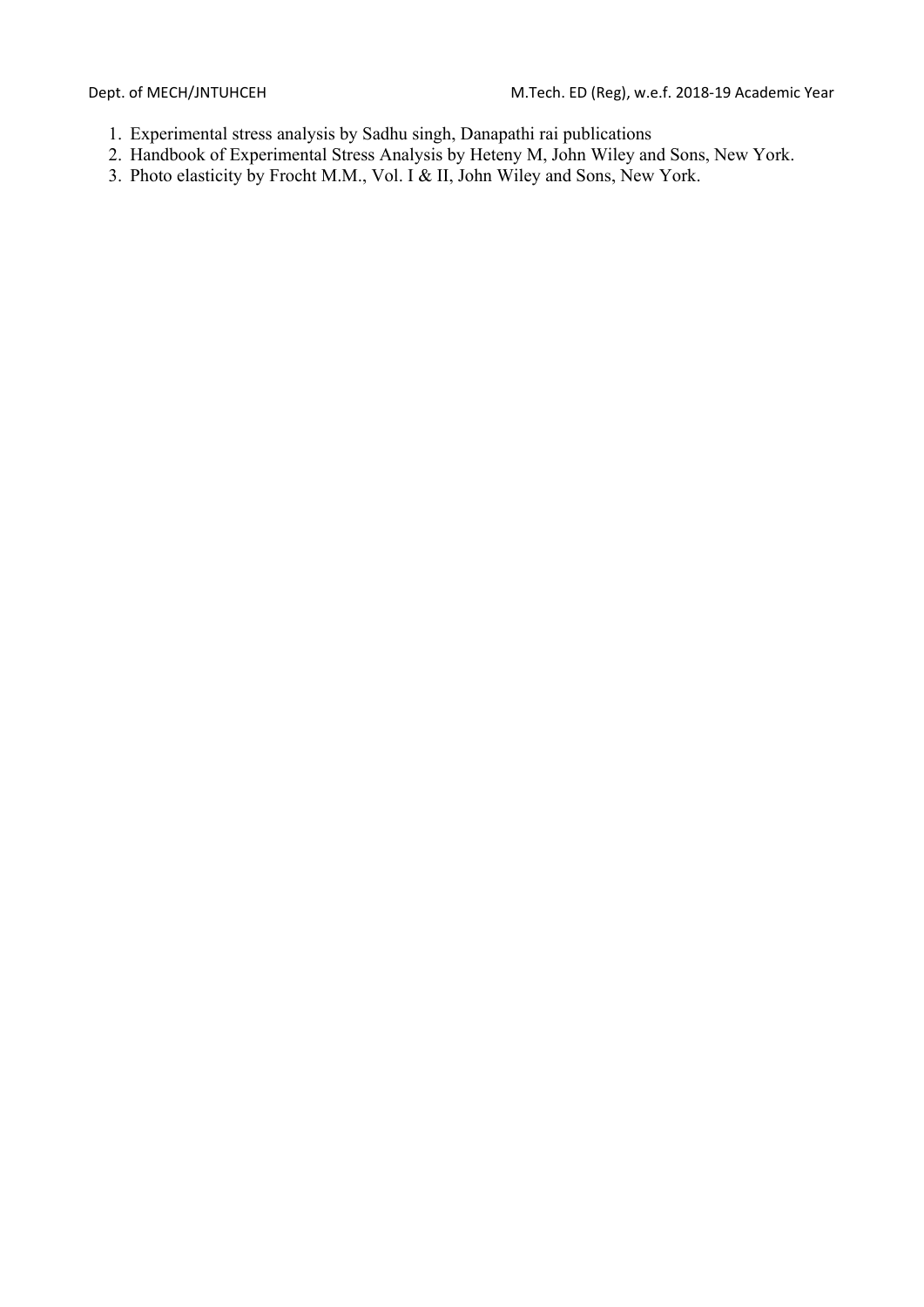## **Fracture Mechanics**

(Programme Elective –IV)

**Prerequisite:** Strength of Materials, Theory of Elasticity desirable.

### **Course Objectives:**

- Acquire fundamental understanding of the fracture of solid materials.
- Develop detailed understanding of fracture mechanics, creep, and fatigue.
- Obtain fundamental knowledge of corrosion and environmentally-assisted cracking.
- Acquire basic understanding of the techniques used to perform failure analysis.

**Course Outcomes:** At the end of the course the students will be able to

- Predict material failure for any combination of applied stresses.
- Estimate failure conditions of a structure
- Determine the stress intensity factor for simple components of simple geometry
- Predict the likelihood of failure of a structure containing a defect

### **UNIT-I:**

**Introduction to fracture Mechanics**: The Crack Tip Plastic Zone, Methods for Measuring Fracture Toughness.

### **UNIT-II:**

Strength of cracked bodies- potential energy and surface energy – Griffith's theory – Irwin – Orwin extension of Griffith's theory to ductile materials – Stress analysis of cracked bodies – Effect of thickness on fracture toughness – Stress intensity factors for typical geometries.

### **UNIT-III:**

### **PHYSICAL ASPECTS OF FATIGUE:**

Phase in fatigue life - Crack initiation – Crack growth - Final fracture - Dislocation – Fatigue fracture surfaces. Safe Life and Fail safe design philosophies Importance of Fracture Mechanics in Aerospace structure – Applications to composite materials and structures.

### **UNIT-IV:**

### **STATICAL ASPECTS OF FATIGUE BEHAVIOUR:**

Low cycle and high cycle fatigue - Coffin- Manson's Relation –Transition Life – Cyclic strain hardening and softening – Analysis of load histories – Cycle counting techniques – Cumulative damage – Miner's theory, other theories.

### **UNIT-V:**

Dynamic Fracture, Stress Corrosion Cracking, Corrosion Fatigue, Fatigue - Crack Propagation under Variable - Amplitude Load Fluctuation, Fatigue - Crack Initiation, Fatigue - Crack Propagation under Constant - Amplitude Load Fluctuation.

### **Text Books**:

- 1. Introduction to Fracture Mechanics by Hellan K, McGraw Hill
- 2. Fracture Vol II by Liebowitz, H.Editor, Academic Press
- 3. The Practical Use of Fracture Mechanics by Broek.D, Kluwer Academic Publisher.
- 4. Elementary Engineering Fracture Mechanics IV th Edition– Broek.D, Martinus Nijhoff.

### **Reference Books:**

1. Fatigue of Aircraft Structures by Barrpos. W., and Ripley, E.L., Pergamon Press, Oxford, 1983.

|  | μ |  |
|--|---|--|
|  | ı |  |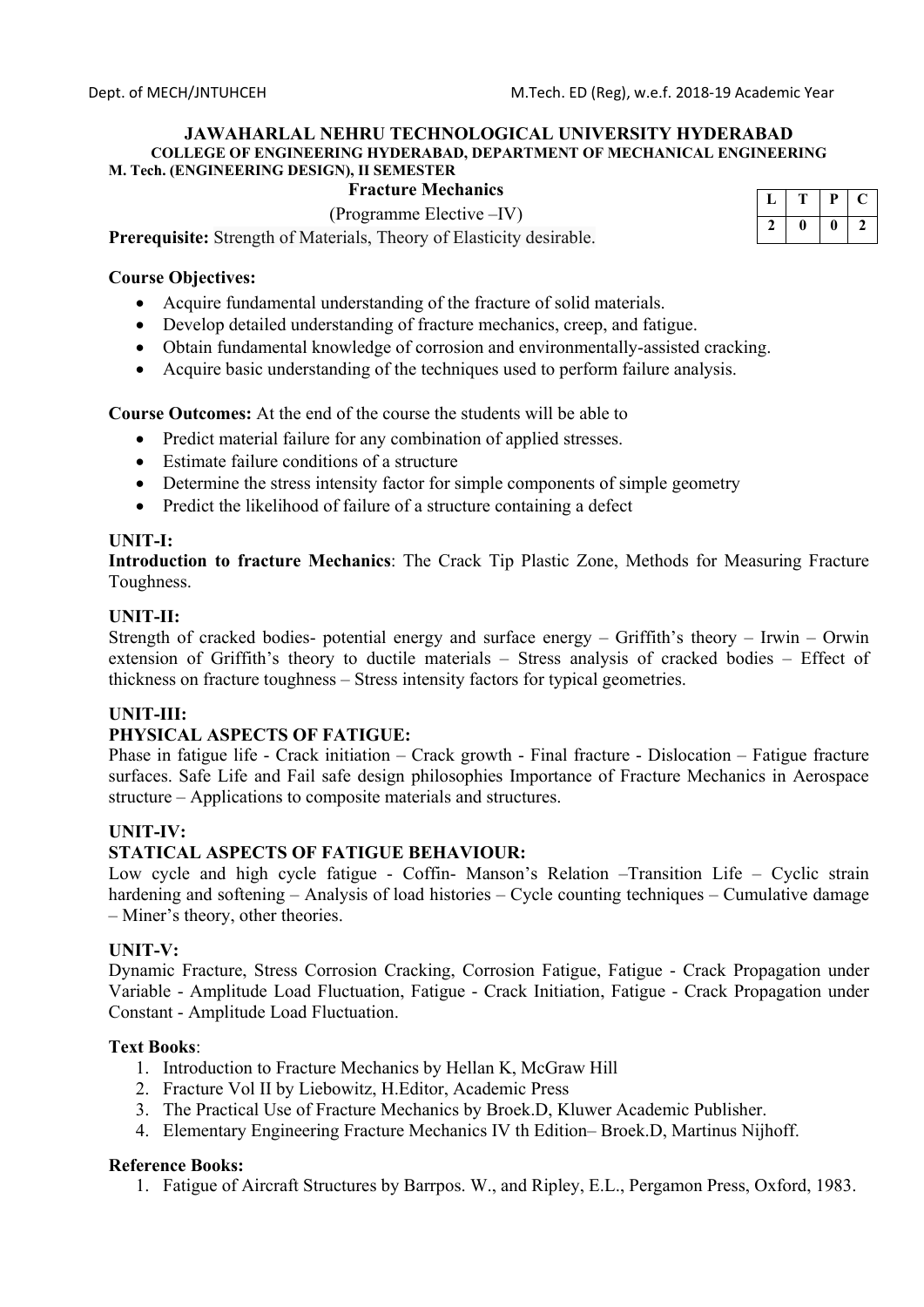- 2. Mechanics of Fracture by Sih, C.G., Vol. 1 Sijthoff and Noordhoff International Publishing Co., Netherlands, 1989.
- 3. Fundamentals of Fracture Mechanics by Knott, J.F., Butterworth & Co., (Publishers) Ltd., London. 1983.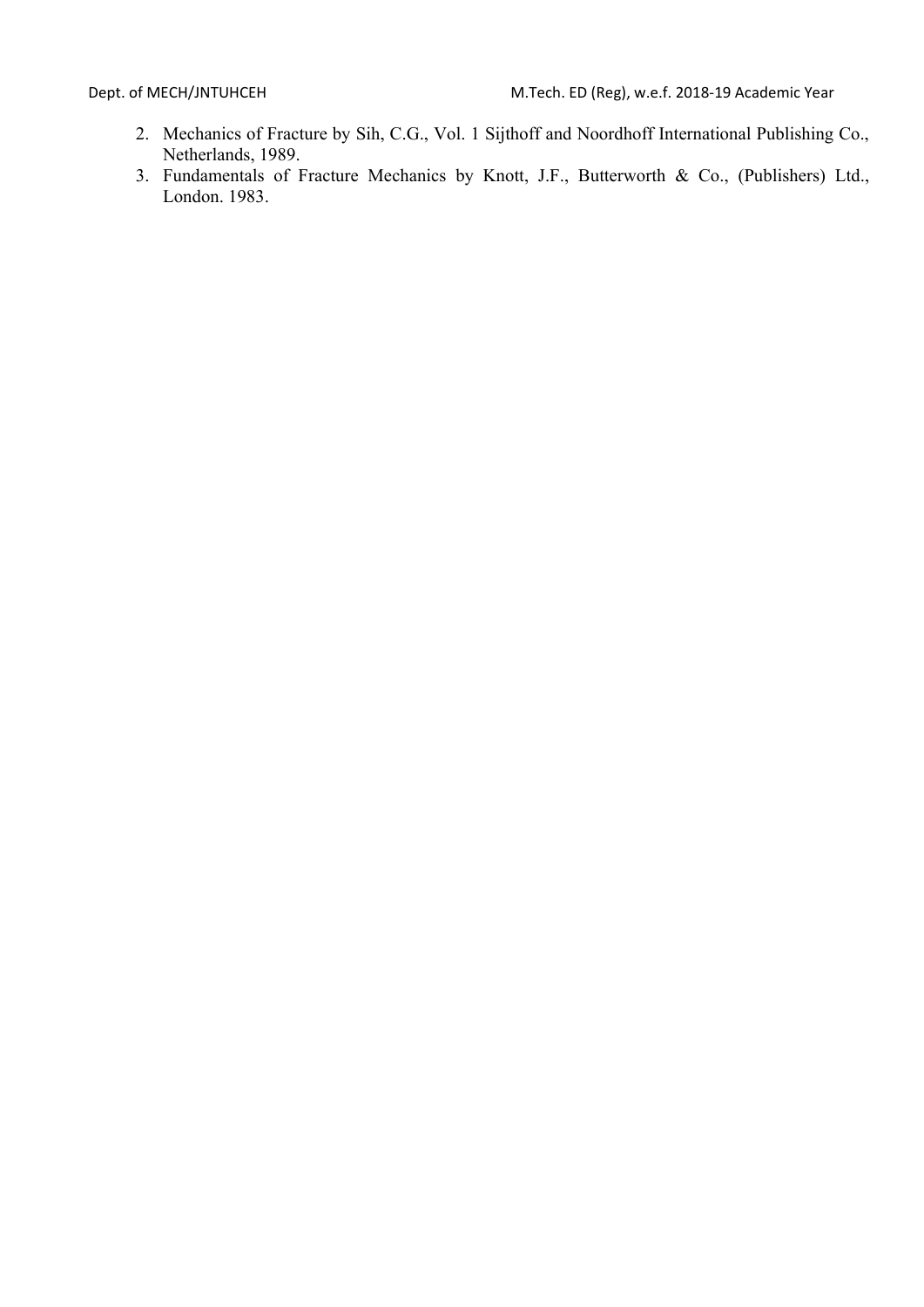# **Applied Tribology**

(Programme Elective –IV)

| 1. | Р  |  |
|----|----|--|
| ı  | II |  |

**Prerequisite:** Design of machine members, Fluid Mechanics

### **Course Objectives:**

- To Explain the processes of lubrication in all regimes
- To Explain the friction phenomena
- To Select a suitable lubricant for a specific application
- To Select a suitable material combination for tribological contacts
- To Determine the risk of wear by using simple analyses
- To Suggest an explanation to the cause of a tribological failure

**Course outcomes:** After completing this course, the student should be able to

- Understand the different types of lubrications and relevant theories used in supporting elements.
- Understand the failure mechanisms in different types of supporting elements.

### **UNIT–I:**

**Selection of rolling element bearings:** Nominal life, static and dynamic capacity - Equivalent load, probabilities of survival -cubic mean load - bearing mounting details, pre loading of bearings, conditioning monitoring using shock pulse method.

## **UNIT–II:**

**Hydrodynamic bearings:** Fundamentals of fluid formation – Reynold's equation; Hydrodynamic journal bearings – Sommerfield number - performance parameters – optimum bearing with maximum load capacity – Friction – Heat generated and Heat dissipated. Hydrodynamic thrust bearings; Raimondi and Boyd solution for hydrodynamic thrust bearings - fixed tilting pads, single and multiple pad bearings - optimum condition with largest minimum film thickness.

### **UNIT–III:**

**Hydrostatic Bearings:** Thrust bearings – pad coefficients - restriction - optimum film thickness journal bearings – design procedure –Aerostatic bearings; Thrust bearings and Journal bearings – design procedure.

### **UNIT–IV:**

**Dry rubbing Bearings:** porous metal bearings and oscillatory journal bearings – qualitative approach only.

**Lubrication:** Choice of lubricants, types of oil, Grease and solid lubricants - additives - lubrication systems and their selection – selection of pump, filters, piping design - oil changing and oil conservation.

### **UNIT–V:**

**Failure of Tribological components:** Failure analysis of plain bearings, rolling bearings, gears and seals, wear analysis using soap and Ferro graphy. Factors to be considered for life enhancement.

### **Text Books:**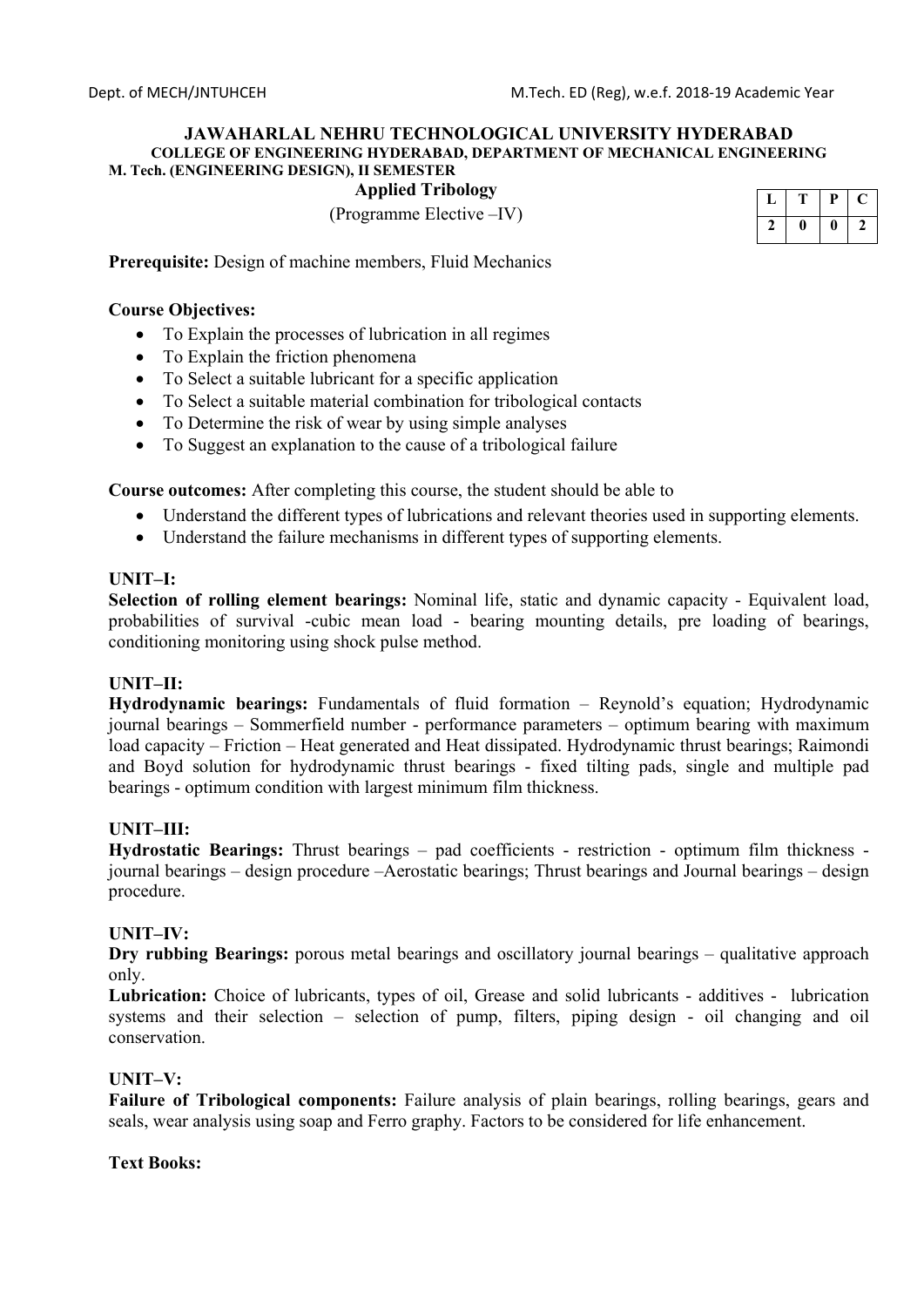- 1. Hydrostatic and Hybrid bearing design by Rowe WW& O' Dionoghue, Butterworths & Co. Publishers Ltd, 1983.
- 2. Mechanical Fault diagnosis and condition monitoring by Collacott R.A, Chapman and Hall, London 1977.
- 3. Fundamentals of fluid film lubricant by Bernard J.Hamrock, Mc Graw-Hill Co., 1994.

- 1. Tribology hand Book by Neale MJ, (Editor), Neumann Butterworths, 1975.
- 2. Standard hand book of lubrication engineers by Connor and Boyd JJO (Editors) ASLE, Mc Graw Hill Book & Co., 1968.
- 3. Mechanical Engineering Design by Shigley J, E Charles, McGraw Hill Co., 1989.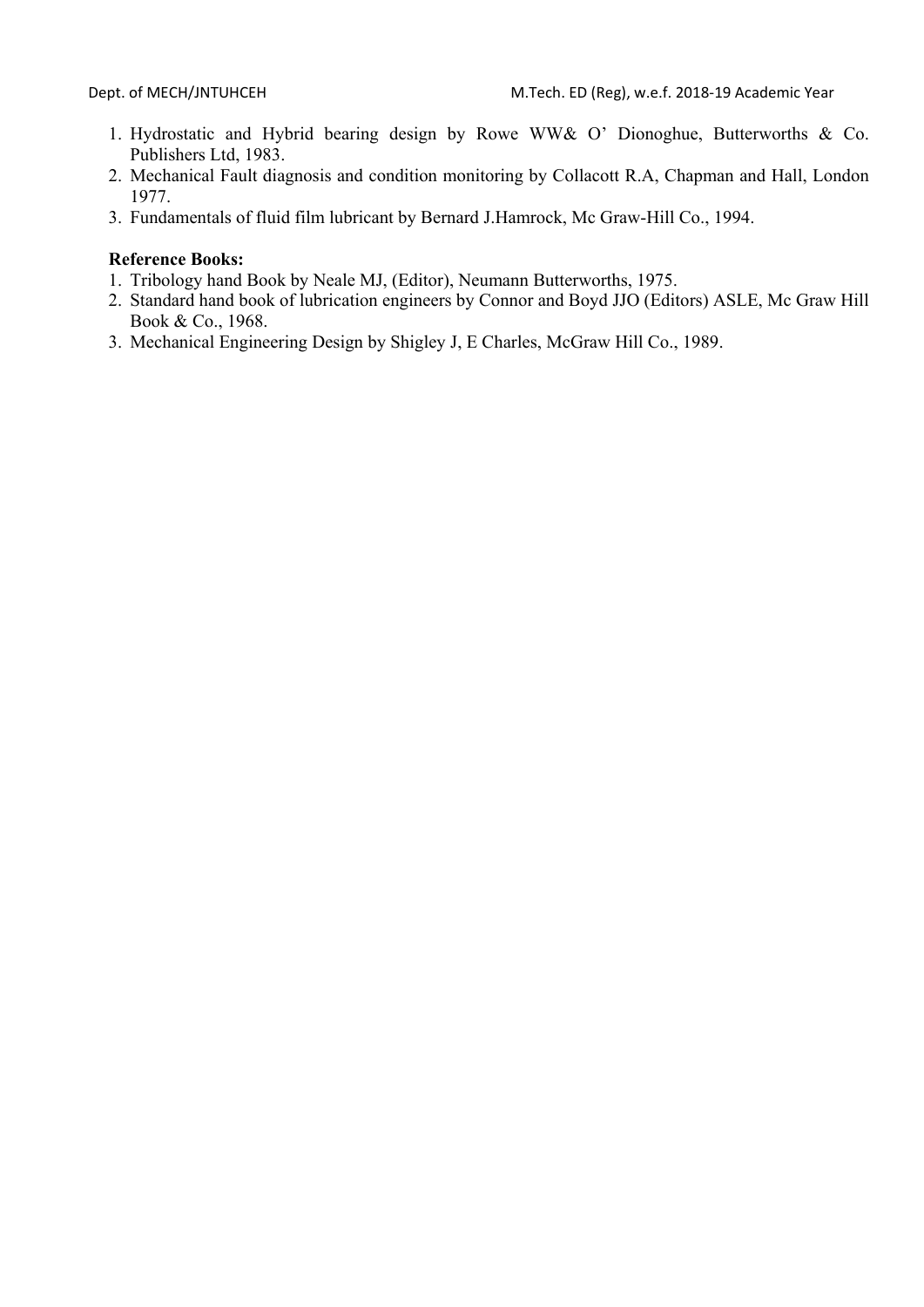**Advanced Computer Aided Modeling Lab** 

(Core Lab –III)



**Prerequisite:** CAD, FEM

**Course Outcomes:** At the end of the course the students will be able to

- Students should be able to use CATIA and Pro-E and software for modeling, tolerance & GD&T analysis of a product.
- Students should be able to use CATIA software to model a consumer product and industrial robot.

## **DRAFTING**:

1. Development of part drawings for various components in the form of orthographic and isometric.

## **PART MODELING**:

- 1. Generation of various 3D Models through pad, shaft, shell sweep.
- 2. Feature based and Boolean based modeling surface and Assembly Modeling. Design simple components.
- 3. Setting up of drawing environment by setting drawing limits, drawing units, naming the drawing, naming layers, setting line types for different layers using various type of lines in engineering drawing, saving the file with .dwg extension.
- 4. To make an isometric dimensional drawing of a connecting rod.
- 5. Draw Different type's bolts and nuts with internal and external threading in Acme and Square threading standards. Save the bolts and nut as blocks suitable for insertion.
- 6. To model and assemble the flange coupling as per the dimensions given and also convert the 3D model into different views
- 7. To model and assemble the Screw jack as per the dimensions given and also convert the 3D model into different views.
- 8. To model and assemble the strap joint of Gib & cotter as per the dimensions given and also convert the 3D model in to different view.
- 9. Various Dimensioning and tolerancing techniques on typical products using CAD software.
- 10. Simulation of Kinematic Mechanism using MS Adams Package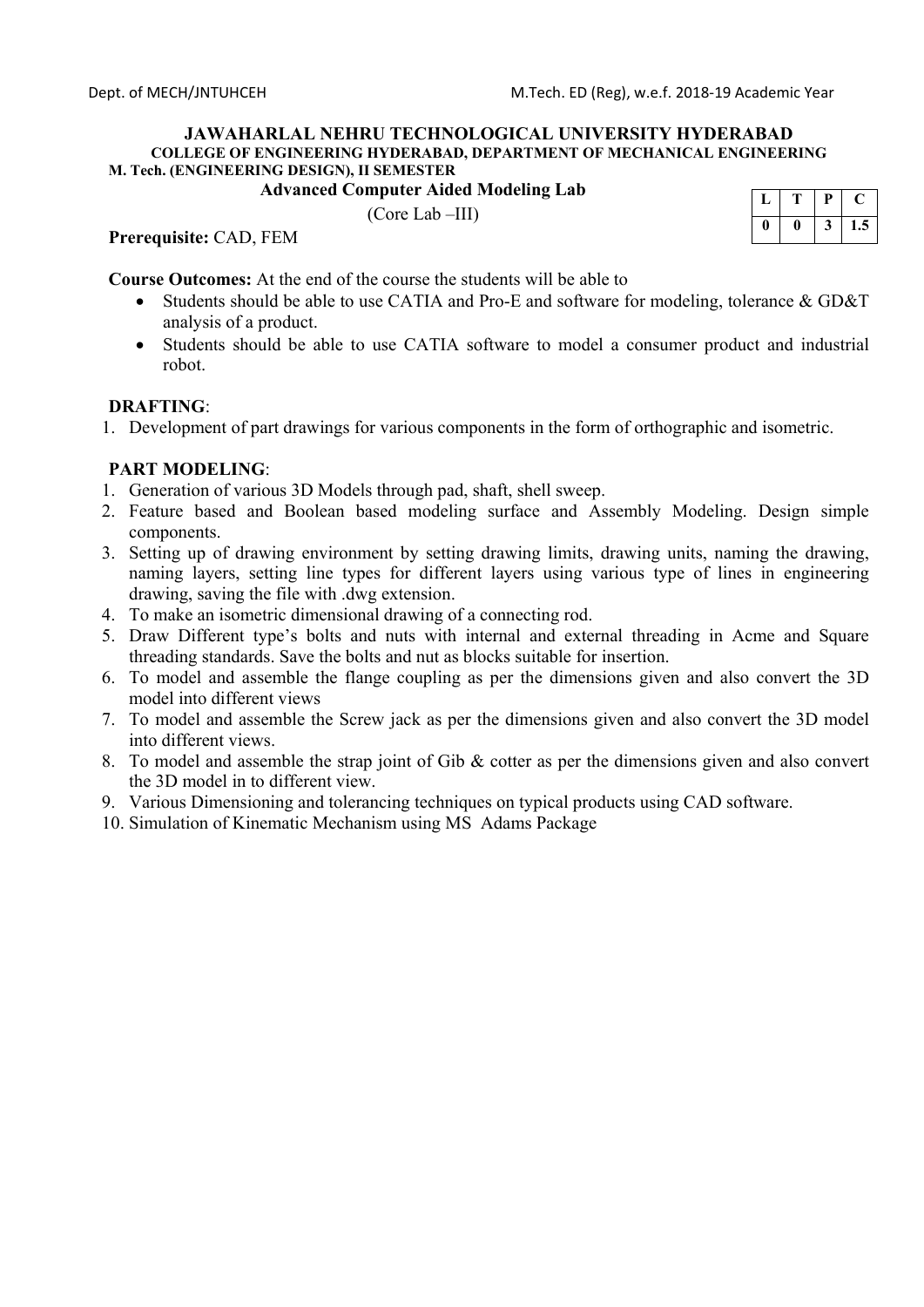**Advanced Computer Aided Analysis Lab** 

(Core Lab –IV)



**Prerequisite:** CAD, FEM

**Course Outcomes:** At the end of the course the students will be able to

 Students should be able to carry out structural, Harmonic and fracture analysis using FEA software for real time applications.

**Note:** Conduct any **Ten** exercises from the list given below:

- 1. Analysis of Framed structures using FEA software.
- 2. Perform Fracture analysis for simple problem using FEA software.
- 3. Analysis of laminated composite structures using FEA software.
- 4. Perform a simple modal analysis for a cantilever beam using FEA software.
- 5. Perform Harmonic analysis for a given cantilever beam using FEA.
- 6. Perform a simple transient analysis for different beams.
- 7. **Non-Linear Analysis:** Find the geometric non linearity behavior for a cantilever beam subjected to a large moment.
- 8. **Buckling analysis:** Solve simple buckling problems using eigen value and non linear methods
- 9. Stress analysis of a rectangular plate with a circular hole.
- 10. Thermal Analysis of 1D & 2D problem with conduction and convection boundary conditions. (Minimum 4 exercises)
- 11. Design optimization of unknown parameters for a given beam.
- 12. Use of contact elements to simulate two given beams when they are in contact with each other.
- 13. **Flow Over a Flat Plate:** Solve a classical flat plate 2-D air flow problem
- 14. **Using Coupled Structural/Thermal Analysis:** solve a simple structural/thermal problems
- 15. **Substructuring**: Solve a simple problems using Substructuring method in ANSYS.
- 16. **Melting Using Element Death**: Using element death procedure model melting of a material.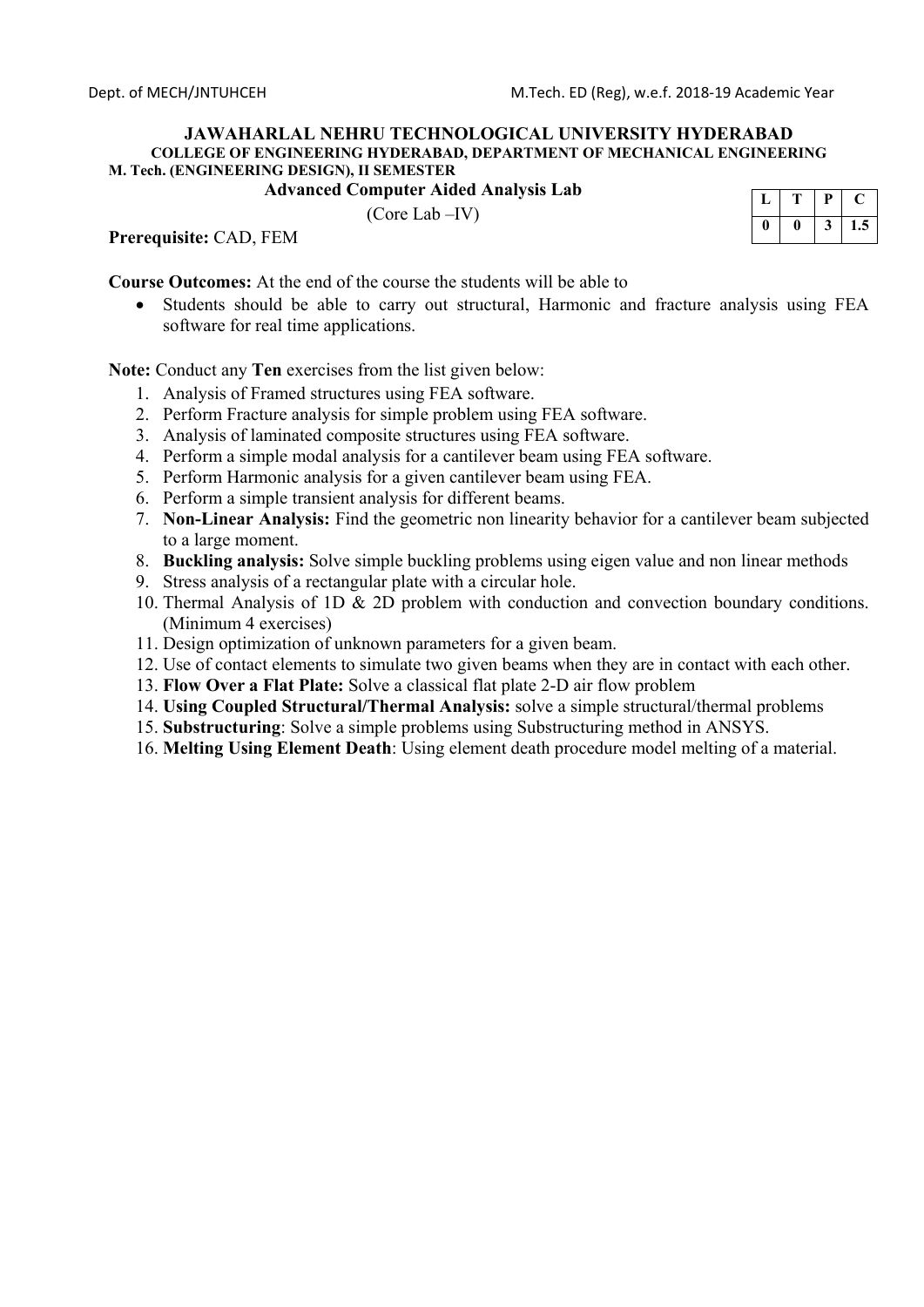**M. Tech. (ENGINEERING DESIGN), II SEMESTER**

# **Value Education**

(Audit Course-II)

*Course Objectives*: Students will be able to

- 1. Understand value of education and self-development
- 2. Imbibe good values in students
- 3. Let the should know about the importance of character
- **Course Outcomes**: Students will be able to
	- 1. Knowledge of self-development
	- 2. Learn the importance of Human values
	- 3. Developing the overall personality

*Syllabus*

| syuuvus<br>Unit | Content                                                                                                                                                                                                                                                                                                                                                                                                                                                                                        | <b>Hours</b> |
|-----------------|------------------------------------------------------------------------------------------------------------------------------------------------------------------------------------------------------------------------------------------------------------------------------------------------------------------------------------------------------------------------------------------------------------------------------------------------------------------------------------------------|--------------|
| 1.              | Values and self-development-Social values and individual attitudes. Work<br>ethics, Indian vision of humanism.<br>Moral and non-moral valuation. Standards and principles                                                                                                                                                                                                                                                                                                                      | 4            |
|                 | Value judgements<br>$\bullet$                                                                                                                                                                                                                                                                                                                                                                                                                                                                  |              |
| 2.              | Importance of cultivation of values.<br>$\bullet$<br>Sense of duty.<br>Devotion, Self-reliance.<br>Confidence, Concentration.<br>Truthfulness, Cleanliness.<br>Honesty, Humanity. Power of faith, National Unity.<br>$\bullet$<br>Patriotism. Love for nature, Discipline<br>$\bullet$                                                                                                                                                                                                         | 6            |
| 3.              | Personality and Behavior Development - Soul and Scientific attitude.<br>$\bullet$<br>Positive Thinking. Integrity and discipline.<br>Punctuality, Love and Kindness.<br>٠<br>Avoid fault Thinking.<br>$\bullet$<br>Free from anger, Dignity of labour.<br>Universal brotherhood and religious tolerance.<br>٠<br>True friendship.<br>Happiness Vs suffering, love for truth.<br>Aware of Self-destructive habits.<br>Association and Cooperation.<br>$\bullet$<br>Doing best for saving nature | 6            |
| 4.              | Character and Competence-Holy books vs Blind faith<br>٠<br>Self-management and Good health.<br>٠<br>Science of reincarnation.<br>Equality, Nonviolence, Humility, Role of Women.<br>All religions and same message.<br>Mind your Mind, Self-control.<br>$\bullet$<br>Honesty, Studying effectively                                                                                                                                                                                             | 6            |

## *Suggested reading*

1. Chakroborty, S.K. "Values and Ethics for organizations Theory and practice", Oxford University Press, New Delhi.

|  | Ρ  |  |
|--|----|--|
|  | 11 |  |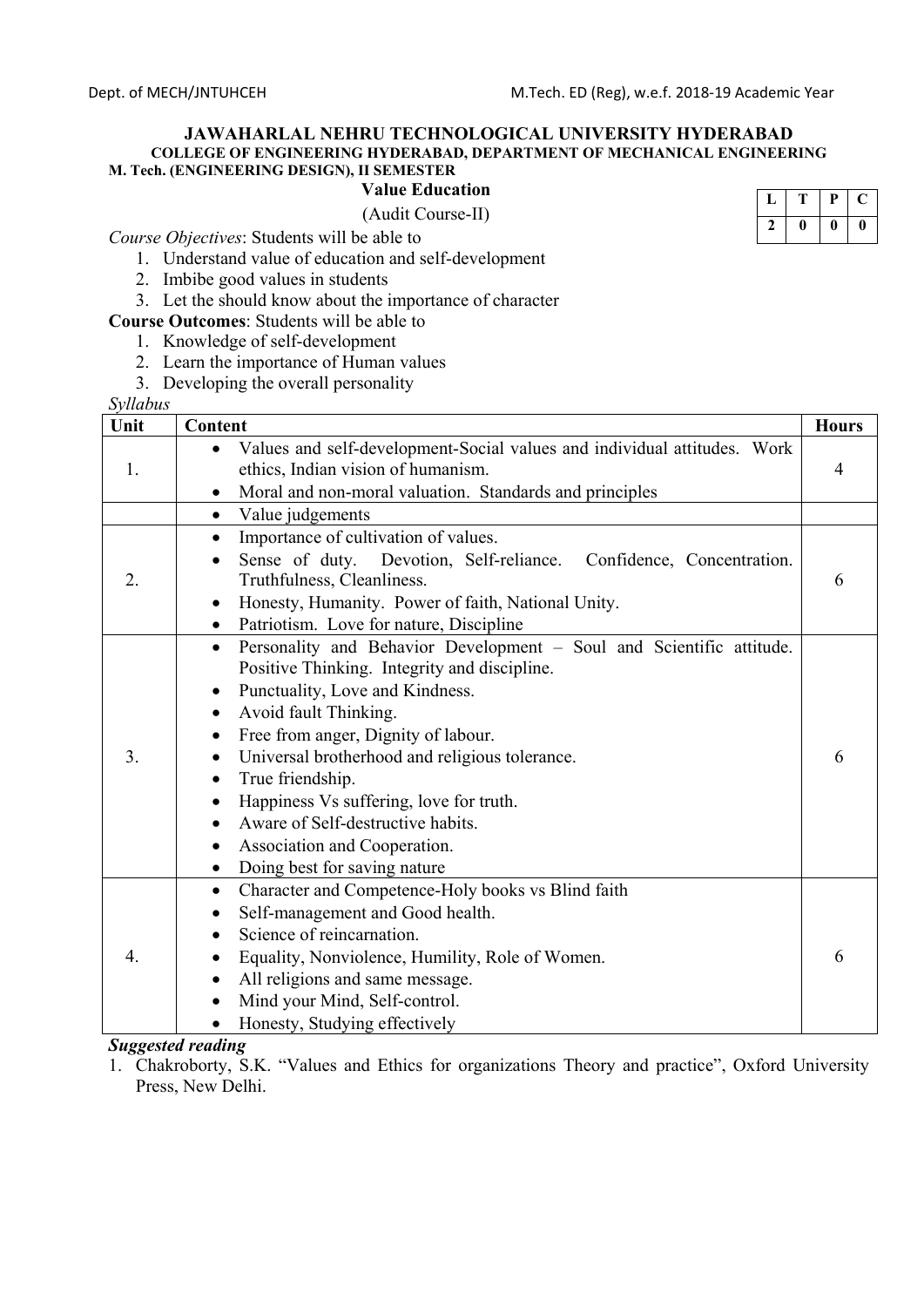# **Geometric Modeling**

(Programme Elective –V)

### **Prerequisites: CAD/CAM**

### **Course Objectives:**

- Learn modeling curves (B-splines and Bezier)
- Learn modeling Bezier and B-spline surfaces
- Familiarity with NURBS
- Familiarity with advanced techniques such as subdivision and reconstruction
- Mastery of object construction and manipulation methods including lofting, surface of revolution, and tubularization.
- Mastery of Reconstruction from PCD and Mesh generation

**Course Outcomes:** After doing this course, the student should be able to do

- 2D & 3D transformations
- Develop cubic splines, Bezer curves and B-spline curves
- Write equations of surfaces, quadratic surfaces and analyze mathematically

### **UNIT–I:**

**Geometrical Modeling:** Introduction, History, Geometrical representation, Linear Algebra Boolean Algebra, Vectors, Matrices, Equations for curves- Intrinsic and Explicit ,parametric equations of curves, conic curves and points on curves, Problems

## **UNIT–II:**

**Transformations:** 2-D and 3D Transformations, translation, Rotation, Homogeneous space, Scaling, stretching, Mirror reflection, Composite Transformations and problems

## **UNIT–III:**

**Cubic Splines:** Algebraic and geometric force of cubic spline, parametric space of a curve, blending functions, Problems

**Bezier Curves:** Berustein's polynomials, equations, control points, convex hull property, truncating and subdividing composite and Rational Bezier curves, Problems

**B-Spline Curves:** Uniform and non-uniform B-Spline basis functions, quadratic and cubic B-spline basis functions, NURBS, Problems

### **UNIT–IV:**

**Surfaces:** Explicit and Implicit equations of surfaces, quadratic surfaces, parametric equation of surfaces, Curve Nets and Embedded Curves, Generation, Mathematical Analysis, Applications of Bezier and B-Spline Surfaces, Surface patches. Problems

### **UNIT–V:**

**Solids:** Parametric and Tricubicsolids, sweep solids, Topology of models, graph and boolean based models. Constructive solid Geometry (CSG), B-rep models. Problems; Feature modeling, rendering, lighting, animation.

### **Text Books:**

- 1. Geometric Modeling by Micheal E. Mortenson, Third Edition, McGraw Hill Publishers
- 2. CAD/CAM concepts and Applications by Alavala, PHI

|  | υ  |   |
|--|----|---|
|  | II | د |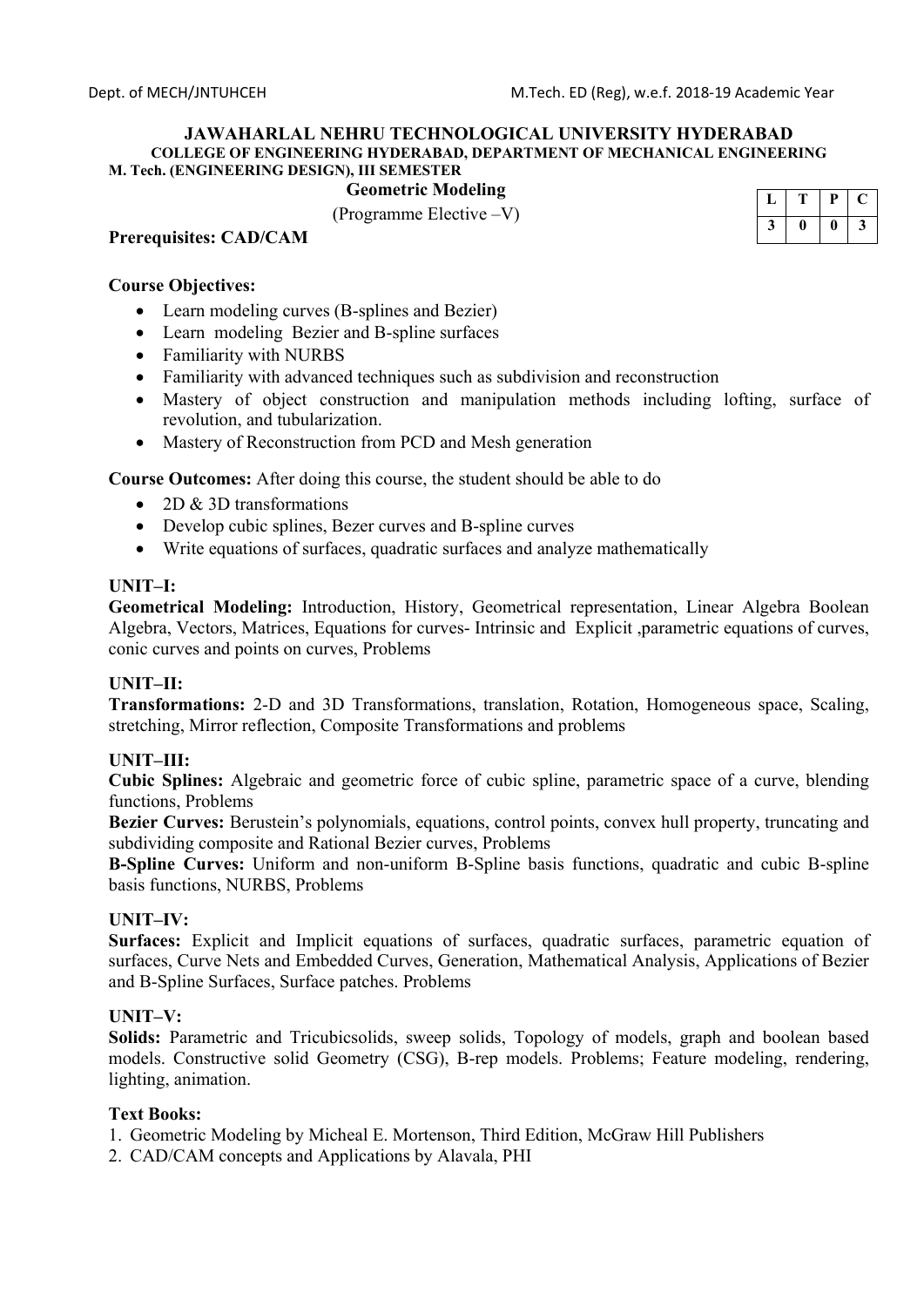- 1. Curves and surfaces for CAGD, Fifth Edition by Gerald Farin, Elsevier, India
- 2. Computer Graphics by Alavala, PHI, New Delhi
- 3. CAD/CAM by Ibrahim Zeid, Tata McGraw Hill.
- 4. Elements of Computer Graphics by Roger & Adams, Tata McGraw Hill.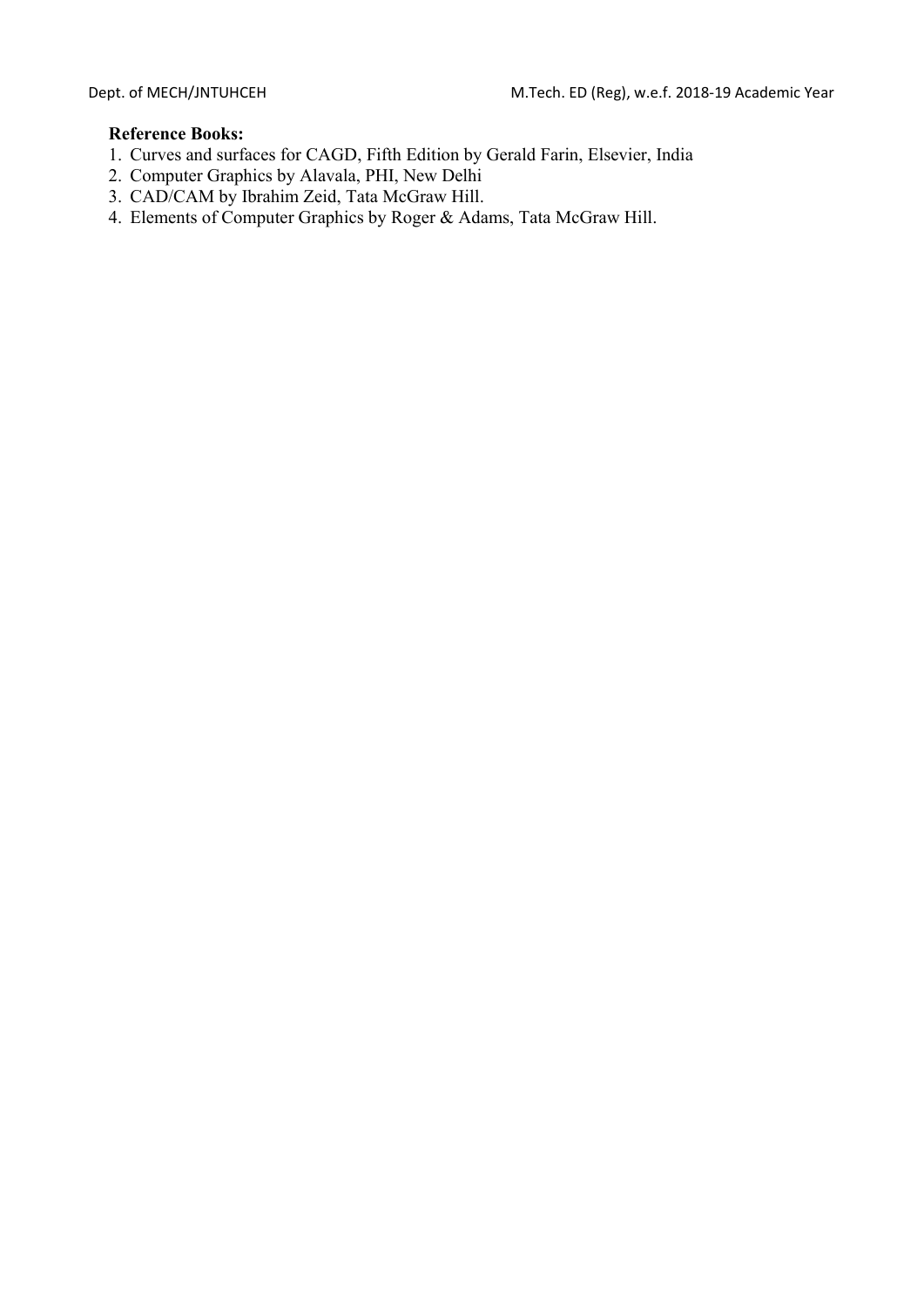## **Concurrent Engineering**

(Programme Elective –V)

|  | υ |   |
|--|---|---|
|  |   | J |

### **Prerequisites:** Computer-Aided Design

**Course objective:** To provide a systematic approach to the integrated, concurrent design of products and their related processes, including manufacture and support.

## **Course Outcomes:**

- Understand the need of concurrent engineering and strategic approaches for product design.
- Apply concurrent design principles to product design.
- Design assembly workstation using concepts of simultaneous engineering.
- Design automated fabricated systems Case studies.

## **UNIT-I:**

**Introduction:** Extensive definition of CE - CE design methodologies - Organizing for CE - CE tool box collaborative product development

**Use Of Information Technology:** IT support - Solid modeling - Product data management - Collaborative product commerce - Artificial Intelligence - Expert systems - Software hardware codesign.

## **UNIT-II:**

**Design Stage:** Life-cycle design of products - opportunity for manufacturing enterprises - modality of Concurrent Engineering Design.

Automated analysis idealization control - Concurrent engineering in optimal structural design - Real time constraints.

## **UNIT-III:**

**Manufacturing Concepts and Analysis:** Manufacturing competitiveness - Checking the design process - conceptual design mechanism – Qualitative, physical approach - An intelligent design for manufacturing system.

## **UNIT-IV:**

JIT system - low inventory - modular - Modeling and reasoning for computer based assembly planning - Design of Automated manufacturing.

**Project Management:** Life Cycle semi realization - design for economics - evaluation of design for manufacturing cost.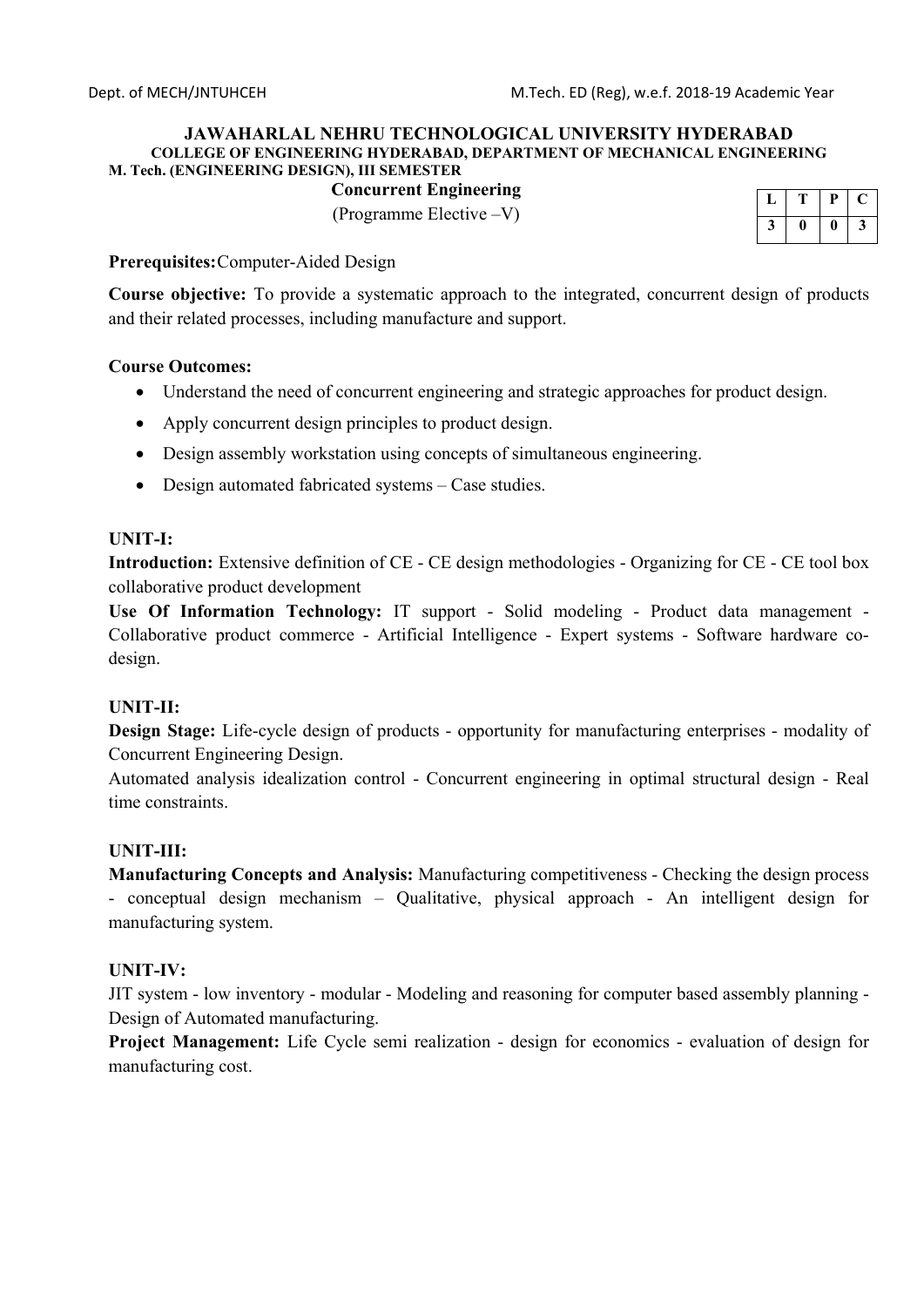# **UNIT-V:**

Concurrent mechanical design - decomposition in concurrent design - negotiation in concurrent engineering design studies - product realization taxonomy - plan for Project Management on new product development – bottleneck technology development.

## **Text Books:**

1. Concurrent Engineering: Automation Tools and Technology by Andrew Kusaik, Wiley John and Sons Inc., 1992.

- 1. Integrated Product Development by Anderson MM and Hein, L. Berlin, Springer Verlog, 1987.
- 2. Design for Concurrent Engineering by Cleetus, J.Concurrent Engineering Research Centre, Morgantown W V, 1992.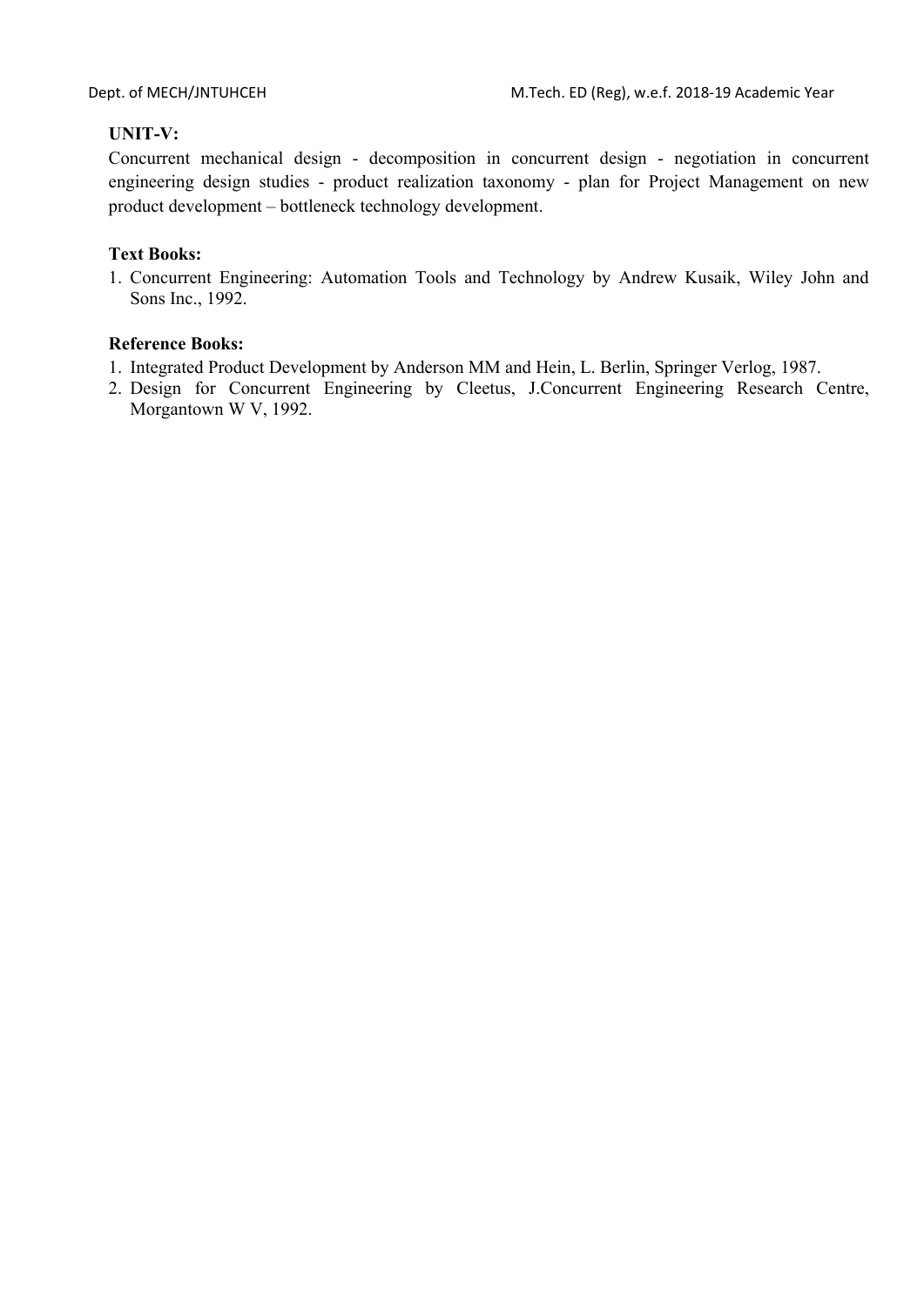## **Design for Process and Product Development**

(Programme Elective –V)

|  | υ |  |
|--|---|--|
|  |   |  |

**Prerequisite:** Engineering Science

**Course Objectives:** The objective of this course is to introduce the students about the basic product design process based on mechanical aspects applying innovative thinking and fundamentals of mechanical engineering.

### **Course Outcomes:**

- Confidence to create new product based on mechanical design engineering.
- Students will have knowledge of all mechanical aspects of product design by incorporating concept, creativity, structural, manufacturing, esthetic etc.
- Students will have ability to solve open-ended problem belongs to design engineering that meet the requirements.
- Students will have ability to understand contemporary issues and their impact on provided solution

## **UNIT- I:**

Introduction to Product Design, Product Development Versus Design, Types of Design and Redesign, Customer Satisfaction- Voice of the Customer, Customer Populations , types of Customer Needs, Customer Need Models, Gathering Customer Needs Need Gathering Methods, Organizing and Prioritizing Customer Needs, Grouping Interpreted Needs, Grouping the Needs- Affinity Diagram Method.

## **UNIT- II:**

Establishing Product Function - Why Functional Decomposition? Motivation, Function Modeling Basics, Functions and Constraints, Modeling Process.

## **UNIT- III:**

Generating Concepts, Concept Generating Process, Basic Methods; Information Gathering and Brainstorming, Information Gathering – Conventional Aids, Traditional Brainstorming, Advanced Methods, Directed search, systematic search with physical principles, systematic search with classifying schemes, theory of inventive problem solving, Morphological Analysis - Develop concepts for each product function, Combining Solution Principles - Digression - function sharing, Product Application fingernail clipper, Concept Selection - Introduction, Factors that determine effective decision making, design evaluations, information quality, estimating technical risibility, concept selection process.

## **UNIT- IV:**

Environmental Objectives, global issues, Regional and Local issues. Basic DFE Methods; Design Guidelines, application. Life cycle assessment, weighted sum assessment methods. Life cycle assessment method. Techniques to reduce environmental impact - design to minimize material usage, design for disassembly design for recyclability and design for remanufacturing design for high - impact material reduction design for energy efficiency.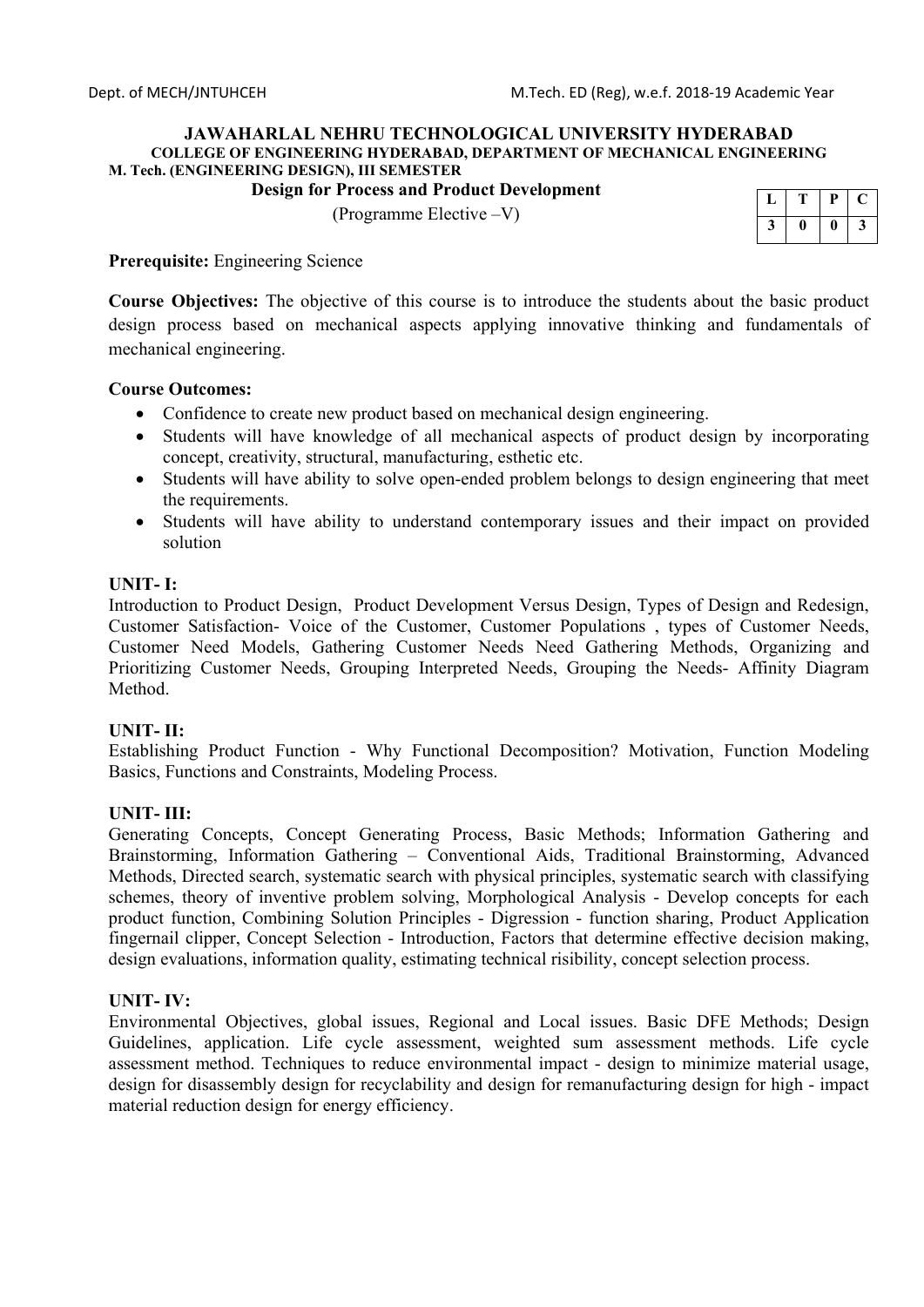## **UNIT- V:**

**Physical Models and Experimentation**: Design of experiments - basic of designed experiments, basic method - two factorial experiments , extended method – interactions, Design of experiments: Reduced tests and fractional experiments, full factorial inefficiencies, orthogonality, base design method, Higher dimensions fractional factorial designs. Stastical analysis of experiments - degrees of freedom, correlation coefficient.

**Design for Robustness**: Quality design theory, general robust design model, robust design model construction. Basic method: Taguchi's method, noise variable matrix, design variable matrix, experimental matrix, single to noise ratios, selection of a target design, parameter design and the Taguchi philosophy. Advantage analysis - Probability Theory Sizing the variation, general robust design Problem formulation.

## **Text Books**:

- 1. Integrated product and process design and development by Edward B.Magrab, Satyandra K Gupta et al, CRC Press,  $2<sup>nd</sup>$  Edition.
- 2. Engineering Design by George E. Dieter, Linda C. Schmidt, McGraw- Hill, International Edition,  $4<sup>th</sup>$  Edition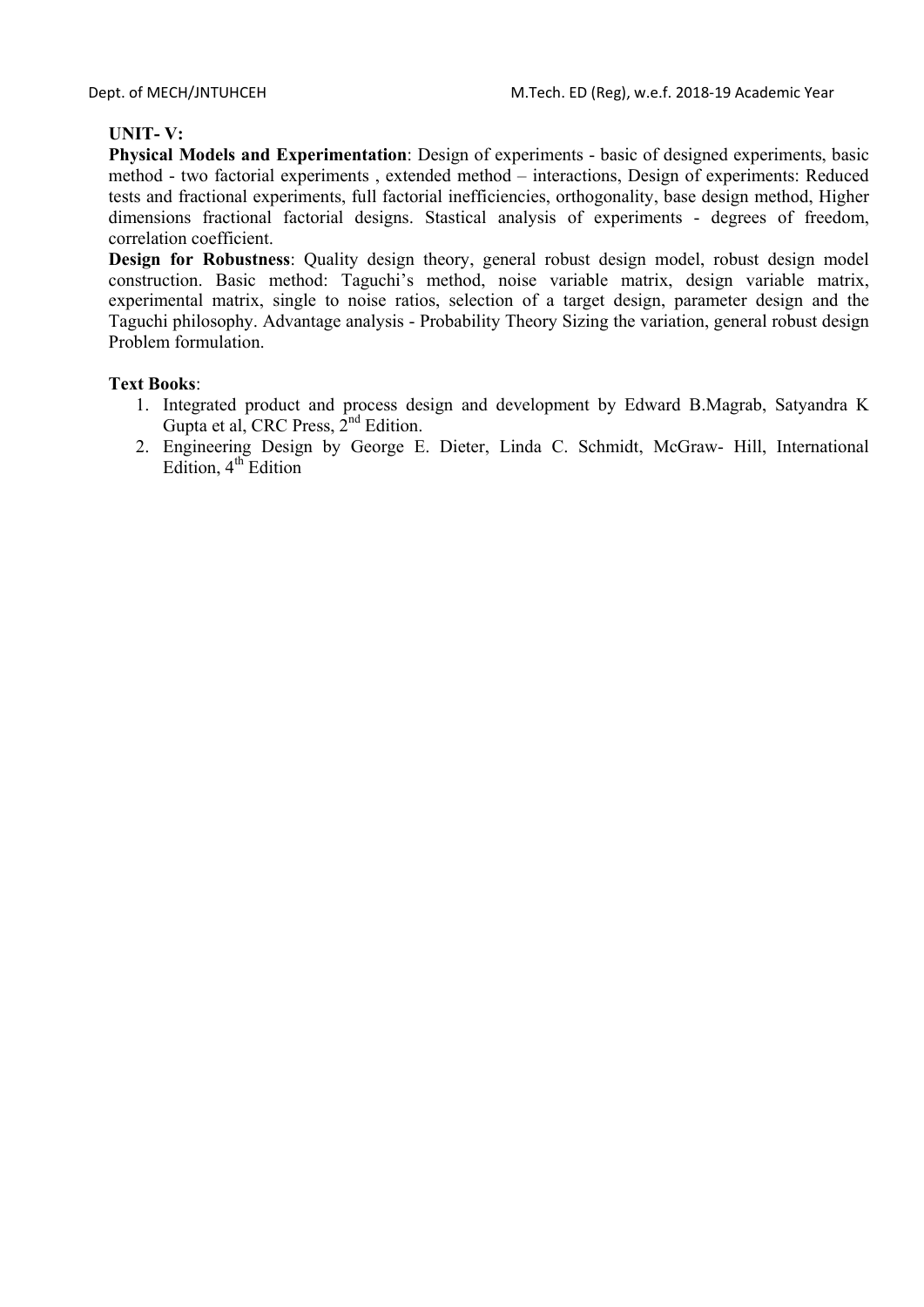### **Composite Materials**

(Open Elective)

|   | г | μ |         |
|---|---|---|---------|
| J |   |   | -2<br>C |

**Prerequisite:** Structure and properties of composite materials and design procedures  $\Box$ for composite structures

### **Course objectives:**

To identify the properties of fiber and matrix materials used in commercial composites as well as some common manufacturing teaching and to predict the elastic properties of both long and short fiber and understand the stress-strain relations and establish the failure criteria for laminated structures.

**Course Outcomes:** At the end of the course the students will be able to

- Understanding of types, manufacturing processes, and applications of composite materials.
- Basic understanding of linear elasticity with emphasis on the difference between isotropic and anisotropic material behavior.
- Ability to analyze problems on macro and micro mechanical behavior of lamina
- Ability to analyze problems on macro mechanical behavior of laminate
- An ability to predict the loads and moments that cause an individual composite layer and a composite laminate to fail and to compute hygro thermal loads in composites.
- An ability to compute the properties of a composite laminate with any stacking sequence.

## **UNIT-I:**

**Introduction to Composite Materials**: Introduction ,Classification Polymer Matrix Composites, Metal Matrix Composites, Ceramic Matrix Composites, Carbon–Carbon Composites, Fiber-Reinforced Composites and nature-made composites, and applications .

## **UNIT-II:**

**Reinforcements:** Fibers- Glass, Silica, Kevlar, carbon, boron, silicon carbide, and born carbide fibers. Particulate composites, Polymer composites, Thermoplastics, Thermosetts, Metal matrix and ceramic composites.

**Manufacturing methods:** Autoclave, tape production, moulding methods, filament winding, man layup, pultrusion, RTM.

## **UNIT-III:**

**Macro mechanical Analysis of a Lamina**: Introduction, Definitions Stress, Strain, Elastic Moduli, Strain Energy. Hooke's Law for Different Types of Materials, Hooke's Law for a Two-Dimensional Unidirectional Lamina, Plane Stress Assumption, Reduction of Hooke's Law in Three Dimensions to Two Dimensions, Relationship of Compliance and Stiffness Matrix to Engineering Elastic Constants of a Lamina.

### **UNIT-IV:**

**Macro mechanical Analysis of Laminates**: Introduction , Laminate Code , Stress–Strain Relations for a Laminate, In-Plane and Flexural Modulus of a Laminate , Hygrothermal Effects in a Laminate, Warpage of Laminates.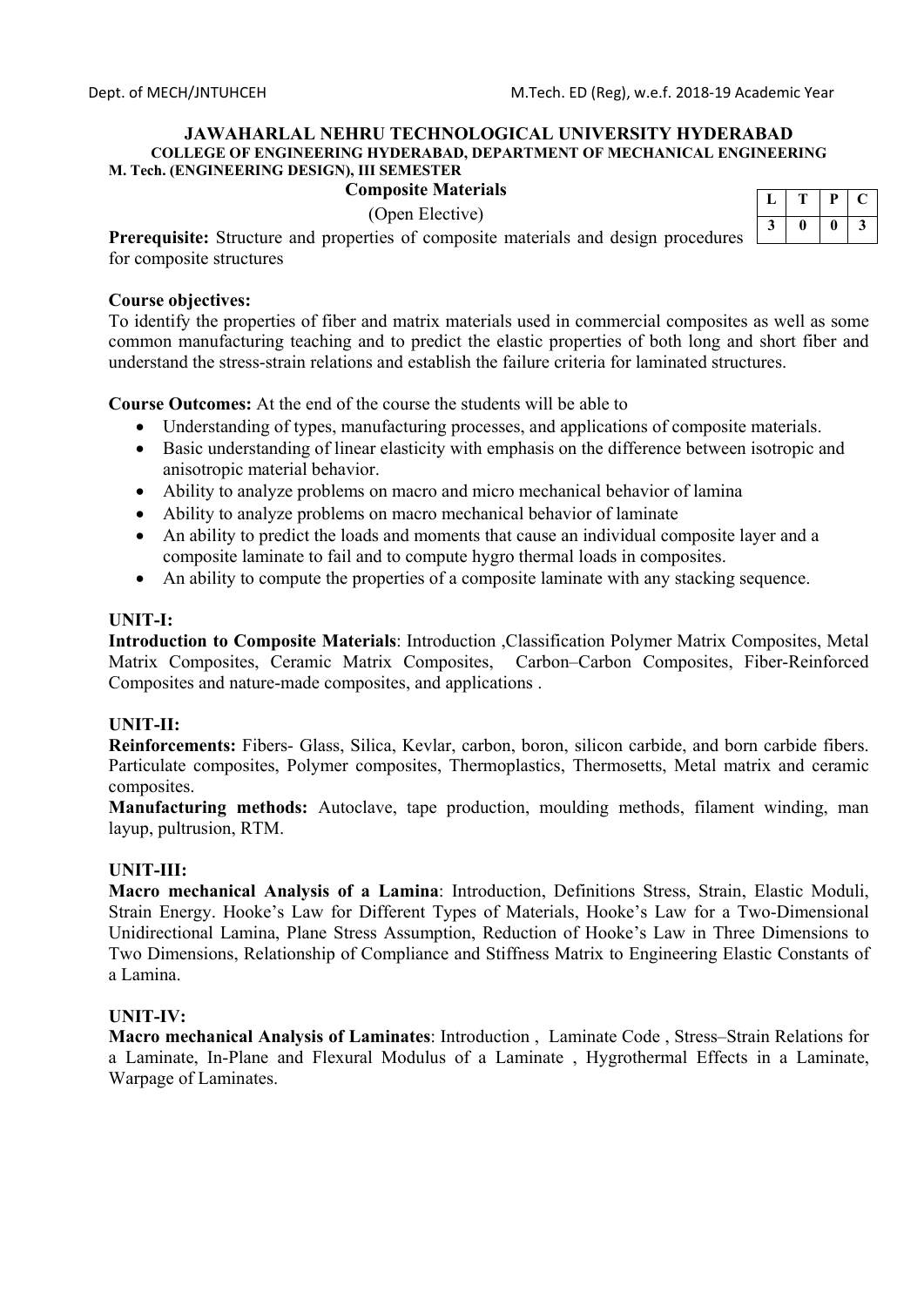# **UNIT-V:**

**Failure, Analysis, and Design of Laminates**: Introduction, Special Cases of Laminates, Failure Criterion for a Laminate, Design of a Laminated Composite, Other Mechanical Design Issues.

## **Text Books:**

- 1. Mechanics of Composite Materials, Second Edition (Mechanical Engineering), By Autar K.Kaw, Publisher: CRC.
- 2. Engineering Mechanics of Composite Materials by Isaac and M Daniel, Oxford University Press, 1994.

## **Reference Books:**

1. Analysis and performance of fibre Composites by B. D. Agarwal and L. J. Broutman, Wiley- Inter science, New York, 1980.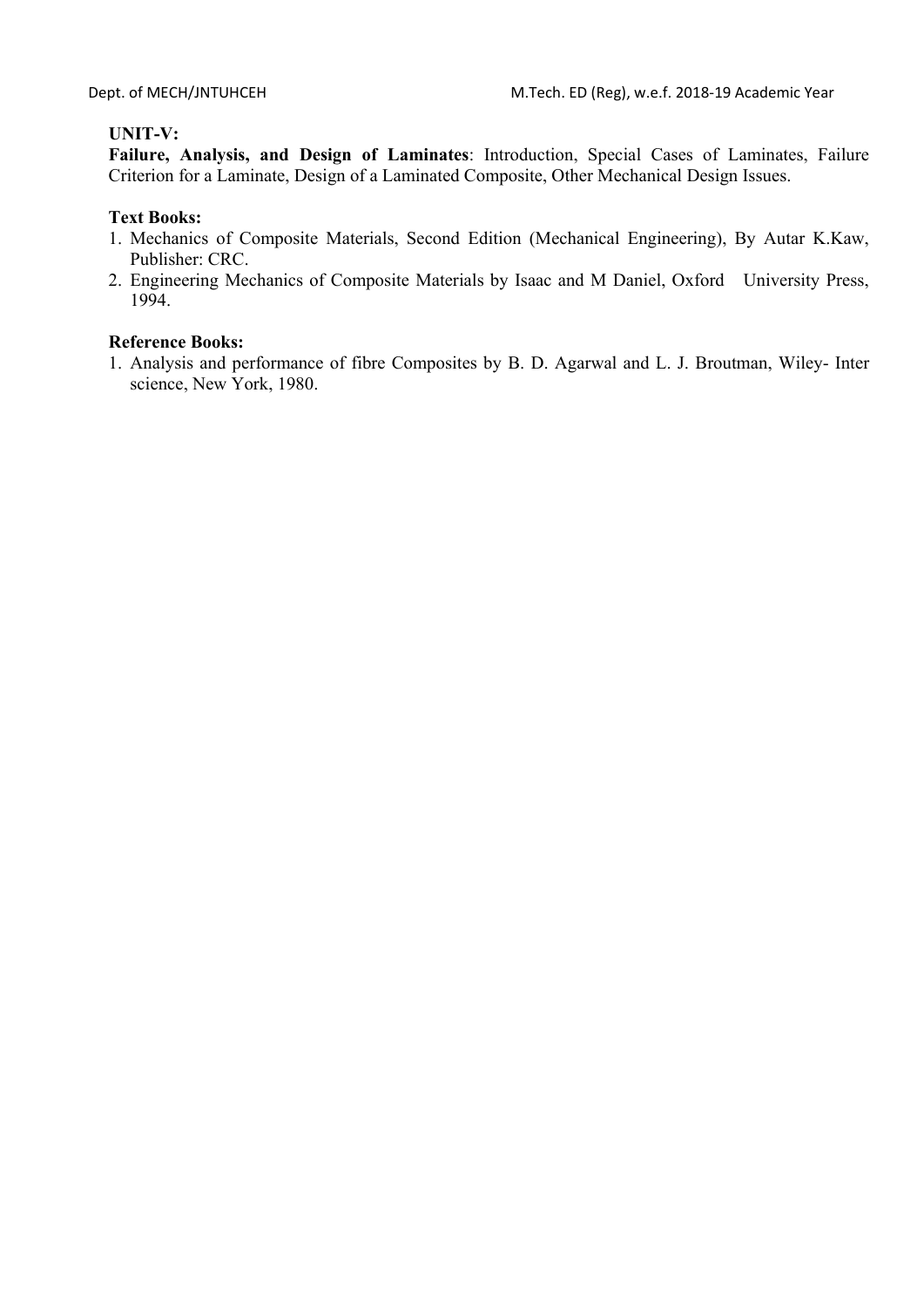## **Waste to Energy**

(Open Elective)

|  | μ | L |
|--|---|---|
|  |   | 3 |

**Prerequisite**: An introductory knowledge of solid and hazardous waste along with some basic understanding of solid waste management at industries

### **Course Objectives:**

- To Prepare the students for successful career in the energy industry, energy service companies, energy utility and consultancy agencies and in the academ ic and R&D institutions.
- To produce graduates strong in understanding on energy resources, technologies and syste ms, energy management fundamentals, and capable in innovative technological interventio n towards the present and potential future energy issues.
- To produce energy professionals, who are sensitive to, and well aware of, the energy iss ues and concerns, and who can apply their specialized knowledge for the sustainable develop ment.

### **Course Outcomes:**

### Understood and acquired

fundamental knowledge on the science and engineering of energy technologies and systems. Acquired the expertise and skills required for energy auditing and management, economical calcu lation of energy cost, development, implementation, maintenance of energy systems.

Become capable of analysis and design of energy conversion systems, Acquired skills in the scientific and technological communications and preparation, planning and implementation of energy projects.

## **UNIT-I:**

**Introduction to Energy from Waste:** Classification of waste as fuel – Agro based, Forest residue, Industrial waste – MSW – Conversion devices – Incinerators, gasifiers, digestors.

### **UNIT-II:**

**Biomass Pyrolysis: Pyrolysis** – Types, slow fast – Manufacture of charcoal- Methods – Yields and application- Manufacture of pyrolytic oils and gases, yields and applications. Biomass Gasification: Gasifiers- Fixed bed system- Downdraft and updraft gasifiers- Fluidized bed gasifiers- Design, construction and operation- Gasifiers burner arrangement for thermal heating- Gasifier engine arrangement and electrical power – Equilibrium and kinetic consideration in gasifier operation.

### **UNIT-III:**

**Biomass Combustion: Biomass stoves**- Improved chullahs, types, some exotic designs, Fixed bed combustors, Types, Inclined grate combustors, Fluidized bed combustors, Design, construction and operation- Operation of all the above biomass combustors.